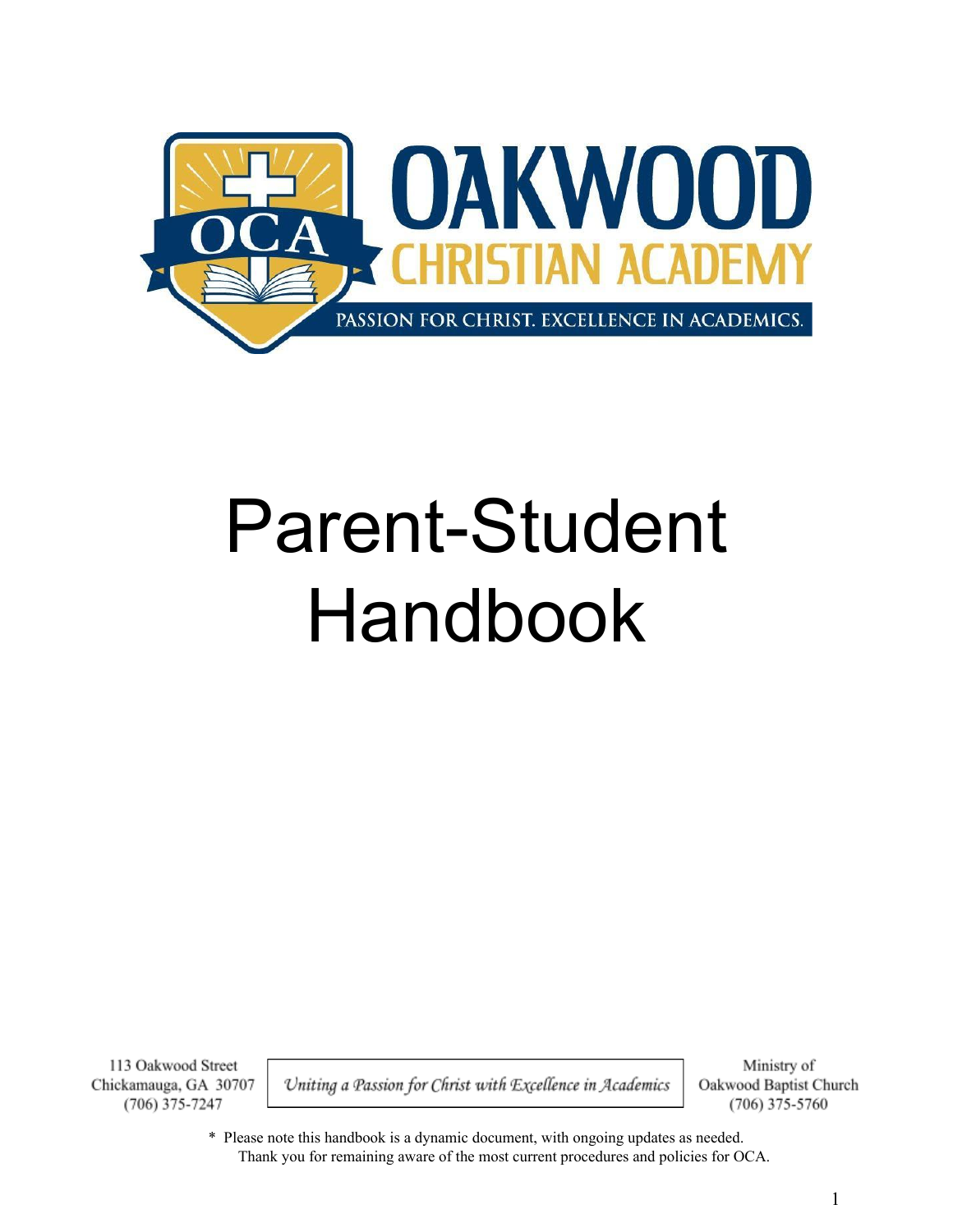| I.   | <b>Introduction</b>                                      |                | 5  |
|------|----------------------------------------------------------|----------------|----|
|      | Forward                                                  | 5              |    |
|      | <b>History</b>                                           | 5              |    |
|      | <b>Statement of Faith</b>                                | 5              |    |
|      | <b>Mission Statement</b>                                 | 5              |    |
|      | Purpose                                                  | 5              |    |
|      | Academy Goals for Successful Students                    | 6              |    |
|      | Philosophy of Christian Education                        | $\overline{7}$ |    |
|      | Accreditation                                            | 7              |    |
|      | Non-Asbestos Notification                                | $8\,$          |    |
|      | Records Maintenance                                      | 8              |    |
| II.  | <b>Admissions / Enrollment Requirements / Procedures</b> |                | 8  |
|      |                                                          |                |    |
| III. | <b>Academics</b>                                         |                | 10 |
|      | <b>Standards</b>                                         | 10             |    |
|      | Curriculum                                               | 10             |    |
|      | Scope and Sequence                                       | 11             |    |
|      | <b>Bible</b>                                             | 11             |    |
|      | Assessment                                               | 11             |    |
|      | <b>Standardized Testing</b>                              | 11             |    |
|      | Homework                                                 | 12             |    |
|      | <b>Textbooks and Supplies</b>                            | 12             |    |
|      | Grading Scale for K-12                                   | 12             |    |
|      | <b>Grade Promotions</b>                                  | 13             |    |
|      | Graduation                                               | 13             |    |
|      | Sports and Fine Arts Participation                       | 13             |    |
|      | <b>Cumulative Records</b>                                | 13             |    |
|      | Additional Academic Policies for Jr/Sr High              | 14             |    |
|      | <b>Grade Point Average</b>                               | 14             |    |
|      | Summer School                                            | 14             |    |
|      | Move On When Ready                                       | 15             |    |
|      | <b>Early Graduation</b>                                  | 15             |    |
|      | Transfer of Credit                                       | 15             |    |
|      | Awards                                                   | 15             |    |
| IV.  | <b>Attendance Policies</b>                               |                | 16 |
|      | Arrival & Dismissal Times                                | 16             |    |
|      | Attendance                                               | 16             |    |
| V.   | <b>Campus Visits / Deliveries / Solicitations</b>        |                | 18 |
|      |                                                          |                |    |
| VI.  | <b>Classroom Activities for Preschool – 6th Grade</b>    |                | 18 |
| VII. | <b>Discipline Policies</b>                               |                | 19 |
|      | <b>Disciplinary Goals</b>                                | 20             |    |
|      | <b>Classroom Discipline and Procedures</b>               | 21             |    |
|      | Prohibited Items at School                               | 21             |    |
|      | Alcohol, Drugs Tobacco and Vaping                        | 21             |    |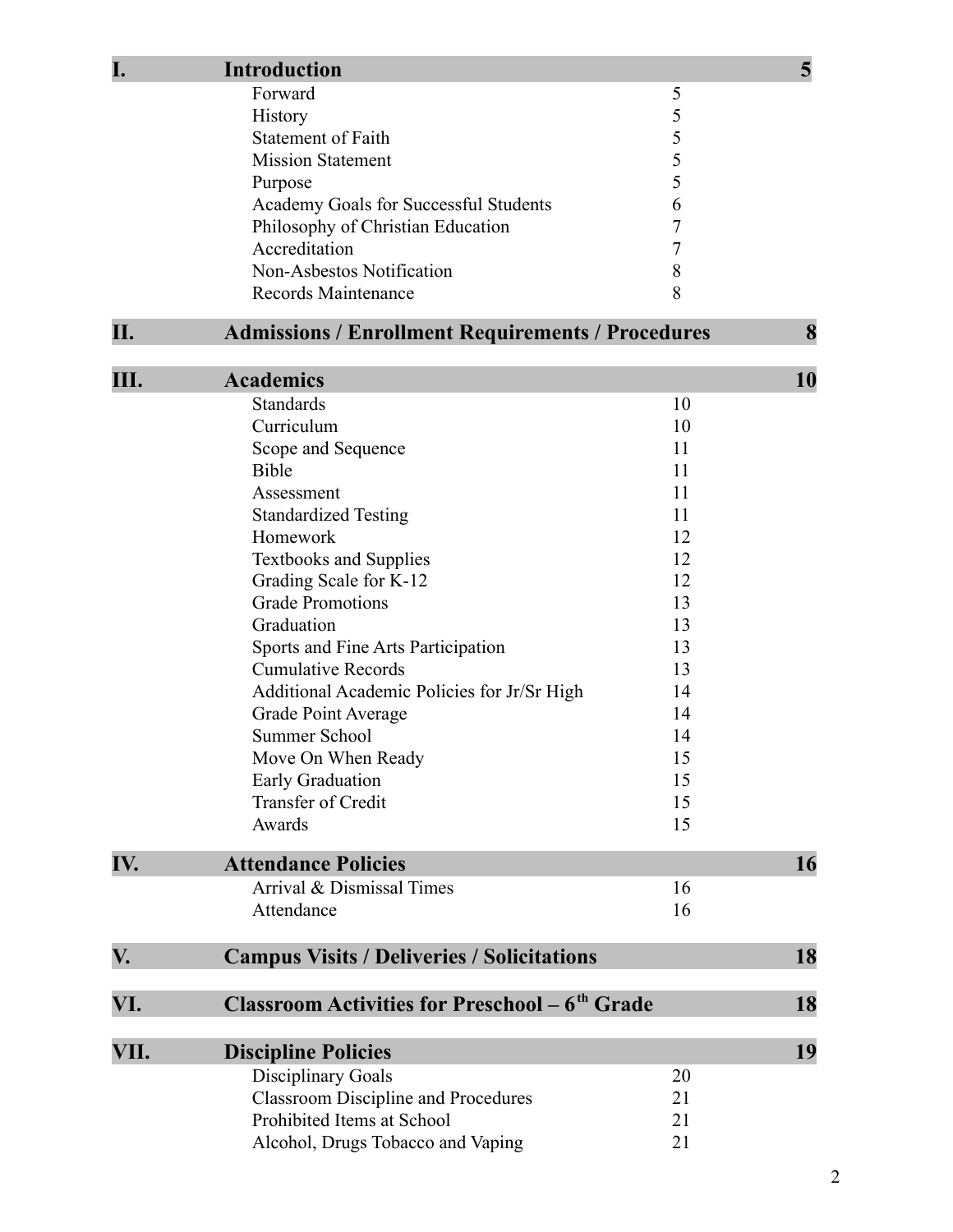| IX.   | Preschool and Kindergarten Dress Code<br><b>Emergencies</b> | 27       | 28 |
|-------|-------------------------------------------------------------|----------|----|
|       | Dismissals / Cancellations                                  | 28       |    |
|       | <b>Emergency Plan</b>                                       | 28       |    |
|       | <b>Emergency Evacuation of Facility</b>                     | 29       |    |
|       | Fire Drills and Severe Weather Drills                       | 29       |    |
| X.    | <b>Field Trips / Special Events (including on campus)</b>   |          | 29 |
| XI.   | <b>Financial Policies</b>                                   |          | 29 |
| XII.  | <b>In-School Sales</b>                                      |          | 30 |
| XIII. | Lunchroom                                                   |          | 30 |
|       | Kindergarten $-6th$ Grade                                   | 30       |    |
|       |                                                             |          |    |
|       | Microwaves                                                  | 31       |    |
|       | Jr/Sr High                                                  | 31       |    |
| XIV.  | <b>Parents</b>                                              |          | 31 |
|       | Chain of Command for Concerns                               | 31       |    |
|       | <b>Conflict Resolution</b>                                  | 31       |    |
|       | <b>OPO</b>                                                  | 32       |    |
|       | Parent / Teacher Communications                             | 32       |    |
|       | Parent / Teacher Conference                                 | 33       |    |
|       | Volunteers                                                  | 33       |    |
|       | <b>Written Communications</b>                               | 34       |    |
| XV.   | <b>Playground</b>                                           |          | 34 |
|       |                                                             |          |    |
| XVI.  | <b>Student Wellness</b>                                     |          | 35 |
|       | Allergies<br><b>Communicable Diseases</b>                   | 35<br>35 |    |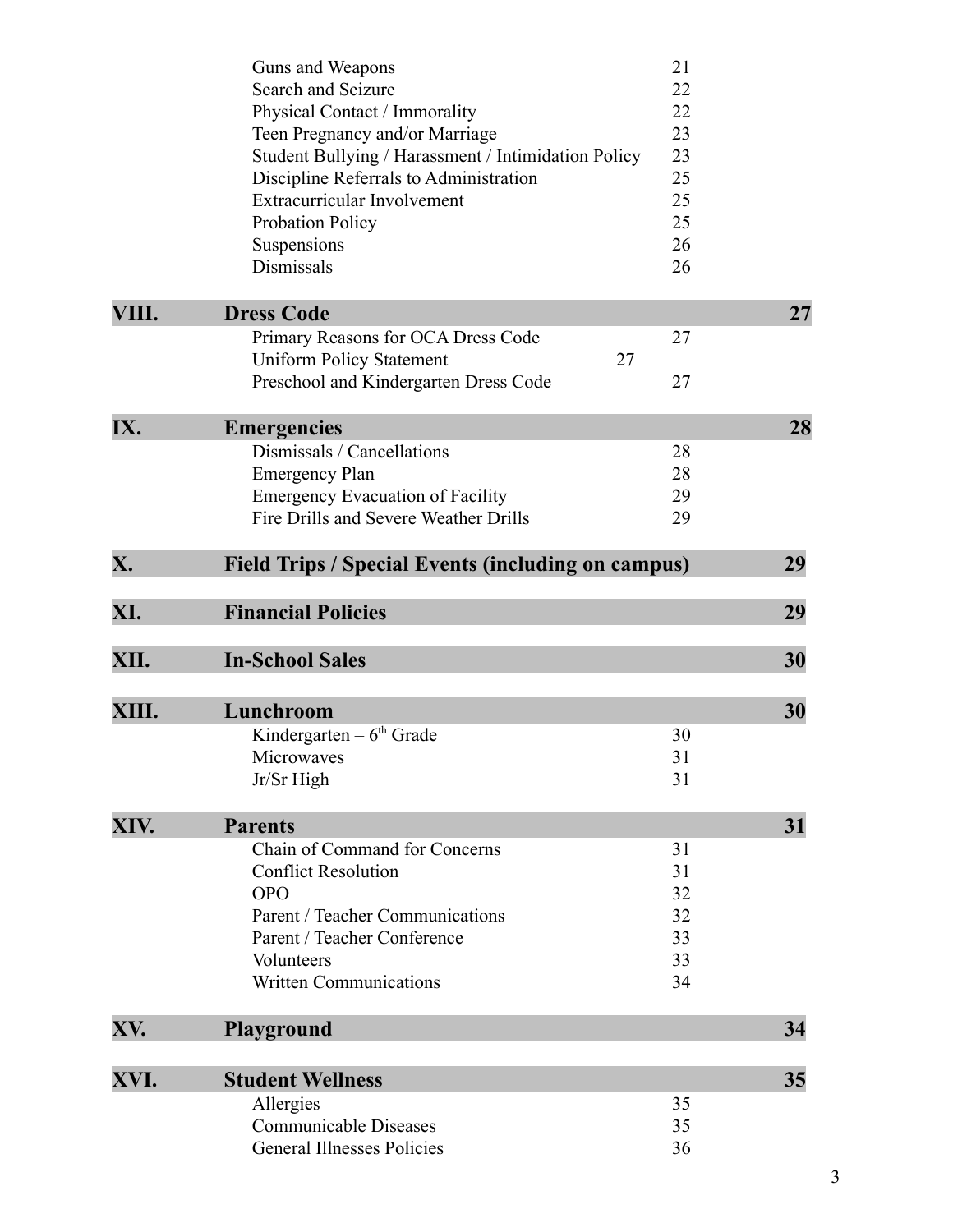|        | Medications                                           | 36 |    |
|--------|-------------------------------------------------------|----|----|
|        | Immunizations and Physicals                           | 37 |    |
|        | Involvement in School Activities after Sickness       | 37 |    |
| XVII.  | <b>Technology Acceptable Use Policy (Full School)</b> |    | 37 |
|        | <b>OCA</b> Strategy                                   | 37 |    |
|        | Purpose                                               | 37 |    |
|        | General                                               | 37 |    |
|        | Proper and Ethical Use                                | 38 |    |
|        | Improper and Unethical Use                            | 38 |    |
|        | <b>Violations and Consequences</b>                    | 39 |    |
|        | Procedures for Use                                    | 39 |    |
|        | Title XVII – Children's Internet Protection Act       | 39 |    |
| XVIII. | <b>Student Opportunities / Requirements</b>           |    | 39 |
|        | Athletic and Fine Arts Eligibility                    | 39 |    |
|        | <b>Booster Clubs</b>                                  | 40 |    |
|        | <b>Chapel Services</b>                                | 40 |    |
|        | College Visitation and Career Days                    | 40 |    |
|        | <b>Community Service Requirements</b>                 | 40 |    |
|        | <b>Mission Trip Graduation Requirements</b>           | 41 |    |
|        | Special Events and Trips                              | 41 |    |
| XIX.   | <b>Student Choices</b>                                |    | 41 |
|        | Driving on Campus                                     | 41 |    |
|        | Lockers                                               | 41 |    |
|        | <b>Student Printing / Copying</b>                     | 41 |    |
|        | Work Release and Early Dismissal Option               | 42 |    |
| XX.    | <b>Traffic</b>                                        |    | 42 |

# **I. INTRODUCTION**

#### **Foreword**

The administration, trustees, and faculty have compiled the rules, regulations, policies, etc. for parents and students of the Academy. This undertaking is a complex and continuous process,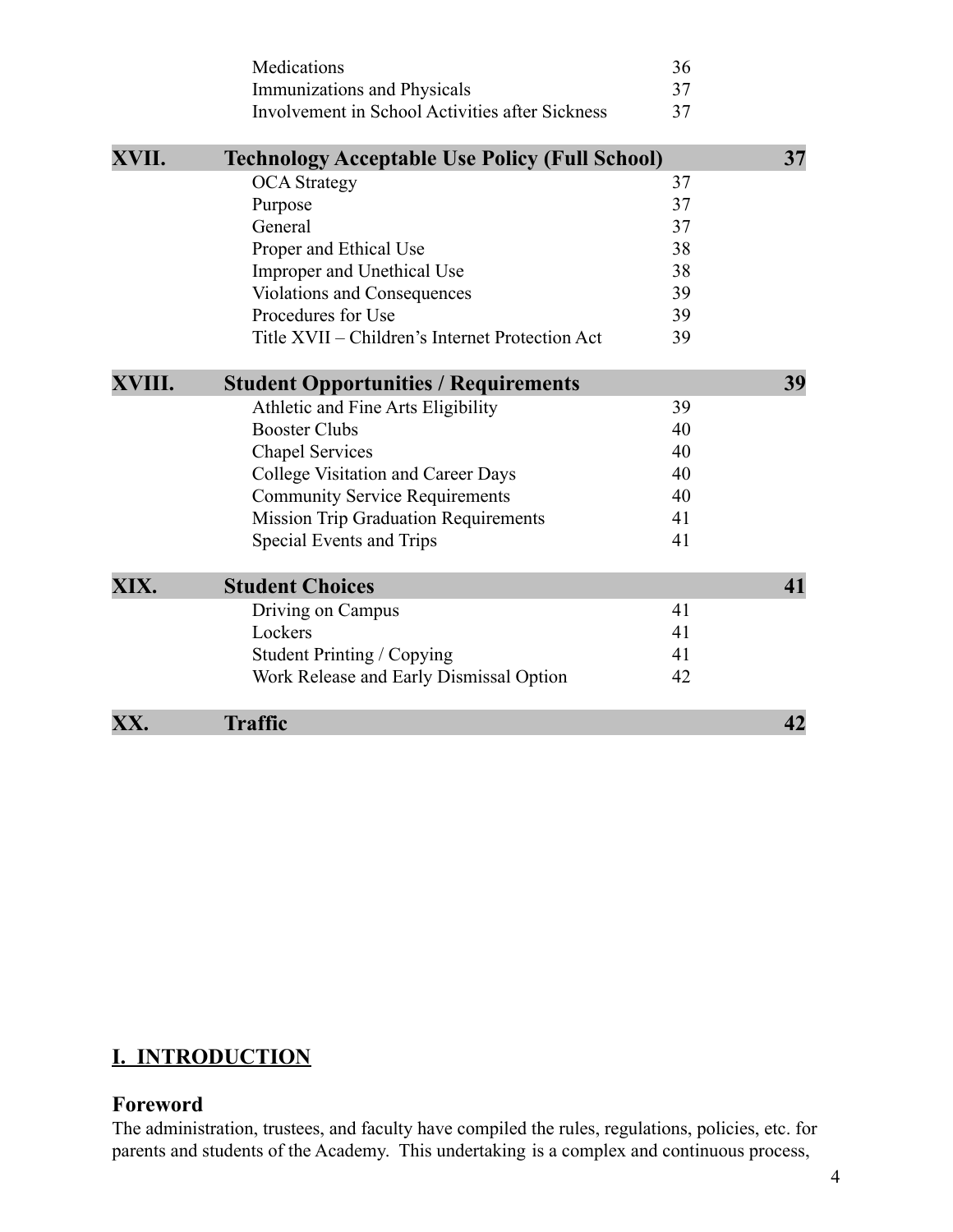and the need of constant input is fully recognized. There will be a need for revisions and updates periodically. These changes will be communicated to the school community.

## **History**

Oakwood Baptist Church members perceived the need for a Christian preschool program, and Oakwood Baptist Christian Academy began kindergarten classes in the fall of 1992. In 1998, the Academy Trustees and church members voted to begin an elementary school program, and a first-grade class commenced in August 1999. The Academy name changed in 1998, and the school became Oakwood Christian Academy. Academy classes now include preschool through  $12<sup>th</sup>$  grade.

## **Statement of Faith**

We affirm the Holy Bible as the inspired, infallible word of God and the basis for our beliefs. Oakwood Baptist Church subscribes to the doctrinal statement of The Baptist Faith and Message as adopted by the Southern Baptist Convention. We voluntarily band ourselves together as a body of baptized believers in Jesus Christ personally committed to sharing the good news of salvation to lost humanity and minister to all. The ordinances of the Church are Believer's Baptism and the Lord's Supper. All Academy employees must profess a personal relationship with God through faith in Jesus Christ.

*Romans 10:9-10 "That if you confess with your mouth the Lord Jesus and believe in your heart that God has raised Him from the dead, you will be saved. For with the heart one believes to righteousness, and with the mouth, confession is made to salvation."*

## **Mission Statement**

Oakwood Christian Academy staff endeavors *to unite a passion for Christ with excellence in academics* for all students. This mission is reflected through students who love God (Christ-focused), excel academically (curriculum), love others (community-focused), and seek to make a difference through service and leadership from a biblical worldview perspective.

# **Purpose**

In order to exalt the Lord Jesus Christ in the generation to come (*Psalm 145:4"One generation will commend your works to another; they will tell of your mighty acts."*), the OCA staff seeks to provide a biblically founded (passion for Christ and love of community) education program, which results in high levels of academic performance (excellence in academics) for students (*Isaiah 54:13*). The Academy can accomplish this educational endeavor through a concerted effort of parents, a Christian curriculum, and Christian educators who study and utilize best practices. *Isaiah 54:13 "All your sons will be taught by the Lord, and great will be your children's peace."*

Oakwood Christian Academy is a uniquely religious, educational institution that seeks to provide a quality education in a distinct Christian environment. One of the goals of OCA is to work with parents and guardians to train Christian young men and women to be salt and light in their communities. OCA believes that the Bible is the inspired Word of God and sets forth absolute truth by which Christians are to live. Therefore, OCA expects and requires that both students and parents will support the school in its clear mission and its biblical beliefs. In relying on the teachings of Scripture, OCA believes that the Bible prohibits sexual immorality of any type, including, but not limited to, pornography, homosexuality, or any other sexual activity outside the marriage of one man and one woman. On those occasions in which a particular home or student is acting counter to or in opposition to the biblical beliefs and lifestyle that the school teaches, the school reserves the right, in its sole discretion, to refuse admission to an applicant or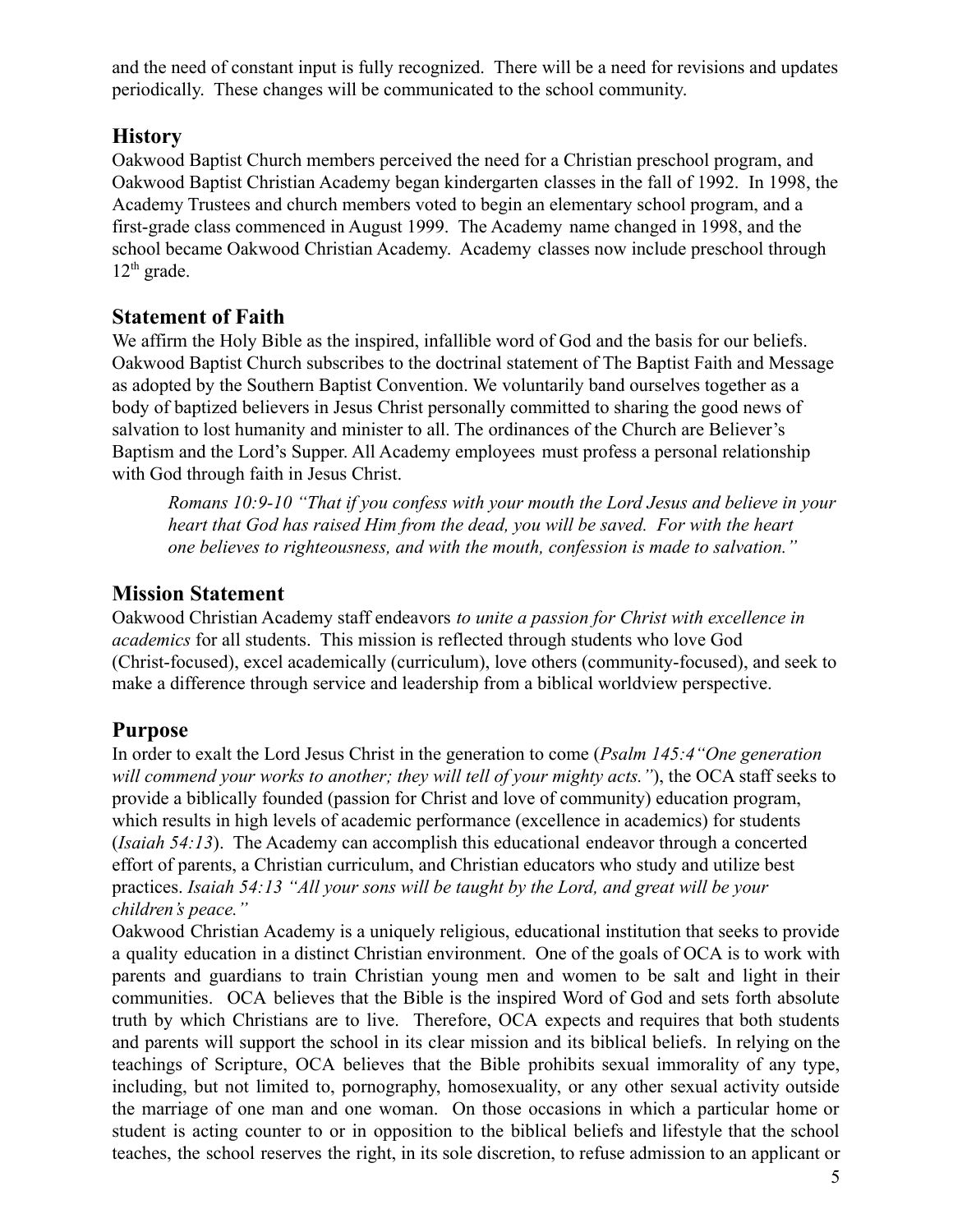to discontinue enrollment of a current student. This includes, but is not limited to, living in, condoning, or supporting any form of sexual immorality; practicing or promoting a homosexual lifestyle or alternative gender identity; or otherwise having the inability to support the moral principles of the school as stated throughout this handbook. [*Genesis 1:27, Leviticus 18:22, Leviticus 20:13, Deuteronomy 22:5, Psalm 139:13-16, Mark 10:6-9, Romans 1:26-28, 1 Corinthians 7:2, 1 Corinthians 6:9-11, 1 Corinthians 6:17-20*]

# **Academy Goals for Successful Students**

When their child attends the Academy, parents may expect that their child will be trained in a similar fashion to the Lord's example. *Luke 2:52"And Jesus grew in wisdom and stature, and in favor with God and men."* The following criteria, surrounding the three "C"s of growth, are set to achieve this lofty goal:

#### *Christ-focused Goals:*

Students will be taught and trained in the nurturing admonition of The Lord. It is our desire for each student to:

- Come to know Christ as personal Savior
- Grow in passion for Christ, Truth, the Word
- Surrender confidently to their identity in Christ
- Allow themselves to be led by the Holy Spirit
- Place God first in everything
- Be like Jesus Christ
- Glorify God

#### *Community-focused Goals:*

Students will be taught and trained to "love others as themselves" (*Mark 12:31*) by being able to:

- Defend their faith
- Disciple others (equipped)
- Respect and serve others
- Grow socially (compassionate, loving, patient, etc.)
- Exhibit leadership

#### *Curriculum/Academics Goals:*

Students are held to high expectations for academic success. They are taught to:

- Be confident in knowledge and wisdom
- Integrate Biblical wisdom into every other subject
- Develop a good work ethic
- Think critically
- Seek The Lord's will for the correct choices of college, job, etc.

## **Philosophy of Christian Education**

Our society talks about faith in connection with religion and knowledge in connection with education, as though faith has nothing to do with education, and knowledge has nothing to do with religion. Christian parents should not condone adherence to a philosophy that separates faith and knowledge, while the Church advocates total commitment to faith and knowledge in a relationship with God. *Psalm 78:1-7 "O my people hear my teachings; listen to the words of my mouth. I will open my mouth in parables, I will utter hidden things, things from old -- what we have heard and known, what our fathers have told us. We will not hide them from their children; we will tell the next generation the praiseworthy deeds of the Lord, his power, and the wonders*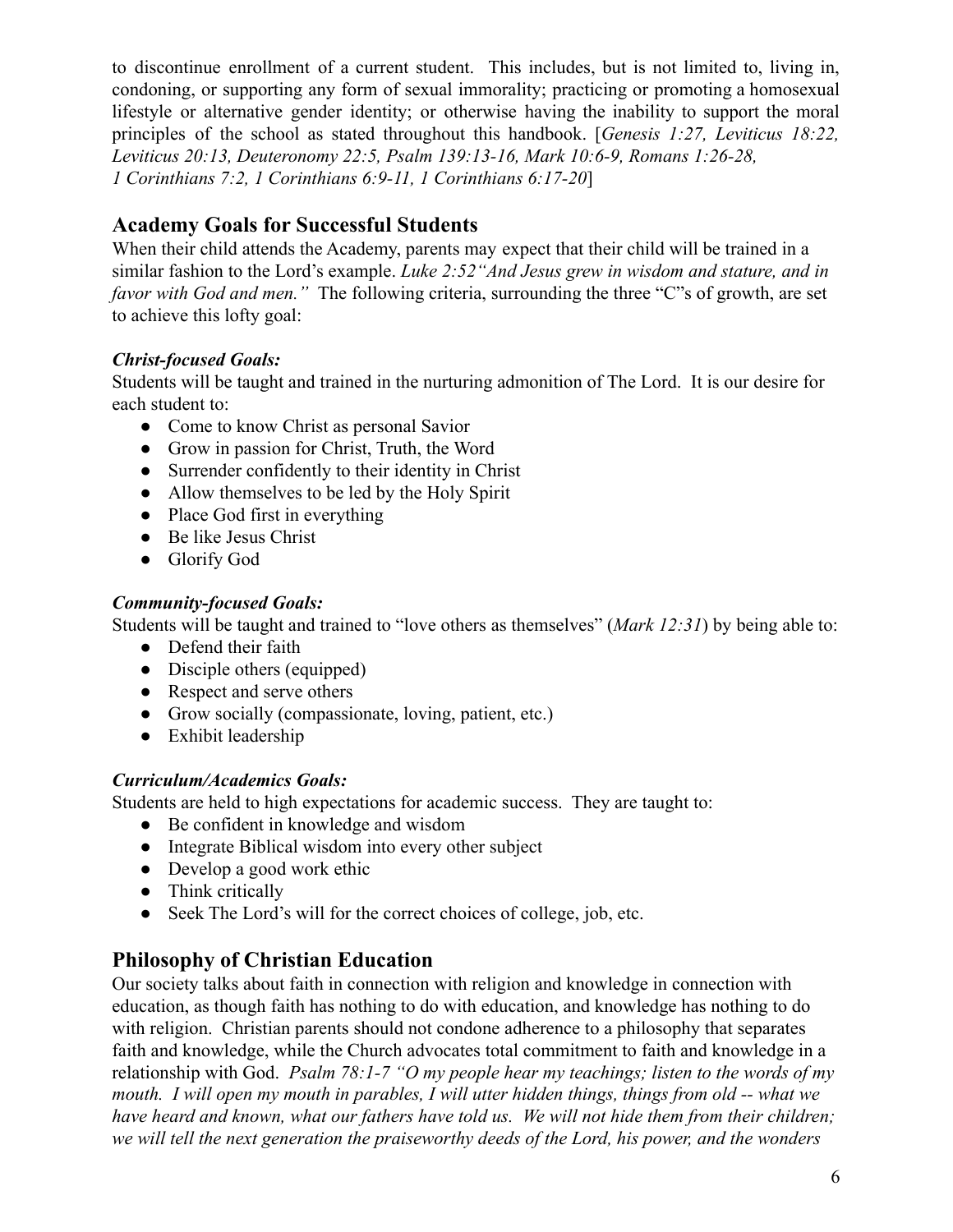*he has done. He decreed statues for Jacob and established the law in Israel, which he commanded our forefathers to teach their children. Then they would put their trust in God and would not forget his deeds but would keep his commands."*

Christian education should involve the development of academic understanding, development of social skills, and development of a relationship with God. Thus, education is a learning process whereby a child develops and grows academically, socially and spiritually. A child's classroom experience opens three learning components to be established with a Christian influence. A student's development of appropriate social adjustment and spiritual growth is of just as great concern to the teacher as the student's acquisition of academic information, for all three are inseparable.

*Deuteronomy 6:5-9 "Love the Lord your God with all your heart and with all your soul and with all your strength. These commandments that I give you today are to be upon your hearts. Impress them on your children. Talk about them when you sit at home and when you walk along the road, when you lie down and when you get up. Tie them as symbols on your hands and bind them on your foreheads. Write them on the doorframes of your houses and on your gates."* Whenever a child enters a class, he/she brings feelings, emotions, attitudes, values, and personalities acquired from home. Wherever a child goes (to school, to Church, to ball games, to playgrounds, etc.), his/her entire character goes along. A teacher must educate so that the desired character development is continually before the child. This development will not wait until the end of the day or the end of the school year; it is a continuous process with daily instruction.

*Proverbs 22:6 "Train a child in the way he should go, and when he is old he will not turn from it."*

*2 Timothy 3:15-17 "And from infancy, you have known the Holy Scriptures, which are able to make you wise for salvation through Christ Jesus. All Scripture is God-breathed and is useful for teaching, rebuking, correcting and training in righteousness, so that the man of God may be thoroughly equipped for every good work."*

## **Accreditation**

April 16, 2002, Oakwood Christian Academy received Full Accreditation by the Georgia Association of Christian Schools (GACS). The GACS accreditation program is recognized by the following Georgia State boards and authorities: The Georgia Board of Regents and the Georgia Board of Education.

The Georgia Board of Education has approved the Georgia Private School Accrediting Commission (GAPSAC) of which Georgia Association of Christian Schools is a member. All schools provisionally or fully accredited by the GACS are entitled to benefits, including the transfer of grades and credits to public schools on the same basis as students from public schools. No additional tests over and above those required by public school students will need to be taken by students from GACS-accredited schools, or any additional measures whatsoever will be required.

The Georgia Board of Regents has approved graduates from GACS-accredited schools for entrance to colleges of the University System of Georgia (USG). However, individual colleges of the USG may place additional requirements, over and above those required for graduation by the Georgia Board of Education, on all students (from both public and private schools) applying to a particular college.

Graduates of schools which are candidates for accreditation, provisionally accredited or fully accredited, by the Georgia Association of Christian Schools are eligible for Georgia HOPE Scholarships on the same basis as are graduates from public schools in Georgia. Applications for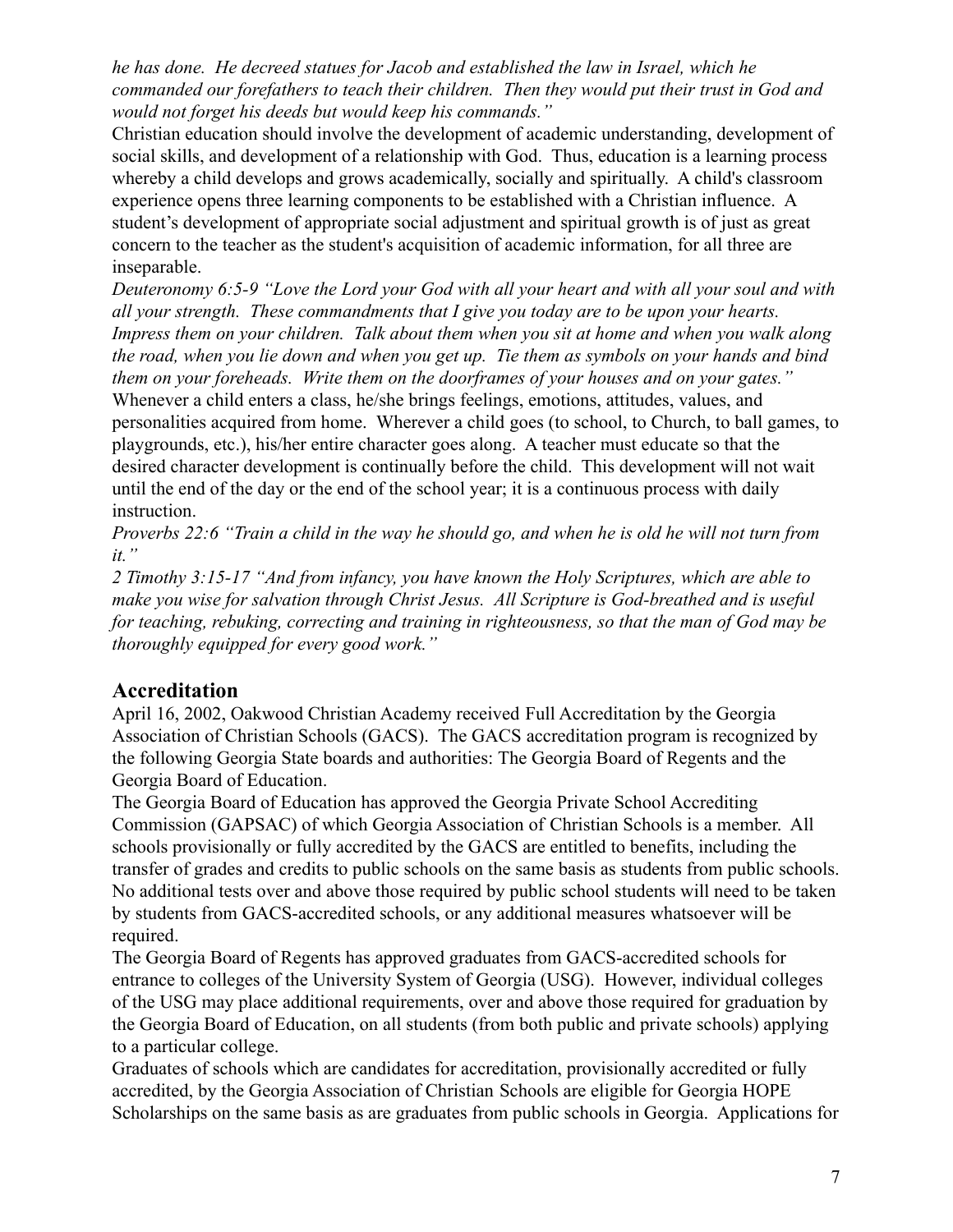these scholarships are made through the Georgia College or university to which the student has applied.

In 2015, Oakwood Christian Academy received Full Accreditation with the American Association of Christian Schools (AACS). In 2019, Oakwood Christian Academy received Full Accreditation once again from the Georgia Association of Christian Schools along with AACA and additional accreditation from COGNIA.

## **Non-Asbestos Notification**

Oakwood Christian Academy has been inspected according to the law under the Asbestos Hazard Emergency Response Act that requires all public and non-public schools to be inspected for asbestos by a certified inspector and that a management plan be submitted to the State of Georgia Department of Education. The Oakwood asbestos inspection was conducted by a certified inspector, and the plan were submitted to the State.

No asbestos containing materials were found as a result of the inspection. A copy of the plan is on file in the Academy Office and may be reviewed by an employee or parent. New buildings constructed for OBC and OCA are free from asbestos containing materials.

# **Records Maintenance**

Oakwood Christian Academy is vigilant in protecting our stakeholders in as many ways as feasible. To this end, the school must consider some possibilities which may seem impossible or highly unlikely. One of those events is the ceasing of school operation. In this very unlikely event, the school will provide all cumulative student records to Oakwood Baptist Church for safekeeping. The church will maintain the records in a locked, fire-proof storage unit on campus. Records would continue to be confidential, and parents would continue to have access to their child's information from OCA.

# **II. ADMISSIONS / ENROLLMENT REQUIREMENTS / PROCEDURES**

- 1. The Academy does not discriminate on the basis of national or ethnic origin, handicap, gender, race or color. *Each child enrolled must be capable of functioning in a traditional classroom environment.* Children may be enrolled in age-appropriate classes based on their age before September 1st.
- 2. *New Parents* are to complete an Online Application located on the school website at www.ocaeagles.org/Admissions/Application Process. A non-refundable fee of \$50 for each application is required. The payment is processed through FACTS Tuition Management during the application process.
- 3. *New and Returning Families* are to be aware of the Early Withdrawal Policy **BEFORE** completion of the Online Enrollment for their children. *The Early Withdrawal Policy states that student enrollment is a binding contract.* Withdrawal after enrollment, and before the first day of school, requires half of the total tuition to be paid by bank draft. Withdrawal after the first day of school requires payment of tuition in full by bank draft.
- 4. Georgia State law requires a student's immunizations be kept up to date while attending the Academy. A student may be suspended from the Academy for failing to update the immunization record according to state requirements. An Affidavit of Religious Objection to Immunization (DOH Form 2208) is acceptable in lieu of the Georgia Immunization Form 3231. The Affidavit of Religious Objection form may be obtained online by searching for the title "Affidavit of Religious Objection" on any search engine.
- 5. The following items are required before a student may attend classes:
	- a. Completed Online Application (new students only), Completed Online Enrollment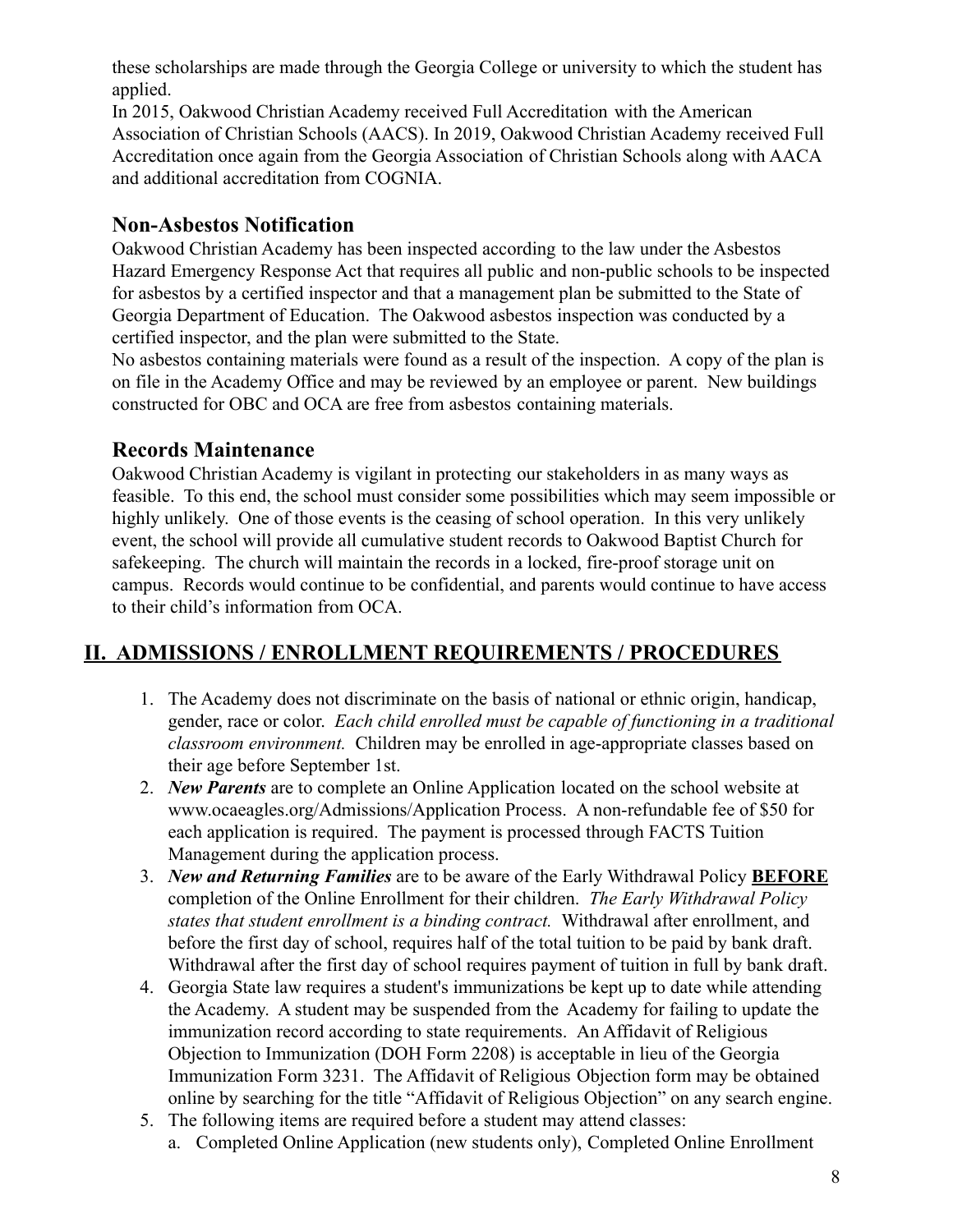#### *Completion of Online Application does not guarantee acceptance.*

- b. Copy of Official Birth Certificate
- c. Copy of Social Security Card
- d. Certificate of Immunization (GA Form 3231) or Affidavit of Religious Objection to Immunization (DOH Form 2208)
- e. Certificate of Vision/Hearing/Dental Examination/Body Mass Index (GA Form 3300)
- f. Student records are considered confidential and are not released without written parental consent.
- 6. New student acceptance is based on several criteria including:

#### *Preschool*

- a. The program is open to children beginning at age three by September 1 of the enrolling school year.
- b. Students must be potty trained; including no diapers or pull-ups. We understand an occasional accident will happen, and teachers will help in these situations.
- c. The Administration will meet with students and their parents.

#### *Elementary (K-6th )*

- a. The Administration will interview all students and their parents
- b. Screening
- c. Previous cumulative report of grades, if applicable
- d. Previous behavior report
- e. Standardized test scores, if applicable
- f. Previous school records, such as RTI, IEPs, 504 plan, etc.

#### *Jr/Sr High (7th -12th )*

- a. Administration will interview all students and their parents
- b. Screening
- c. Previous cumulative report of grades
- d. Previous behavior report
- e. Standardized test scores
- f. Previous school records, such as RTI, IEPs, 504 plan, etc.
- g. Pastor's referral
- h. Academic referrals from previous teachers or administration
- i. New student questionnaire
- j. Student self-assessment
- 7. Completion of Online Application does not guarantee acceptance. All new students accepted for enrollment are on probation for the first grading period after which the administration and faculty will review the student's progress for:
	- a. Removal of probation
	- b. Extension of probation
	- c. Dismissal or withdrawal
- 8. Research shows that numerous moves during a child's school career are detrimental to their overall achievement. For this reason, families who make a choice to leave OCA for reasons other than extenuating circumstances (such as loss of job, a family move, etc.) may return to the Academy should they find that OCA is the best educational opportunity for their children. However, families leaving the Academy *more than once* may *only return* to OCA for a *third* time upon acceptance by the Trustees. Families must formally petition the Trustees in writing. Appeals must explain in full all the reasons and circumstances surrounding the decisions made to leave OCA initially. Trustees will make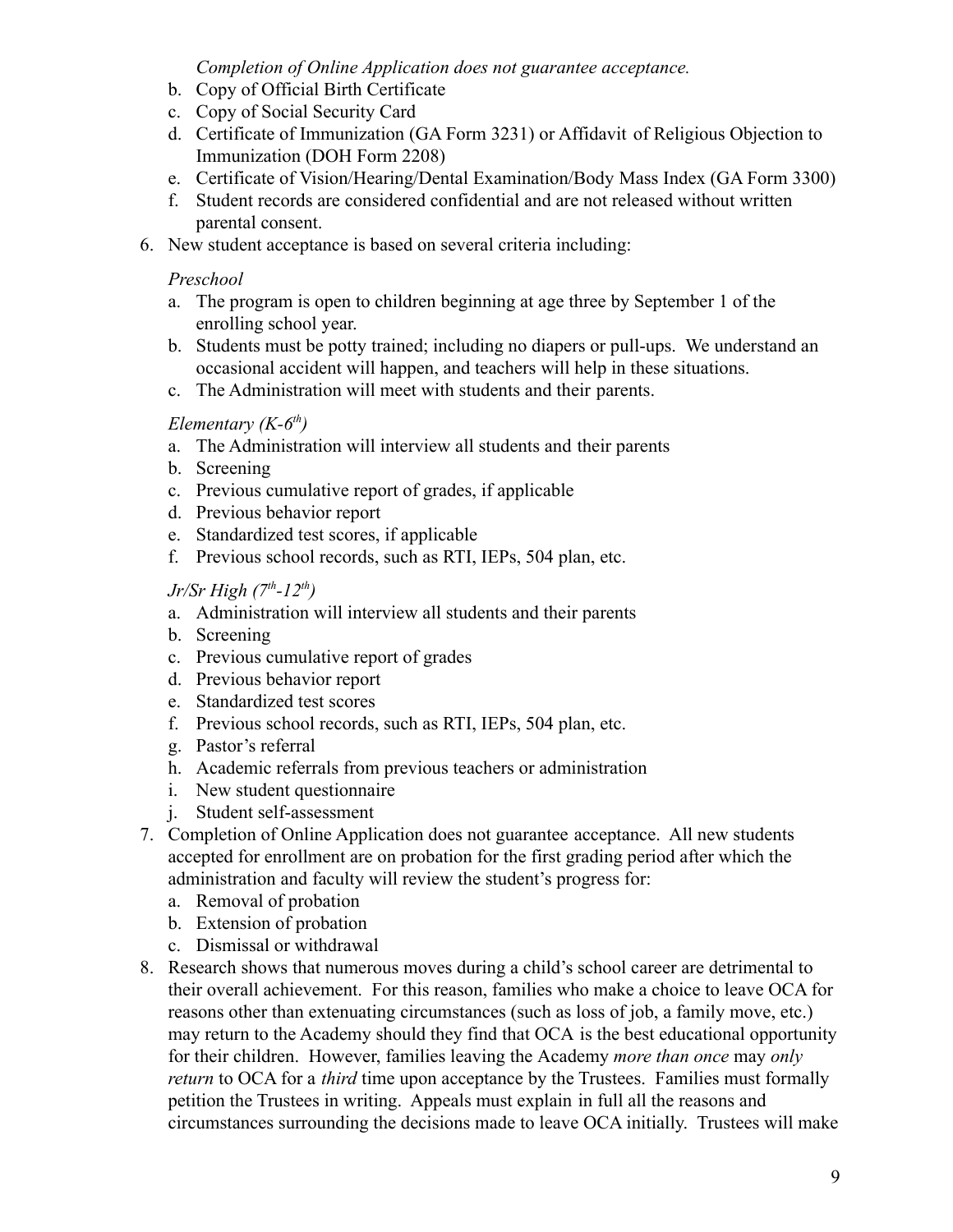their decision based on information provided by the family and Administration. The family will be notified of the decision in writing after a regularly-scheduled meeting.

- 9. The Trustees will make all final decisions regarding re-enrollment of families in financial arrears.
- 10. Every family must agree to abide by and support the terms set forth by the "Mission" and "Purpose" of the school.

# **III. ACADEMICS**

*Proverbs 1:5-6, 7b "A wise man will hear, and will increase learning; and a man of understanding shall attain unto wise counsels: To understand a proverb, and the interpretation; the words of the wise, and their dark sayings…fools hate knowledge."*

## **Standards**

Oakwood Christian Academy has content standards for every core subject area. These content standards have been researched and put together by education professionals. While OCA is not required to teach state or national content standards, these standards provide a solid starting place and help us ensure our students can navigate successfully in our world to impact others for Christ.

The academic standards are designed to help educators, parents, and students understand what students need to know and be able to do at each grade level, and within each content strand, in order to exit high school and be college and career ready.

OCA uses academic standards as the basis for curriculum. Identifying the sequence of instruction at each grade – what will be taught and for how long – is regularly evaluated by administration and teachers in order to select a proper curriculum.

# **Curriculum**

The curriculum is the totality of what goes on during the educational process and includes many sources of information. Our primary source is God's Word. Our curriculum is designed first and foremost around God's Word as the foundation. Christ is to be the center and the focus of all education that occurs.

The curriculum includes a variety of tools that help students learn through effective teaching methods and strategies. The teacher's words, handouts, and activities that go on in the classroom are an essential part of the curriculum. A textbook is another part of the curriculum, though it is not the curriculum itself. (Other elements can include outside readings, news sources, online resources, community professionals, library books, magazine articles, etc.) All of these elements work together and contribute to the educational process.

Oakwood Christian Academy seeks to *unite a passion for Christ with excellence in academics* for all students. This mission filters all decisions that are made, including curriculum.

When deciding upon curriculum and textbooks at Oakwood Christian Academy, the administration and teachers will examine many sources and plan for effective implementation.

During the review process, they explore many curricular options. Using OCA's mission statement, and academic standards, they determine which options will best equip students to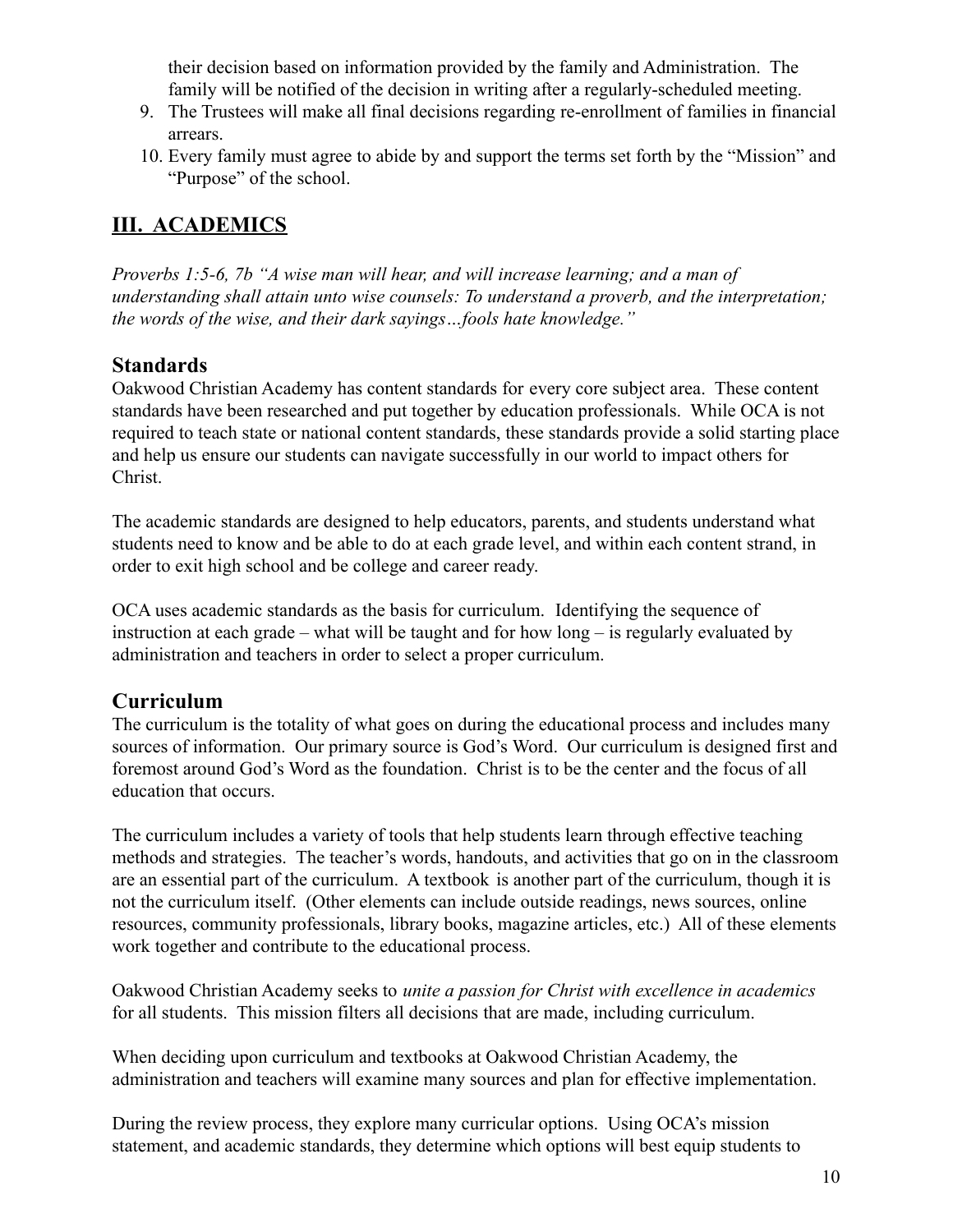effectively impact others for Christ in our world. A variety of Christian curriculum textbooks are used. When secular resources are found to be the most effective tools for academic preparation, they may be selected. However, no text or resource on its own makes up the curriculum. God's Word is always the main text, and every classroom is facilitated by a Christian professional educator who delivers Christ-centered education. Awareness of a secular viewpoint is seen as a necessary tool to develop a Biblical worldview and equip students to defend their faith effectively.

## **Scope and Sequence**

A Scope and Sequence for each content area outlines the planned curriculum and gives specific direction for teachers to follow throughout the school year. Teachers plan developmentally appropriate units and lesson plans that originate from content standards as well as objective-based curriculum guides. Teachers must also document in their Scope and Sequence how they will implement Biblical truths and concepts into each unit. OCA's Scope and Sequence are continually evaluated and adapted to stay current with standards and research.

## **Bible**

"*The Bible must be considered as the great source of all the truth by which men are to be guided in government as well as social transactions.*" –Noah Webster

Oakwood Christian Academy holds the belief that God's Word is the foundation for all wisdom. Each day begins with classes in Bible for Preschool –  $6<sup>th</sup>$  grade. Jr/Sr high builds upon the foundation with daily rigorous, in-depth Bible Study. As a ministry of Oakwood Baptist Church, OCA supports the philosophies of our church. Therefore, the Academy allows students to bring and use various Bible translations. These translations include ESV, HCS, KJV, NASB, NKJV, and NIV.

## **Assessment**

All Academy students receive ongoing informal (formative) and formal (summative) classroom testing. Formative testing is by design more informal in nature, but is a valuable tool for teachers to verify learning throughout a lesson. The results are used to adjust instruction so that students are being challenged appropriately. Summative testing in the classroom is designed to provide a snapshot of how well students are learning. Typically, this type of testing is graded, and the results are recorded for parents on RenWeb.

Additional testing, which is used as benchmarks for growth and development, includes such tests as the Dynamic Indicators of Basic Early Literacy Skills (DIBELS) for grades K-5.

## **Standardized Testing**

OCA has adopted the Iowa Test of Basic Skills (ITBS) for our standardized achievement test. Students in grades K-9 will be required to take this test each year in the spring. Students in the  $10<sup>th</sup>$  grade are given the PSAT in October and will be given the Pre-ACT in the Spring. The SAT or ACT are required for college-bound juniors and seniors for college admission.

## **Academic Support for Jr/Sr High**

Software programs are also available to assist college-bound students in preparing for the ACT, SAT, and making college/career choices.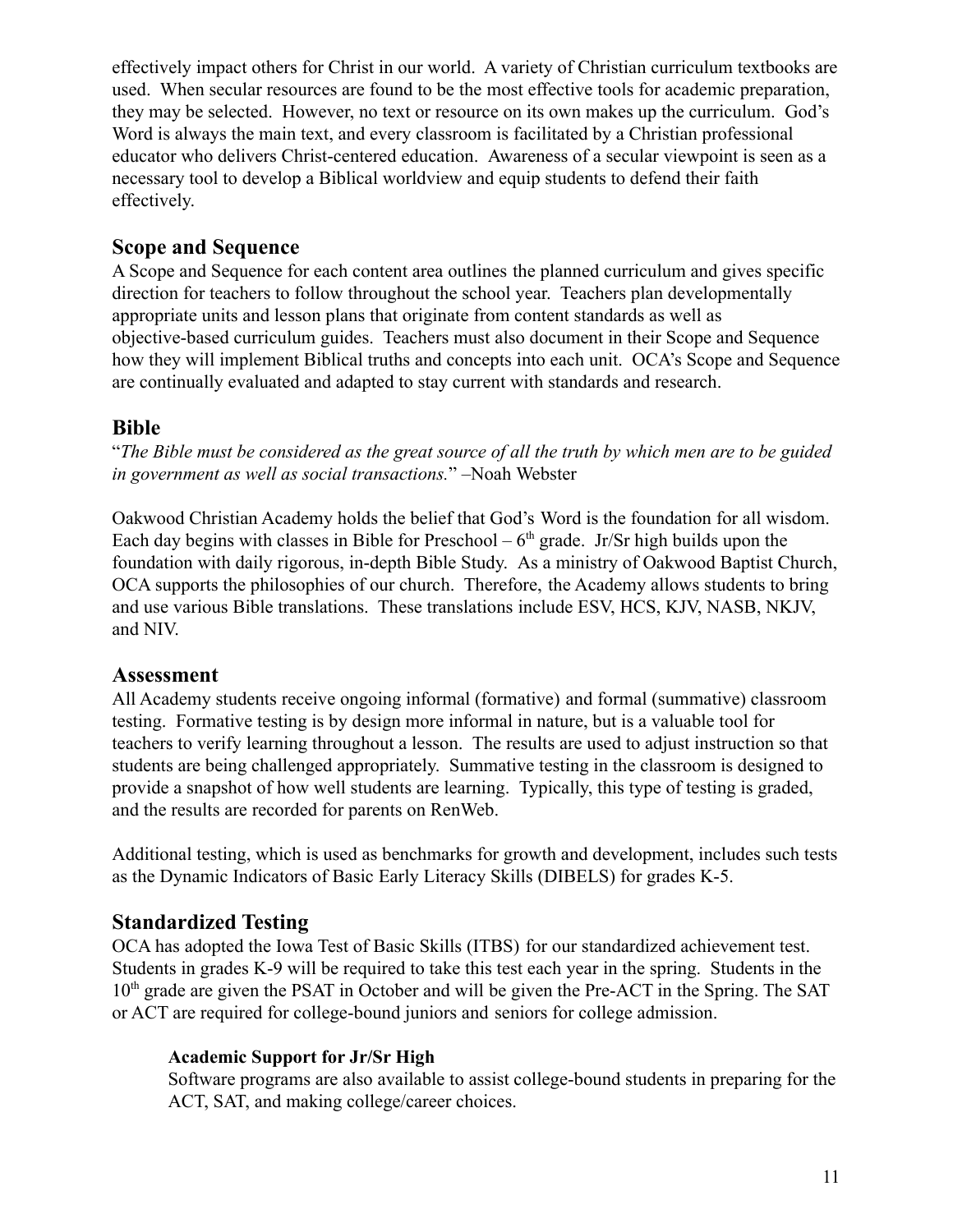Each student is encouraged to take advantage of the opportunities provided at [www.gafutures.org](http://www.gafutures.org) each year, beginning in  $7<sup>th</sup>$  grade. This website contains information concerning standardized testing along with information on scholarships and preparedness for college. Also, if additional assistance is needed, parents may receive referrals from the jr/sr high office for tutors available to assist students. It is the parents' responsibility to pay for this type of tutorial assistance.

## **Homework**

Although not every night, kindergarten students will typically have homework in Writing and Reading. Students in grades 1-12 may have homework in a variety of subjects. Homework is listed on RenWeb for parents to have instant access to information. Homework can affect a student's grade. A general guideline for the amount of time appropriate for homework is close to grade-level times ten. Therefore, first-grade students could expect to have about 10 minutes of homework per night; second grade could have up to 20 minutes, etc. If a child is spending more than this amount of time on homework, parents should notify the teachers. Mindful consideration is given to "homework" on Wednesday's. However, homework or studying IS assigned or required when needed to be prepared for the next day and progress through learning goals and standards.

# **Textbooks**

These books are the property of OCA (unless otherwise stated) and must be taken care of properly, including appropriate covering. Deliberate mutilation or defacing, or loss of any of these materials will result in full replacement cost being assessed to the parents or legal guardians. Students may retain possession of "consumable" books.

Some supplies are furnished through OCA. Students will receive a list of required supplies. However, some classes (upper-grade levels) may require calculators, novels, art supplies, etc. All students are expected to be prepared for class each day by providing their own paper and pencils/pens.

# **Grading Scale for K-12**

- 1. Preschool Informal 2. Academic/Electives/Extensions A 90-100 B 80-89 C 75-79 D 70-74 F 0-69 Conduct (K-6) **CO** Commendable **SA** Satisfactory **IN** Improvement Needed **U** Unsatisfactory
- 3. VIP Packets will be sent home each week with preschool  $-4<sup>th</sup>$  grade students' papers and notes from the Academy. The VIP Packets are to be returned to class the next day.
- 4. Progress Reports are emailed at the midpoint of each quarter. This report is the teacher's communication with parents regarding the student's progress in relation to materials presented in class.
- 5. Report Cards are emailed for kindergarten  $12<sup>th</sup>$  grade students after the end of each nine weeks grading period. Outstanding tuition and fees must be paid before final report cards are issued. Students leaving the school for any reason must have all tuition, fees, and fines paid before report cards or transcripts are transferred to another institution.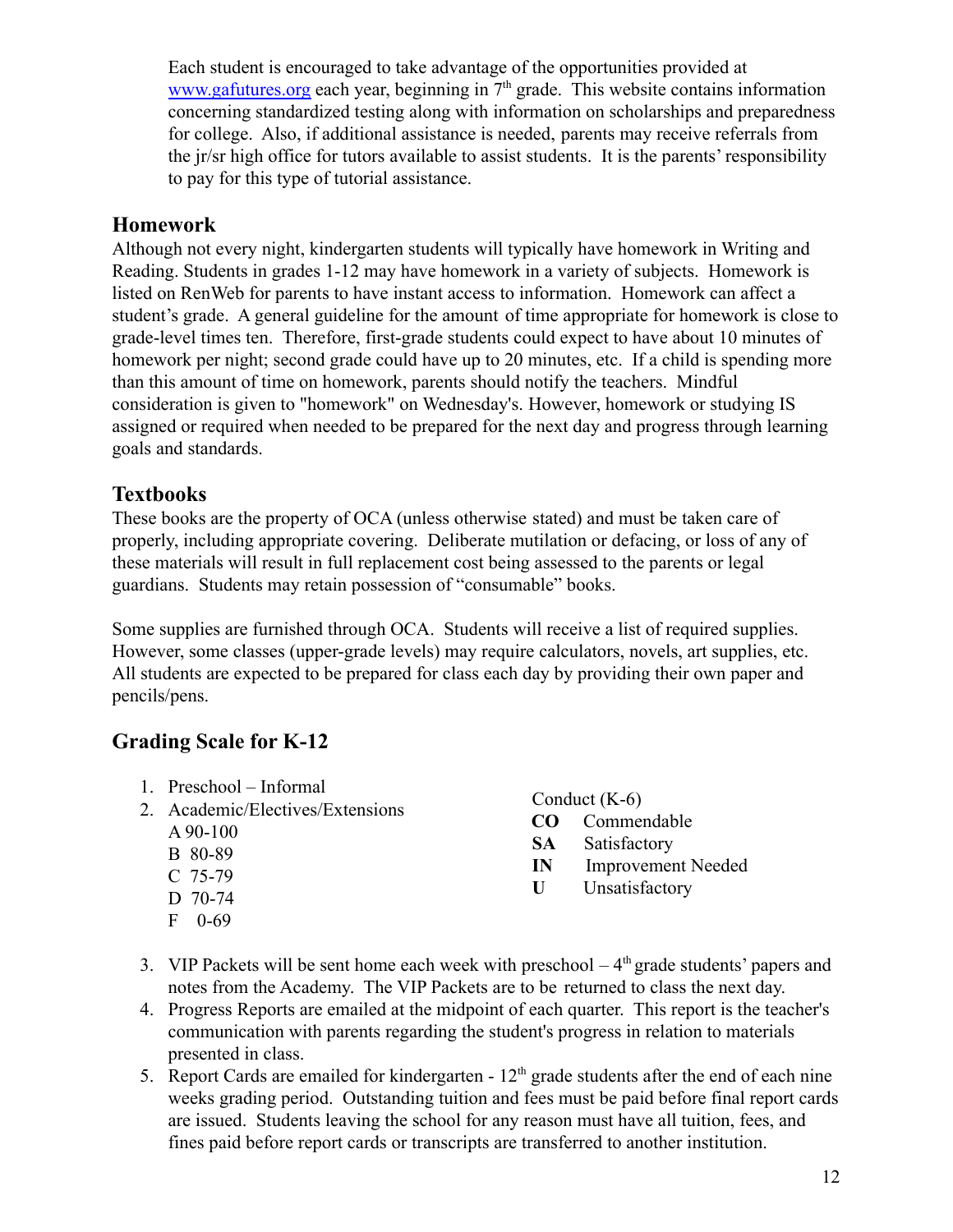- 6. Students must complete any missed assignments or tests due to excused absences within time frames established by the school. For each day of absence, one day is allowed for the completion of assignments. In extenuating circumstances, an extension may be granted. Submitting late assignments may result in a deduction of points from the assignment grade. Failure to complete assignments will result in a grade of "0" (zero). Course work that is incomplete at the end of a semester may receive a grade of "I" for Incomplete. All such grades are converted to a regular grade during the first week of the new reporting period or within one week after the last day of school. Grades not converted will automatically be recorded as "F" for Failing. The administration may grant exceptions in extenuating circumstances.
- 7. In grades K-6, students who have had office referrals will see this reflected in their homeroom conduct summary on report cards. Points are deducted from their overall conduct grade based on the number of office referrals received.

# **Grade Promotions**

Students who fail to master the requisite skills for success in the next grade level will be held back to help them improve weak skills and gain confidence to complete school successfully.

The following policies are for Grade Promotion:

- 1. Preschool students will be promoted upon teacher recommendation.
- 2. Kindergarten students will be promoted upon teacher recommendation and satisfactory performance on OCA kindergarten promotion rubric.
- 3. First-grade through eighth-grade students will be promoted upon receiving satisfactory passing grades and having an acceptable attendance record. Students will repeat the grade if they have an "F" average in Reading/English or a "D" average in Reading/English and Math.
- 4. Students failing Bible class in grades 5-12 may not be considered for re-enrollment.

# **Graduation**

High school graduation is held at the end of the year with students meeting or exceeding required credits participating in the ceremony.

## **Sports and Fine Arts Participation**

Students must maintain passing grades and satisfactory conduct to participate in Fine Arts, Sports, and other extracurricular activities. Please refer to Fine Arts and Sports handbooks for eligibility requirements.

## **Cumulative Records**

Student records are confidential and will not be released to anyone or institution without written permission from parents and administration. When a student withdraws, a withdrawal form must be completed by parents or guardians before. Also, if student records are needed for another educational institution, a request to transfer student records must be completed. Official transcripts of student grades will be mailed to a college or university. If more than three transcripts are requested, a minimal fee of \$3 each will be charged. Transcripts given to parents, guardians, or students are unofficial copies and are not recognized by other educational institutions. *Student accounts, fees, etc. must be current or paid in full in order for transcripts, report cards, etc. to be released or sent to other institutions.*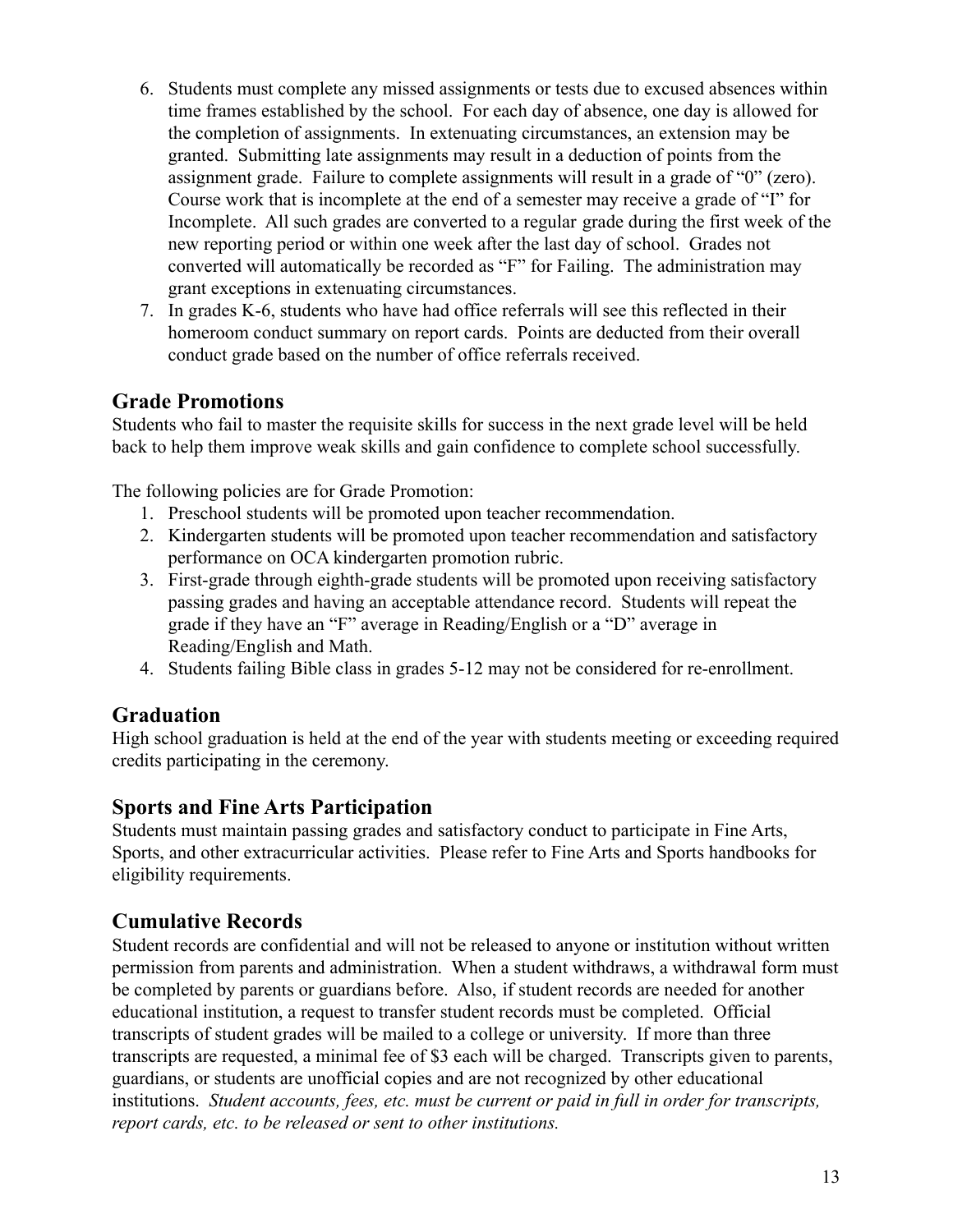## **Additional Academic Policies for Jr/Sr High**

1. *Class Time Requirements*

The academic day consists of seven class periods. Classes meet for 18 weeks (2 quarters) or 36 weeks (4 quarters) depending on the course.

*2. High School Course Requirements*

|                             | <b>Academic Summary</b>            |   |          |                           |                    |               |
|-----------------------------|------------------------------------|---|----------|---------------------------|--------------------|---------------|
|                             | Electives                          |   |          |                           |                    |               |
|                             | Art<br>Band                        |   | Chorus   | Drama                     | <b>GACS</b> Speech |               |
| <b>Practical Technology</b> |                                    |   | Yearbook | Journalism                |                    |               |
|                             | Credit Minimum Requirement Summary |   |          |                           |                    |               |
|                             | Bible (OCA)                        | 4 |          | <b>Physical Education</b> |                    | $\frac{1}{2}$ |
|                             | English                            | 4 |          | Health                    |                    | $\frac{1}{2}$ |
|                             | Math                               | 4 |          | Foreign Language          |                    |               |
|                             | Science                            | 4 |          | Electives                 |                    |               |
|                             | Social Science                     | 3 |          | Fine Arts                 |                    |               |
|                             |                                    |   |          |                           |                    |               |

Total Credits - 25

*3. High School Course Units of Credit*

Classes which meet five days a week receive ½ unit of credit per semester. A student must have six units of credit to be classified as a sophomore, 12 units of credit to be classified as a junior and 18 units of credit to be classified as a senior. A minimum of 25 credits are necessary to graduate.

4. *Exams*

Students in grades 7-12 are required to take semester exams. First semester exams constitute 10% of the student's grade in a course. Final exams constitute 10% of the student's overall course grade.

# **Grade Point Average**

Grade points are assigned to each letter grade that a student receives for a course. The sum of these grade points divided by the number of courses completed gives a student's grade point average. *Move On When Ready* classes are weighted with 5 points added to the final grade as set by the Georgia Student Finance Committee (GSFC).

| Letter Grade | College Prep |
|--------------|--------------|
|              |              |
|              |              |
|              |              |
|              |              |
|              |              |

## **Summer School**

Summer school may be taken at local area schools. Video and private tutoring credits are not accepted. Classes may be taken online as part of Georgia Virtual classroom to make up needed classes for remaining on track for graduation. A student in grades 9-12 is permitted to attend summer school to repeat no more than two core courses that have been failed during the academic year. Upon repeating a failed course, the failing grade and the summer school grade will be included in the cumulative grade point average.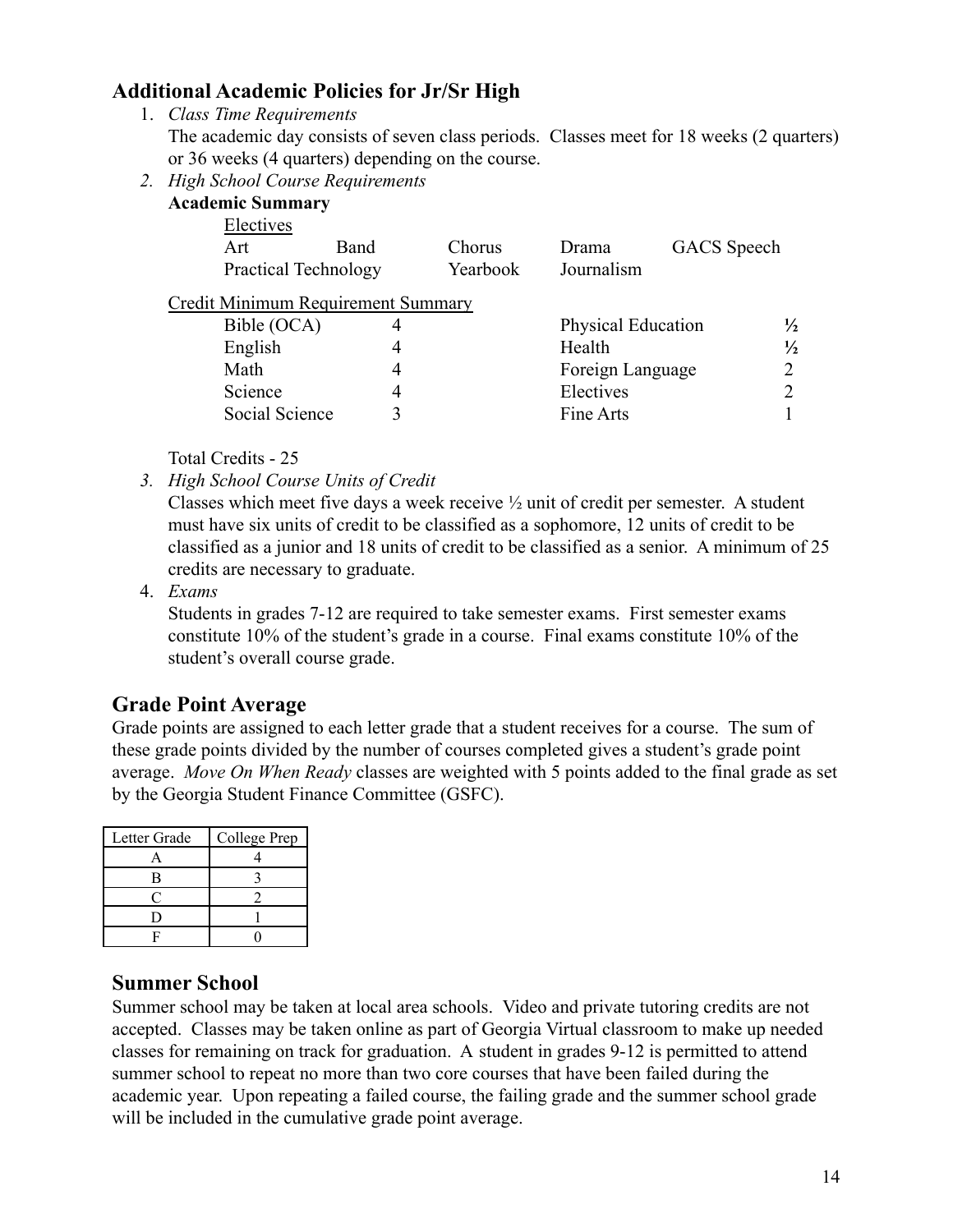# **Move On When Ready**

OCA will offer the *Move On When Ready* program for students in grades 11-12. The program allows students to pursue postsecondary study at approved public and private colleges and technical colleges while receiving dual high school and college credit for courses successfully completed.

- Students must have an overall GPA of 3.0 in order to be accepted into the *Move On When Ready* program. A student must maintain an overall 3.0 to continue in the program at OCA. Also, 10th grade students now have to take the SAT 1200 or ACT 26, to be accepted to the program.
- Students that qualify will gain acceptance into the program through Truett-McConnell University. It is the student's responsibility to schedule the specific courses approved by the high school. Some courses offered may not have space available. College credit obtained at one postsecondary institution may or may not be transferred for credit to another institution – the permissible credit allowed for courses taken elsewhere is determined solely by the receiving postsecondary institution.

## **Early Graduation**

Believing that the senior year is of the utmost importance in the final preparation for college, OCA does not permit early graduation. With OCA graduation requirements, the social dimensions of students, and the maturation process of life in general, OCA desires to encourage students to experience their senior year in high school.

# **Transfer of Credit**

OCA reserves the right to receive credits from other institutions in accordance with its own grading policies. OCA is on a 4.0 weighted scale.

- 1. Home school students who transfer will not be given honors credit for any course unless taken at a qualified institution or community college.
- 2. Students transferring from schools with a 10 point scale will transfer the letter grade of their institution to OCA.
- 3. Students transferring from schools with + and letter grades will transfer credits to the 4.0 weighted scale of OCA. Therefore, (B+, B, or B-) these have the same weight in their cumulative GPA.
- 4. No senior may receive the honor of Valedictorian or Salutatorian unless they have attended OCA their entire senior year. Courses taken during the  $8<sup>th</sup>$  grade year are not reflected on the high school transcript of GPA of the high school student.

## **Awards**

#### *Barnabas Award*

The senior who has shown the most encouragement to classmates and faculty is presented the Barnabas Award at graduation. Selection is by the high school teachers and administration.

#### *Fine Arts and Athletic Awards*

The outstanding performances of students in fine arts and athletic programs are recognized in special programs. Students participate in fine arts programs throughout the year. A variety of awards are presented to students for outstanding performance in fine arts activities at the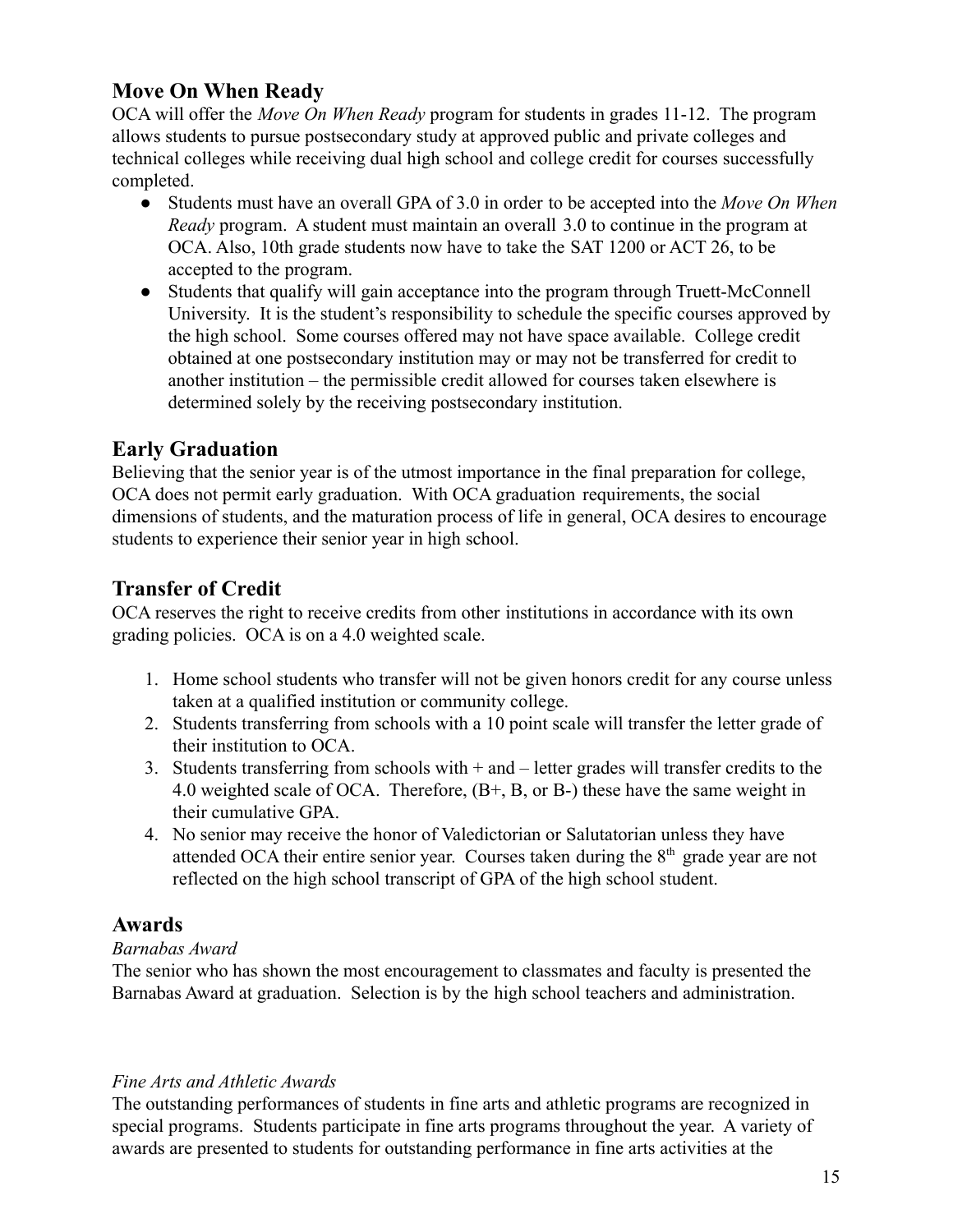following levels: school, state, regional, and national competitions. The highest honor given in athletics is the Eagle Award for "Outstanding Christian Athlete."

#### *Valedictorian and Salutatorian*

The senior with the top cumulative Grade Point Average is Class Valedictorian and Salutatorian, second highest GPA. Cumulative grade point averages will be rounded to the thousandth of a point. If two or more students tie for the GPA average, then the cumulative numerical overall grade would be used to determine seeding. A student must attend OCA their entire senior year to be eligible for Valedictorian or Salutatorian.

# **IV. ATTENDANCE POLICIES**

## **Arrival & Dismissal Times**

- 1. Academy classes begin at 8:00 a.m. (students should be in the classroom by 7:55 a.m.) Teachers are prepared for student arrival beginning at 7:30 a.m. Students may be dropped off at the Academy entrances where a staff member will be starting at 7:30 a.m. The elementary side door entrance will remain open until 7:55 a.m. After this time, any elementary student will need to arrive at the Joy 700 entrance.
- 2. All students arriving after 7:59 a.m. will need to be signed in by the parent, guardians, or siblings bringing them to school at the appropriate school office. We have had regular issues with students not being signed in by parents, guardians or older siblings upon arriving late.
- 3. The Academy day ends at 12:00 noon for preschool students, 3:00 p.m. for kindergarten  $6<sup>th</sup>$  grade students and 3:20 p.m. for jr/sr high students.
- 4. A \$5.00 Late Fee will be charged for preschool students not picked up by 12:15 p.m., kindergarten –  $6<sup>th</sup>$  grade students not picked up by 3:15 p.m., and jr/sr high students not picked up by 3:30 p.m.

# **Attendance**

Attendance records reflect a student's classroom participation for the entire school day.

## 1. **Daily attendance**

Regular attendance is imperative for every student. Teachers will provide work to complete when a student has an excused absence. The student then has one day for each excused absence to complete and return make-up work to the teacher.

- *● Students arriving at 8:00 a.m. or later will be marked tardy by the office staff and their school lunch request communicated to the kitchen..*
- *● Dismissal from school before 11:30 a.m. and late arrival after 11:30 a.m. will be considered an absence.*

## 2. **Excused Absences**

Students receive an excused absence for personal/family illness, doctor's visits, or death of an immediate family member. The school requires a *written explanation* from the student's parent, guardian, or physician. The absence verification is due on the date the student returns to school after the absence. After five cumulative sick days absent per semester, a doctor's excuse will be necessary for school admittance.

## 3. **Unexcused Absences/Late Arrival/Early Leave**

Students with unexcused absences, late arrivals, or early leaves may complete work if the principal agrees to allow this option. If approved, pre-arrangements are made with the teacher *if* the completion of work falls within two days of the absence/late arrival/early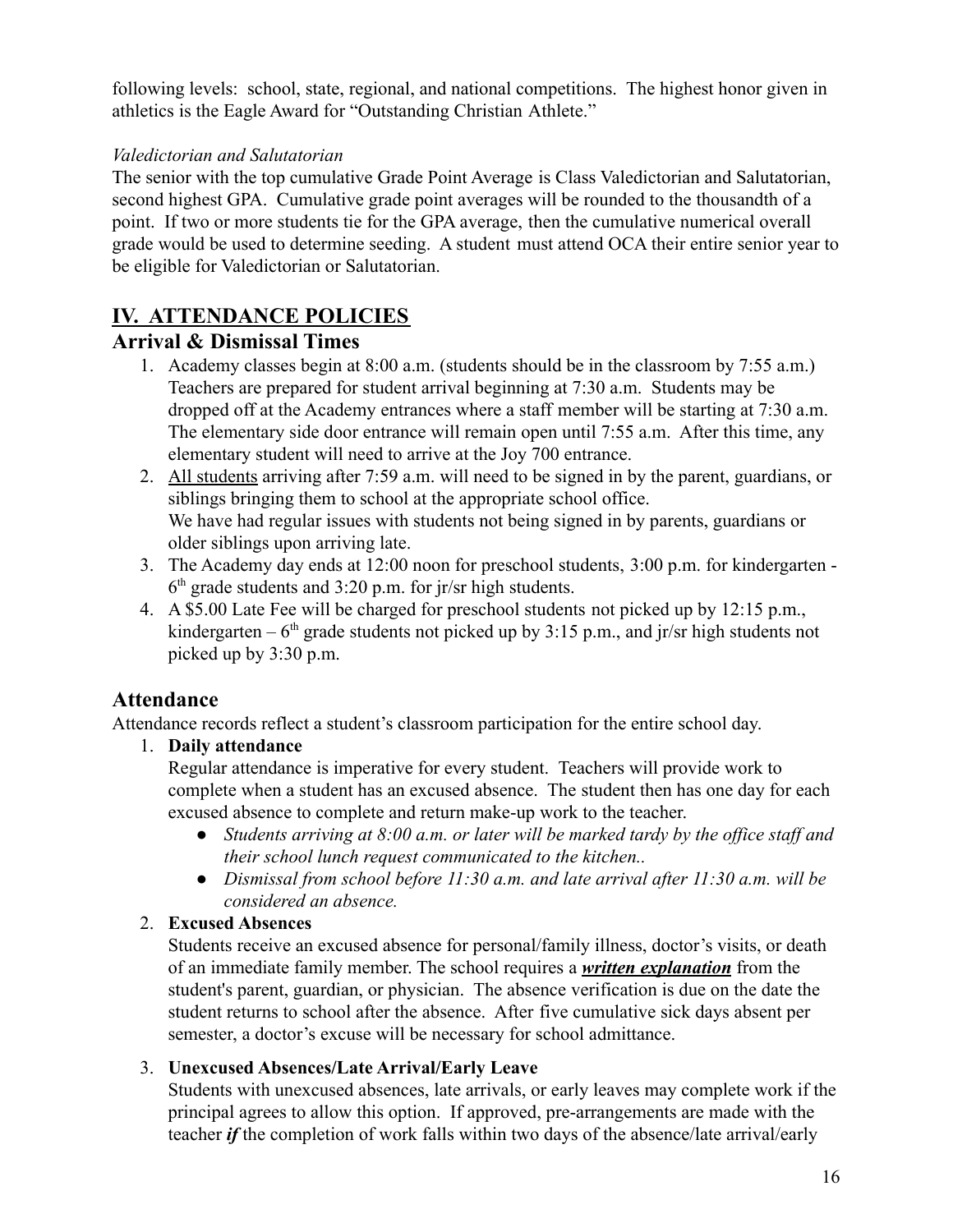leave, and if the completion of the work does not interfere with the end of a grading period, during or after grade averaging by the teacher.

- a. Students in grades K-12: Three unexcused early leaves equal one tardy and will be factored into the late arrival policy.
- b. Students in grade 7-12: Attendance in class is part of the academic grading process for each class. Each day a student is absent from the classroom points will be deducted from the participation portion of the class average. Participation will count as 10% of the final grading average.
- c. Work missed due to Out of School Suspension (OSS) may be completed for the practice gained, but may not receive credit. All missed assignments and/or tests receive a grade of zero during OSS.

#### 4. **Early Leaves**

Students in grades K-12 who must leave early should bring a note to the Attendance Secretary stating the reason for leaving and the time of dismissal and approximate time of return. All students must be signed out at the appropriate office before leaving campus. Any student driver must have parental permission to leave the school campus. Unexcused early leaves also will be considered in the cumulative count with unexcused late arrivals. Students are expected to remain at school following special school functions, such as Thanksgiving and Christmas luncheons unless designated by the school. For example, students are typically allowed to be checked out after field trips without any attendance record penalty.

#### 5. **Excessive Absences**

Students in kindergarten missing more than 20 days are subject to the possibility of retention. Students in grades 1-12 missing more than 15 days are subject to the possibility of retention. Students in grades 9-12 missing more than 15 days are required to make up their time missed from class. The principal will notify parents of their options for this requirement.

The administration will contact parents or guardians concerning excessive absences. A plan of action will be put in place to improve attendance.

#### 6. **Probation/Dismissal**

The Academy reserves the right to dismiss a student at the administration's discretion if a student incurs serious difficulty with attendance. *Constant late arrivals, early leaves, and repeated absences are grounds for probation or dismissal.*

#### 7. **Sickness**

A student who is ill or running a fever is not permitted to attend classes and should not be sent to school until they have been fever-free, without the aid of fever-reducing medications, for 24 hours or more. A temperature of 100.3 and above for preschool - 12 constitutes a fever. When a student becomes ill at school, the parents will be notified and expected to pick up the student as quickly as possible (Please see **XVI. Student Wellness** for more detail).

#### *8.* **Check-out and Check-in Procedures**

Parents are required to sign students in and out at the appropriate office; preschool/kindergarten, elementary, or jr/sr high.

#### 9. **Personal Trips**

Continuity is important in the progress of your student's success. Parents are encouraged to plan family vacations during non-school times. However, if your student must be out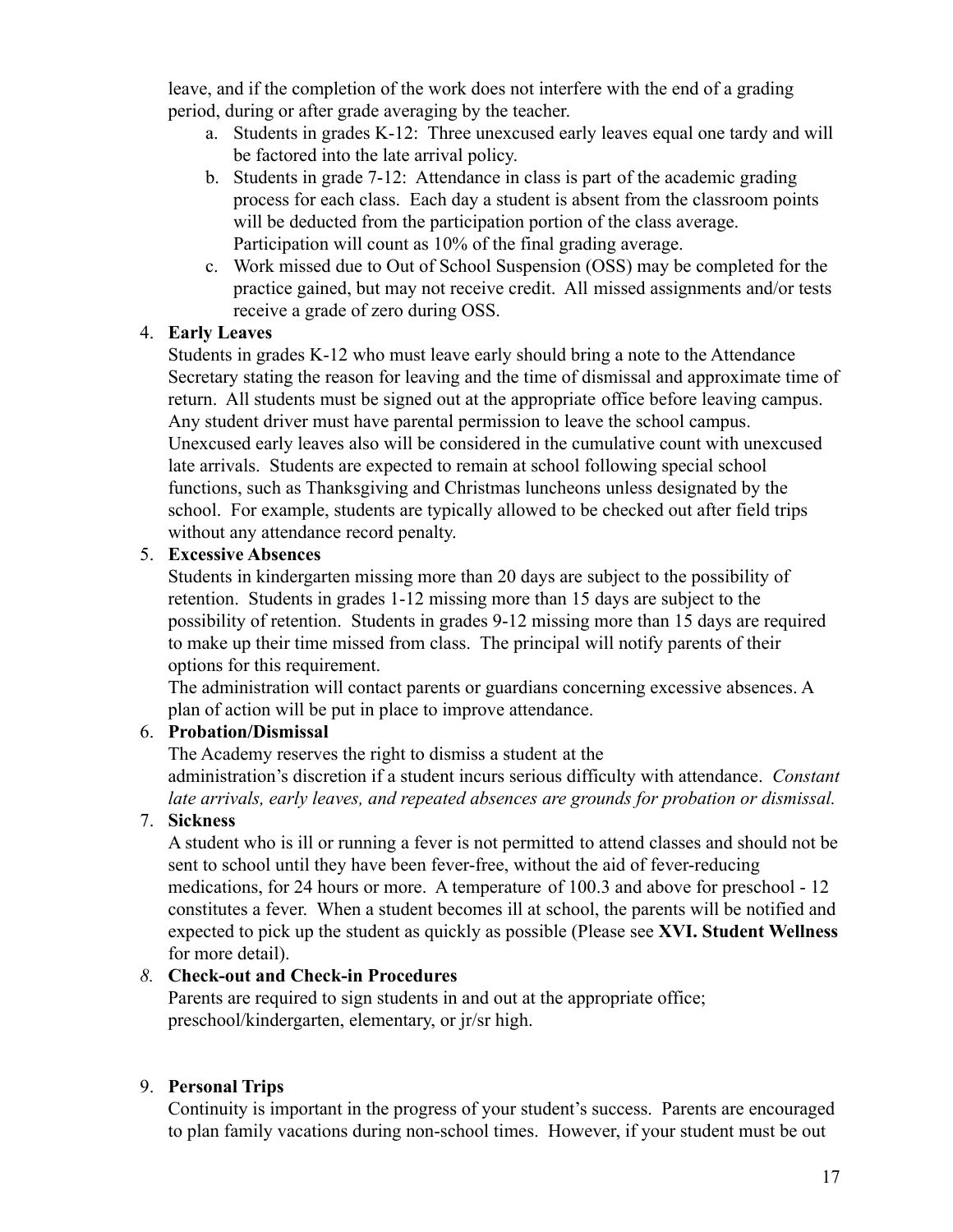of school for personal trips, parents should make arrangements with the teacher prior to the trip for the scheduling of make-up class work, homework, and tests.

# **V. CAMPUS VISITS / DELIVERIES / SOLICITATIONS**

## **Visitors**

A campus visitor is anyone who is not currently enrolled as a student or employed at OCA. The following procedures are designed to ensure we know who is on the campus at all times.

- 1. All volunteers or visitors must first sign in at the appropriate school office; preschool, grades K-6 or jr/sr high. You will be given a badge before being allowed to proceed.
- 2. Those volunteering in the lunch room or family members eating lunch with students in grades K-6 will sign in at the elementary office. Visitors eating with students in grades 7-12 will sign in at the main office, located in the jr/sr high building.
- 3. Parents who may need to assist students to carry large items to or from the classroom during arrival or dismissal should go to the appropriate school office, and a staff member will assist you.
- 4. Arrival and dismissal can be a very busy time for teachers and students in the classroom. If you would like to schedule a conference with your child's teacher, please feel free to contact him/her for an appointment. They will be happy to meet with you at a different time.
- 5. All parents are welcome to visit during the school day if scheduled. Parents should check in at the appropriate school office before going to a classroom. Classroom observation by parents is welcome. Please arrange any classroom visits with the principal at least 24 hours in advance. Parents must have a visitor's pass to enter any classroom.
- 6. Due to limited seating, visitors for jr/sr high students, other than parents or guardians, may not attend classes during the school day. However, lunch guests are welcome after checking in at the main office located in the jr/sr high building.

# **Deliveries**

To safeguard instructional time, students may not receive deliveries at school.

# **Solicitations**

OCA prohibits solicitation on the school campus. This policy will include selling of any item, distribution of political or religious materials, and the circulation of petitions. Students or families are not allowed to sell products at school for personal gain.

# **VI. CLASSROOM ACTIVITIES FOR PRESCHOOL – 6 th GRADE**

- 1. Show and Tell time: Students may bring toys to class for Show and Tell time on days designated by the teacher.
- 2. Preschool Snack time: A healthy snack is served daily to preschool students. A student may bring a snack from home if they require special diets (no candy). Parents need to indicate any food allergy conditions in the student's online Enrollment Application.

*~No nuts of any kind are allowed at school due to allergies.~*

3. Birthday Celebrations: Parents are asked to schedule birthday celebrations at a predetermined time *for preschool and kindergarten students. However, there are no formal parties for elementary students*. We ask parents to **not** deliver birthday gifts to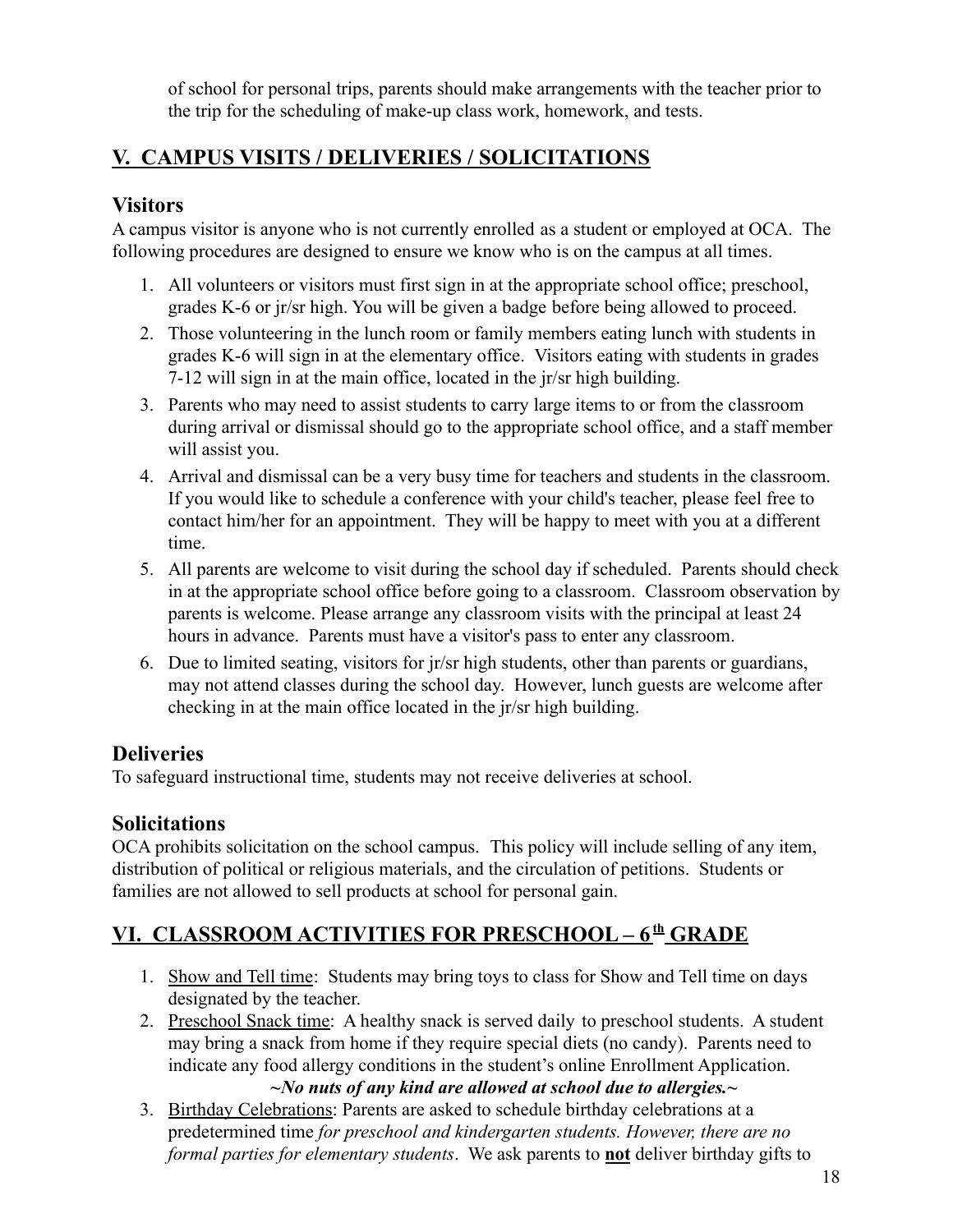school. Preschool and kindergarten parents may bring cakes, cookies, etc. for the birthday celebrations and can arrange details with their child's teacher.

- 4. Christmas parties: Christmas parties occur on the last day of class before the holidays. Teachers will specify how the class will proceed regarding gifts, with most either purchasing for others in the community, or for the classroom. Parents are asked to refrain from including any Santa Claus, reindeer, etc. items as Christ is the focus of Christmas.
- 5. Parties: OCA Christmas, Valentine's Day, and End of the Year celebrations occur at predetermined designated times. Parents may bring items for these parties. OCA does not celebrate All Hallow's Eve (Halloween), and parents are asked to please refrain from sending any Halloween items to school, including treat bags. Also, as explained in the paragraph above, parents are asked to refrain from bringing younger siblings/non-OCA students to these parties.
- 6. Student clothing: Parents should label all their child's items that are brought to school (coats, caps, toys, bags, etc.).
- 7. Pets: Students are not permitted to bring any pets (dogs, cats, hamsters, chickens, ducks, snakes, etc.) to the Academy.

# **VII. DISCIPLINE POLICIES**

The goal at OCA is to bring glory to God through education. We achieve bringing Glory to Him by training children how to display Christ-like character and conduct so that we may follow the biblical mandate,

*I Corinthians 14:40 "Let everything be done decently and in order."*

Discipline is one tool to assist children by first providing outward control, so that they may learn self-control. However, a Christian life is not only self-control, but also Christ-control. After all, true joy is found in submitting to Him and taking His yoke *(Matthew 11:28-30).* By submitting to the authority of home, school, and church, we learn to yield to Christ. A biblical view and love are applied through this firm, fair, and consistent discipline process at OCA. This process is followed based on the age of the student, the severity of the referral, and the persistence of the situation. The discipline policies explained below are a general guideline only. Situations are considered on an individual basis, with many factors being considered. Therefore, some infractions may be handled differently than defined below.

When a child receives discipline at school a parent will benefit from the following advice:

- 1. Read *Proverbs 18:13, 14:17*. Remain calm and objective, being sure to acquire all the facts from the teacher, administration, and child before forming a judgment of the situation.
- 2. Read *Proverbs 13:24, 16:21*. Remember the teacher is an experienced professional who loves your child and uses good judgment in disciplining him or her.
- 3. Read *Proverbs 15:10*. Understand that children do not enjoy discipline and that it is their nature to relate incidents in ways favorable to them.
- 4. Read *Proverbs 15:22*. When discussing a disciplinary action with the teacher, remember that you and the teacher are in partnership.
- 5. Read *Proverbs 15:20*. Remember your response is a model for your child to emulate. Support the teacher and/or administration in attitude and action.

*I Corinthians 15:33 "Do not be misled. Bad company corrupts good character." Mark 7:6 "These people honor me with their lips. But their hearts are far from me." I Timothy 4:7 ". . . . Discipline yourself for the purpose of godliness . . ."*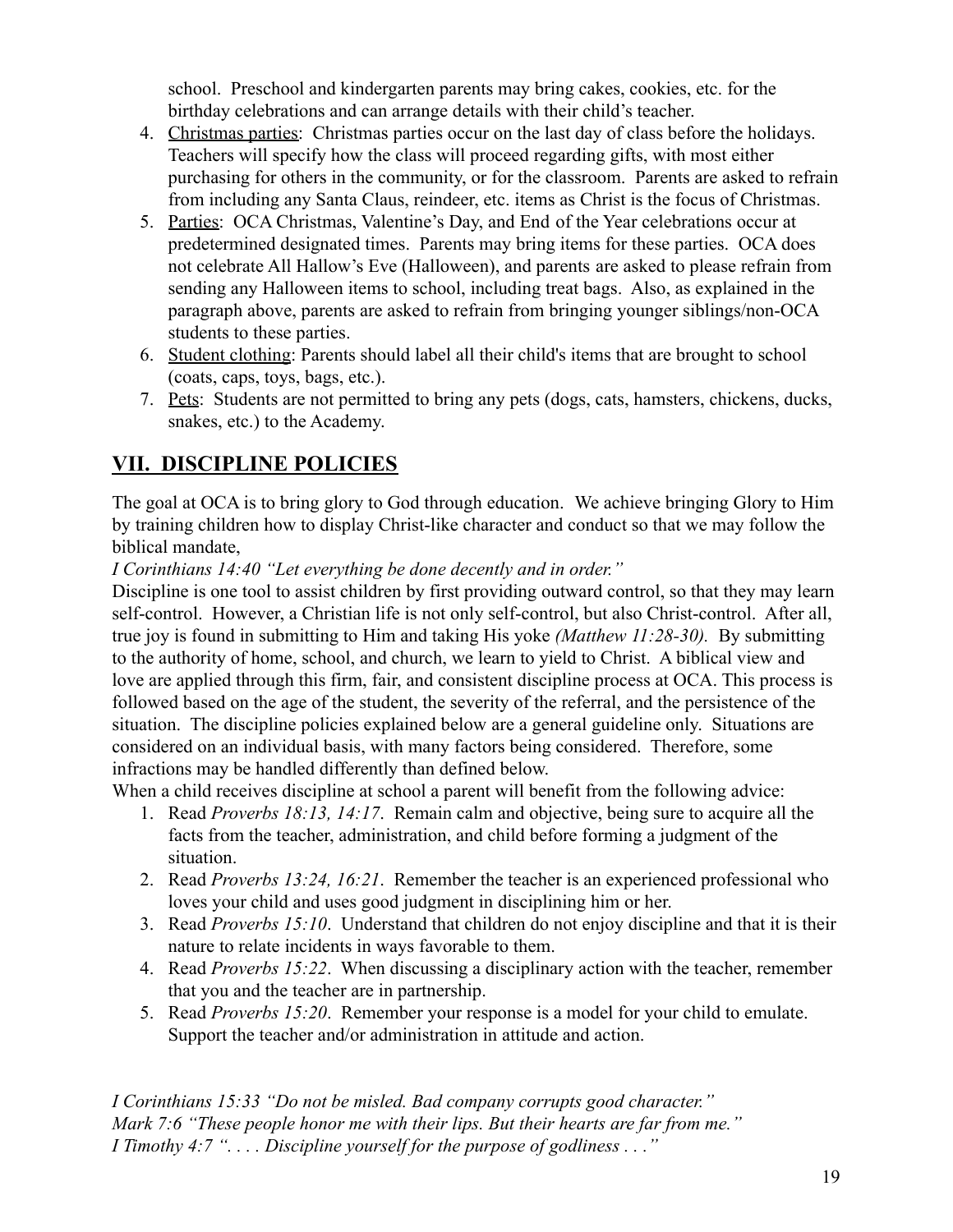#### *Hebrews 12:11 "No discipline seems pleasant at the time, but painful. Later on, however, it produces a harvest of righteousness and peace for those who have been trained by it."*

The Bible clearly indicates that parents are responsible for the discipline (that is, training or instruction) of their children. A Christian school exists to assist parents in their God-given responsibilities. Therefore, OCA seeks not to assume the task which God gives to parents, but only to serve as the parents' appointed and authorized representatives in the child training process, in a limited way. In formulating a philosophy of education and discipline, OCA has attempted to align itself as closely as possible with the Bible's instructions to parents so as to provide the utmost consistency for the child between training to be taught at home and training received at the Academy. In that same spirit, OCA likewise assumes parents will direct and discipline their children accordingly. If parents have chosen to follow a different course in directing and disciplining their children, then parents and students should realize that OCA may not be the choice in education that suits their needs. Discipline may be correctly viewed as both a process and a product. God expects parents or other authorities to discipline children so as to produce a child who consistently becomes a more self-disciplined adult, requiring less supervision as he matures. He, then as a self-disciplined adult assumes the role of training the next generation. God's ultimate purpose in charging parents with this task is to prepare children to enter into and mature within His spiritual family and to respond to Him with respect and obedience on the basis of their prior training by their parents. OCA philosophy of education and discipline exists to serve and further this ultimate spiritual goal. God-given responsibilities in the discipline process exist not only for parents and teachers; they exist likewise for students. Students are to respond to school faculty and staff members with appropriate respect and courtesy. Any failure to maintain a biblical attitude of respect and obedience toward school authority which manifests itself in improper behavior or violated standards will result in disciplinary action appropriate for the violation. The Academy expects that parents will support the administration in such disciplinary action by encouraging obedience and respectfulness to the action of the Academy. Only while operating within the above philosophy of discipline can the educational process reach its maximum potential. OCA is committed to the philosophy and principles of Christian education. Student conduct which works against school philosophy will not be condoned. The guidelines listed in this handbook are based on Christian principles, appropriate standards of conduct, and common sense. Guidelines provide boundaries for security and freedom. We trust that our students would respond with positive attitudes and conduct.

## **Disciplinary Goals**

- 1. Respect authority Someone has said, "Consequently, he who rebels against authority is rebelling against what God has instituted and those who do will bring judgment on themselves."
- *2.* Use time wisely *Psalm 90:12 "Teach us to number our days aright, that we may gain a heart of wisdom."*
- 3. Be considerate of others *Ephesians 4:29, 32 "Do not let any unwholesome talk come out of your mouths, but only what is helpful for building others up according to their needs, that it may benefit those who listen. Be kind and compassionate to one another, forgiving each other, just as in Christ God forgave you."*

#### **Classroom Discipline and Procedures**

Classroom rules and procedures are part of creating a safe and orderly learning environment. Preschool, kindergarten, elementary, and jr/sr high school levels differ in their rules and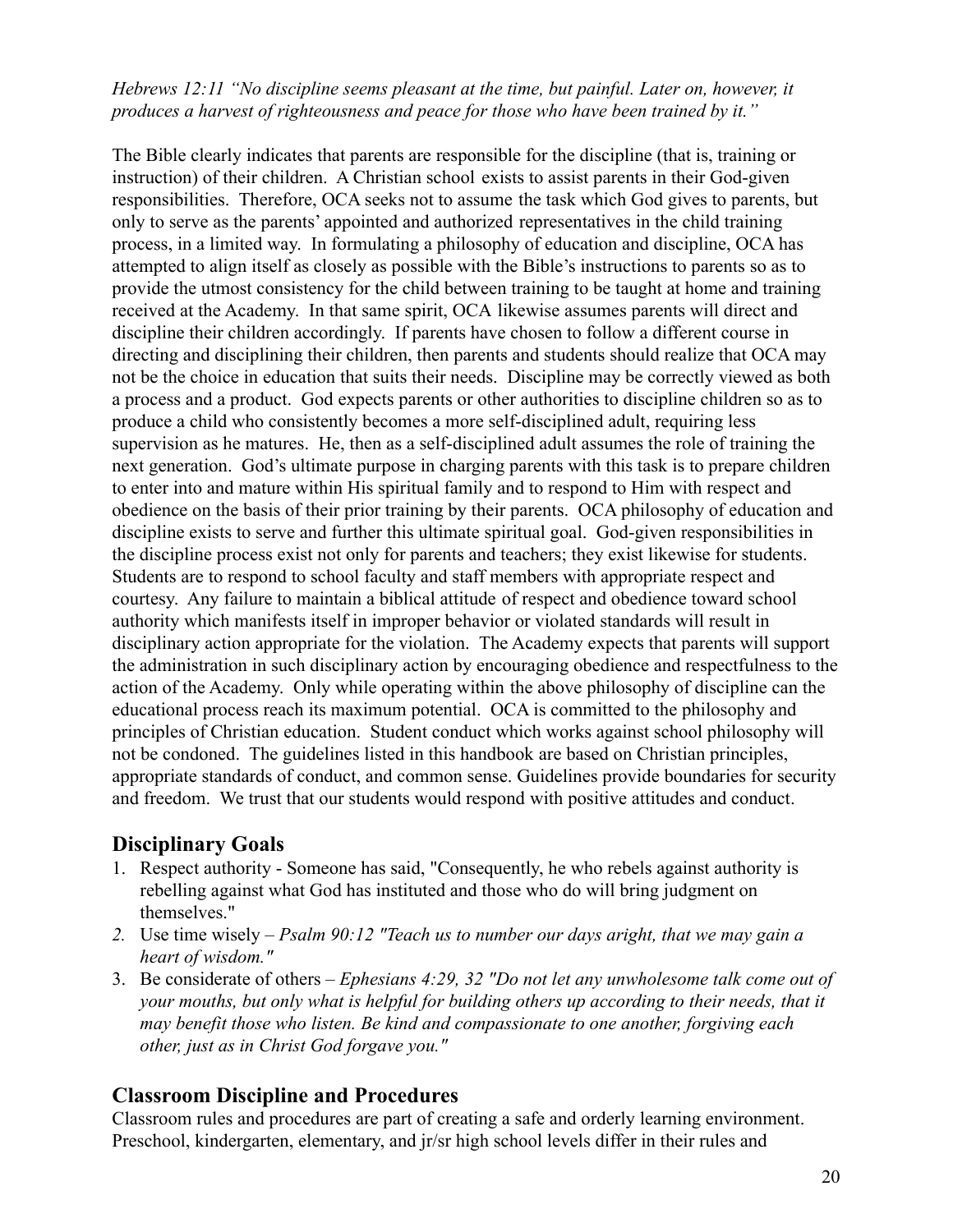procedures. All levels have age-appropriate considerations, and all rules/procedures are consistent within each respective level. Each classroom may differ slightly in its approach. In addition, procedures are similar within each level while some procedures are school-wide.

## **Prohibited items at school**

- $\bullet$  chewing gum
- any type of weapons includes any object capable of inflicting serious injury
- Cell phones are **not** allowed on a student's body between the hours of 8:00 a.m. 3:15 p.m. This includes carrying the phone in the front or back pockets. Cell phones may be turned off and placed in a locker or a backpack. However, they are not allowed in the classroom or other educational areas, including the cafeteria, gym, chapel, bathrooms, etc. during school hours. Parents may contact the school office to leave a message for their child. When a phone call to a parent is necessary, the student will place the call from the office. Students staying in after school care are **not** allowed to have cell phones out of their backpacks.

# **Alcohol, Drugs, Tobacco and Vaping**

OCA believes the buying, selling, or other transfer of drugs and/or alcohol cannot be tolerated and will result in dismissal of the offending student or students. Consumption of alcohol, drugs, tobacco, or vaping is neither compatible nor permissible within the wholesome Christian environment we provide at OCA. Although consumption is an expulsion offense, individual situations will be evaluated case by case with an attempt to find the best solution for the individual and the student body as a whole. Situations that warrant restoration will be given due consideration by the principal. The administration of the school reserves the right, as per the safety of that student or any other student, to require random drug testing with the understanding that confidentiality will be maintained. If the parents and/or student refuse, then the student's privilege to attend the OCA will be revoked.

## **Guns and Weapons**

OCA does not allow guns, knives, weapons, or their facsimiles on campus. Violation of this policy will result in the immediate dismissal of the participating student or students with the exception of facsimiles which may result in suspension or dismissal at the discretion of the principal.

## **Search and Seizure**

To maintain order and discipline and to protect the safety and welfare of students and personnel, school authorities may request a search of a student, student lockers, or student automobiles under the circumstances outlined below and may seize illegal, unauthorized, or contraband materials discovered in the search.

#### *1. Personal Searches*

A student and/or personal effects (e.g. purse, book bag, etc.) may be searched whenever a school authority has reasonable suspicion to believe that the student is in possession of illegal or unauthorized materials. Students may be asked to empty their pockets, pocketbooks, wallets, book bags, etc. without the parent's permission or the student's permission. Enrollment of the student at OCA constitutes parental consent to such searches. If the student refuses a personal search and the administration feels it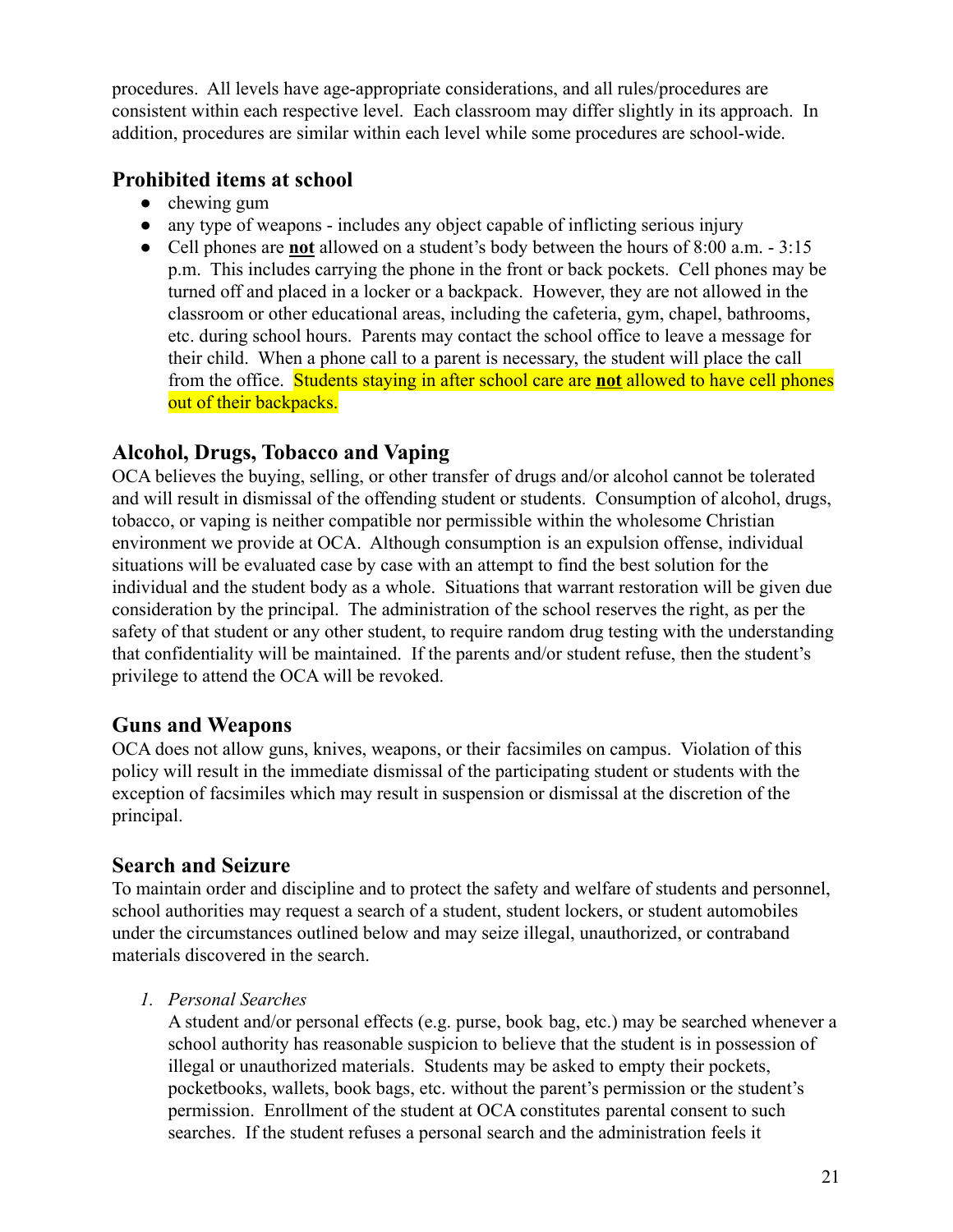necessary, as per the safety of that student or any other student, the parents will be phoned and must come to school to perform the search. If the parents fail to come to OCA and perform the search within one hour and/or the student refuses to empty his/her pockets or remove from his/her person what is suspected, the student's privilege to attend OCA will be revoked.

2. *Locker Searches*

Student lockers are the property of OCA and remain at all times under the control of OCA. However, students are expected to assume full responsibility for the security of their lockers. OCA exercises exclusive control over school property, and students should not expect privacy regarding items placed therein. School property is subject to search at any time by the administration. Students are responsible for whatever is contained in desks and lockers issued to them by the school. Periodic general inspections of lockers are conducted by school authorities for any reason at any time without notice, without student consent, without parental consent, and without a search warrant.

*3. Automobile Searches*

Students are permitted to park on the campus as a matter of privilege, not a right. OCA retains authority to conduct routine patrols of the student parking area and inspections of the student automobiles on campus. The interiors of student vehicles may be inspected whenever a school authority has reasonable suspicion to believe that illegal or unauthorized materials are contained inside. Such patrols and inspections may be conducted without notice, without student consent, without parental consent, and without a search warrant.

*4. Seizure of Illegal Materials*

If a properly conducted search yields illegal or contraband materials, such findings shall be turned over to the proper legal authorities for ultimate disposition.

# **Physical Contact / Immorality**

The biblical and philosophical goal of OCA is to develop students into mature, Christ-like individuals who will be able to exhibit a Christ-like life. This involves the school's understanding and belief of what qualities or characteristics exemplify a Christ-like life. Even though parents may personally believe differently, while enrolled at OCA, all students are expected to exhibit the qualities of a Christ-like life espoused and taught by the school and to refrain from certain activities and behavior.

Students are to refrain from demonstrations of romantic involvement while on school property and while attending school related activities. These demonstrations include, but are not limited to, hand holding, embracing, or any other contact that would contribute to undue familiarity. This type of behavior will result in consequences which may include suspension or expulsion. Behavior should be above reproach. In accordance with the ministry's statement of faith and recognition of Biblical commands, no immoral conduct will be tolerated. The Bible strictly forbids such conduct which includes immoral actions as well as advocating for sinful behavior. The following will not be tolerated in any form and will constitute grounds for refusal of enrollment or expulsion: any actions or identifying statements concerning fornication, adultery, homosexuality, lesbianism, bisexuality, pornography. *(Genesis 2:24, 19:5, 26:8-9; Leviticus 18:1-30; Romans 1:26-29; I Corinthians 5:1, 6:9; I Thessalonians 4:1-8; Hebrews 13:4).* The administration has the right to modify disciplinary procedures as it deems necessary and to evaluate situations regarding issues of immorality and participation in certain immoral activities on a case-by-case basis.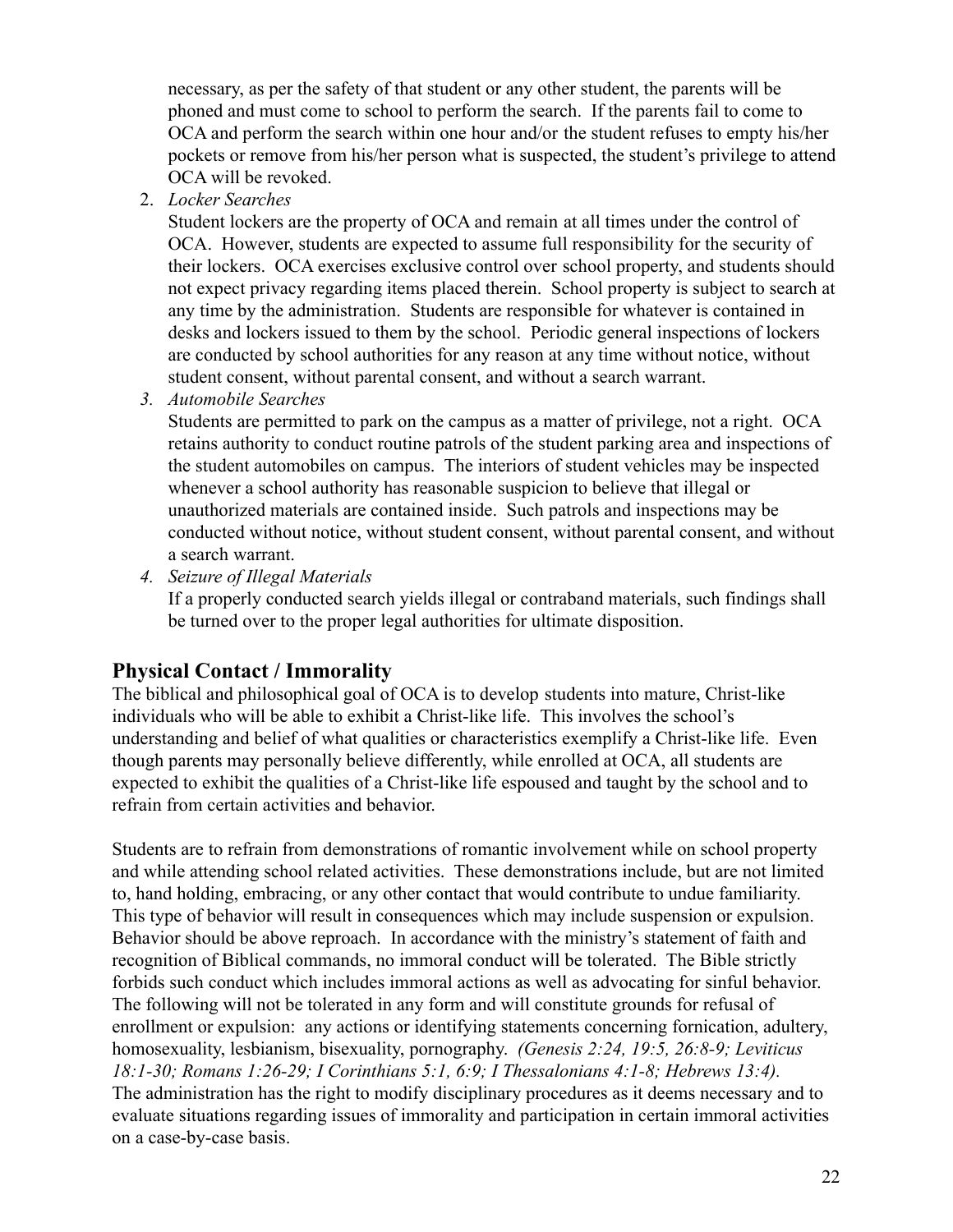#### *Definition of "immoral act"*

Bodily contact, actively undertaken or passively permitted, between members of the opposite sex or members of the same sex for the purpose of satisfying sexual desires; any bodily contact that a reasonable person would understand to demonstrate a propensity or intent to engage in an immoral or homosexual act

#### *Definition of "identifying statement"*

A statement that a student is a homosexual, bisexual, or otherwise immoral, or words to that effect or language; behavior that a reasonable person would believe is intended to convey the statement that a student engages in or has a propensity or intent to engage in, immoral and/or homosexual acts

*Examples: "I am gay," "I am a homosexual," "I have a homosexual orientation."*

Homosexual conduct defined as acts or identifying statements, is incompatible with enrollment at OCA and is a basis for dismissal. All students must be treated with dignity and respect, free of threats or harassment.

Referrals to administration are classified by severity below. Possible disciplinary actions are also shared.

#### **Teen Pregnancy and/or Marriage**

OCA believes in providing a wholesome environment conducive to learning for all students. We believe teenage pregnancy and/or marriage are incompatible and impermissible within this environment. Individual situations that conflict with this standard will be evaluated case by case with an attempt to find the best solution for the individual and the student body as a whole. However, no married student, pregnant student, or student responsible for a pregnancy may attend daily classes at OCA.

## **Student Bullying / Harassment / Intimidation Policy**

OCA is committed to ensuring all students are afforded a learning environment free of bullying. In order to ensure student safety and a positive learning environment, the following policy was developed to address bullying at OCA.

#### **1. Definitions**

#### a. **Bullying**

There is no single "official" definition of "bullying." Defining the term "bullying" can be a source of some confusion at times. According to O.C.G.A. 20-2-751.4, **bullying** is defined as an act which occurs on school property, on school vehicles, at designated school bus stops, or at school-related functions or activities, or by use of data or software that is accessed through a computer, computer system, computer network, or other electronic technology of a local school system, that is:

**i.** Any willful attempt or threat to inflict injury on another person, when accompanied by an apparent present ability to do so;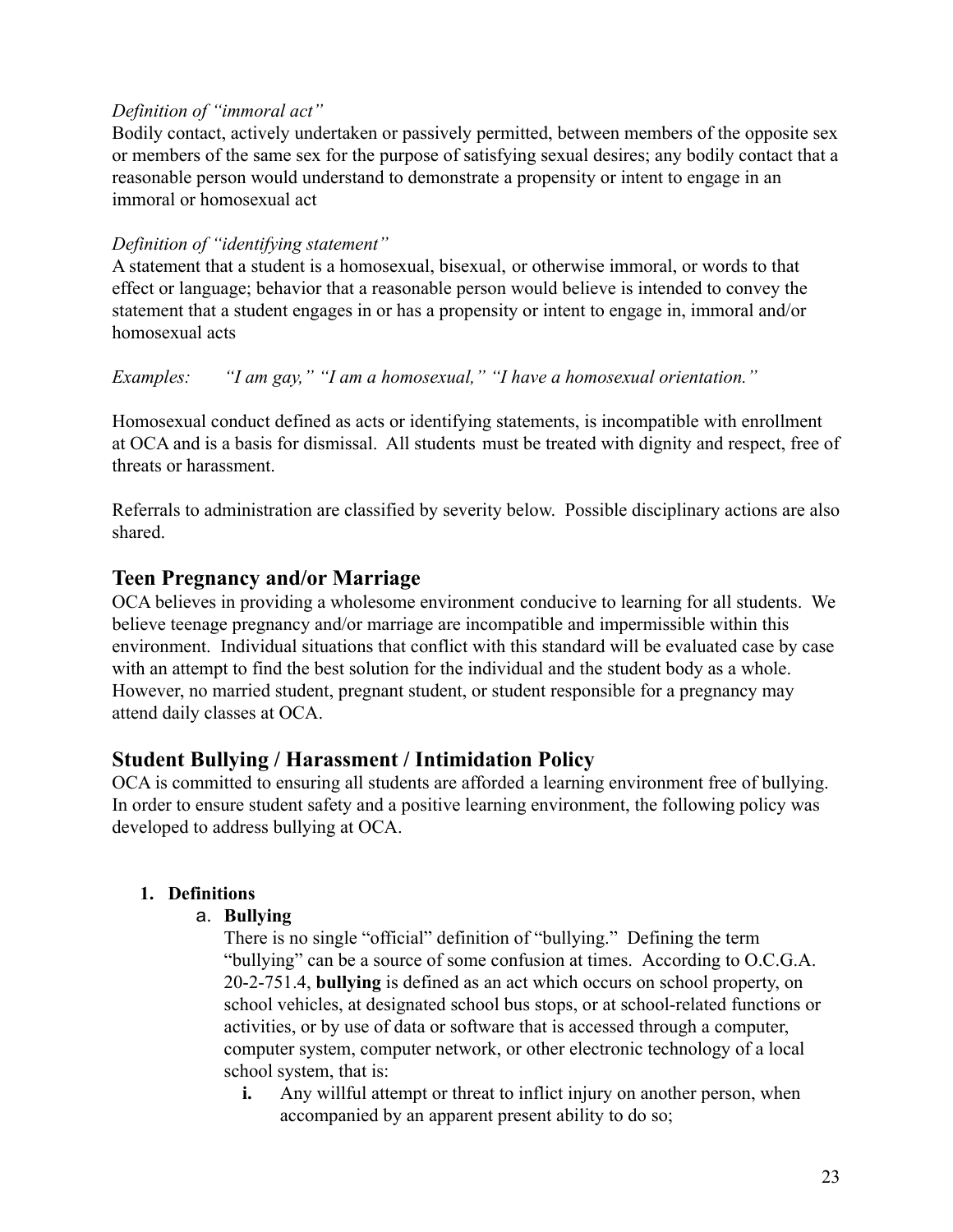- **ii.** Any intentional display of force such as would give the victim reason to fear or expect immediate bodily harm; or
- **iii.** Any intentional written, verbal, or physical act, which a reasonable person would perceive as being intended to threaten, harass, or intimidate, that:
	- Causes another person substantial physical harm within the meaning of O.C.G.A. § 16-5-23.1 or visible bodily harm as defined in O.C.G.A. § 16-5-23.1;
	- Has the effect of substantially interfering with a student's education;
	- Is so severe, persistent, or pervasive that it creates an intimidating or threatening education environment; or has the effect of substantially disrupting the orderly operation of the school.

#### b. **Harassment and Intimidation**

"Harassment and Intimidation" means any gesture or written, verbal, or physical act, or any electronic communication that is reasonably perceived as being motivated either by any actual or perceived characteristic including race, color, ethnicity, religion, gender, sexual orientation, ancestry, national origin, physical attributes, socioeconomic status, physical or mental ability or disability, or by any other distinguishing characteristic, that takes place on school property, at any school-related functions or activities or on a school bus and that:

- **i.** A reasonable person should know, under the circumstances, will have the effect of harming a student or school employee or damaging his or her property;
- **ii.** Has the effect of substantially interfering with a student's educational performance or school employee's work performance, or either's opportunities or benefits;
- **iii.** Has the effect of having a substantial negative impact on a student's or a school employee's emotional or psychological well-being; or
- **iv.** Has the effect of insulting or demeaning any student or school employee in such a way as to cause substantial disruption in, or substantial interference with, the orderly operation of the school.

#### c. **Visible Bodily Harm**

In accordance with O.C.G.A. § 16-5-23.1, *visible bodily harm* is defined as bodily harm capable of being perceived by a person other than the victim and may include, but is not limited to, substantially blackened eyes, substantially swollen lips or other facial or body parts, or substantial bruises to body parts.

#### d. **Retaliation**

"Retaliation" is defined as bullying, harassment or intimidation toward a person in response to previously reported bullying, harassment or intimidation. Under O.C.G.A. § 20-2-751.4, retaliation against any person who reports, is thought to have reported, files a complaint, or otherwise participates in an investigation or inquiry is prohibited.

#### 2. **Reporting Bullying**

Students can create additional problems, such as hindrance of the school from intervening appropriately or the bullying of additional students, when they do not report these types of behaviors. Therefore, students should immediately report incidents of bullying to their teacher or administration. In addition, reporting another student for "bullying" is a serious accusation. Any student who knowingly files a false report of bullying shall be held accountable under existing disciplinary provisions. Any student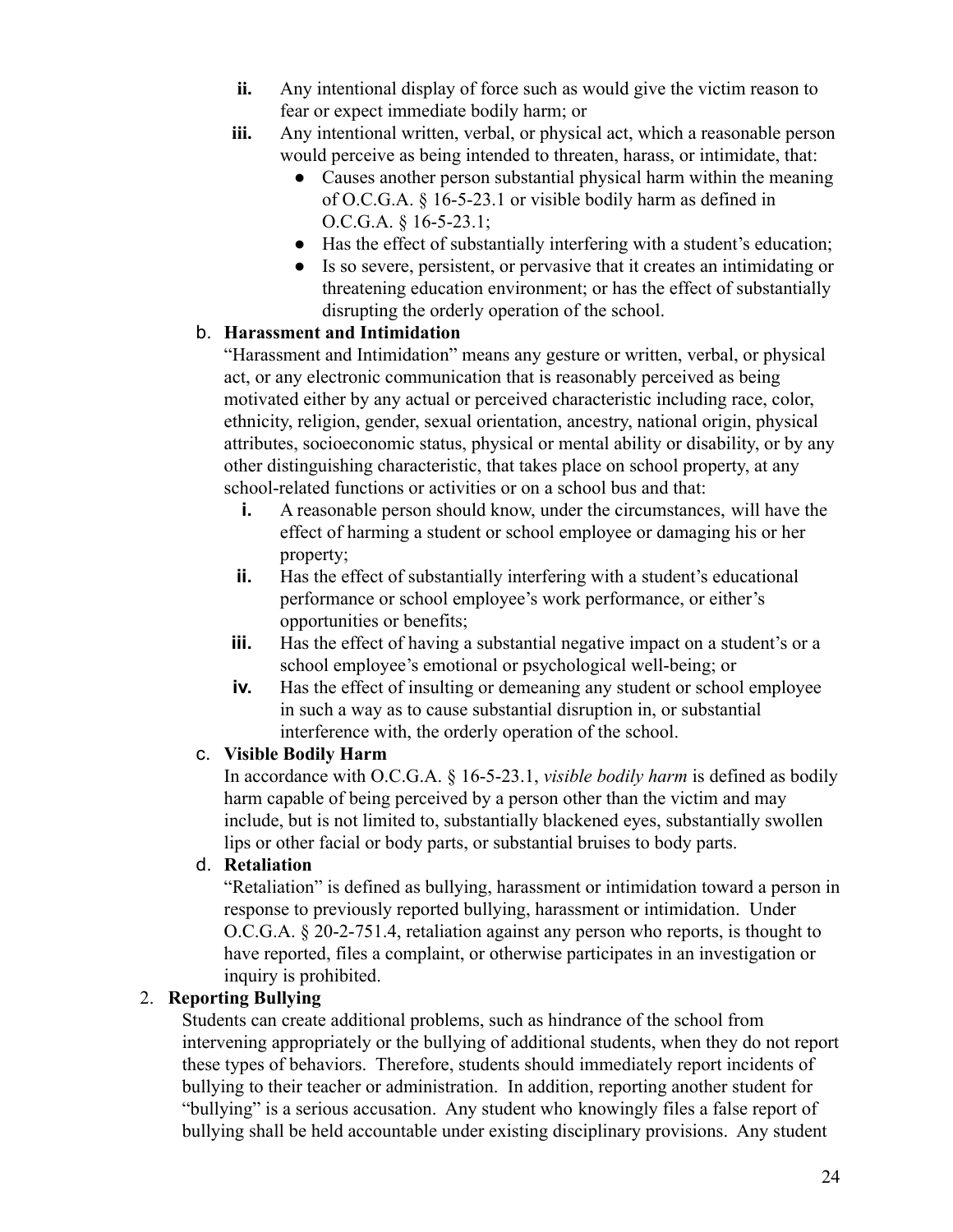who is found guilty of retaliation shall be held accountable under existing disciplinary provisions.

#### **3. Hurt Feelings**

While all those in authority (parents, teachers, administration) do not condone or support words or actions which cause students "hurt feelings", these actions independently do not always constitute harassment/bullying behaviors. Therefore, parents and students should be very cautious in making accusations regarding other students and "bullying" behaviors. In keeping with the desire to adhere to biblical teachings, parents and teachers are encouraged to focus on equipping children with biblical ways to address actions which hurt feelings. For example, the Bible commands that we "forbear with one another." This means that if at all possible, we encourage our children to pray and forgive actions and/or words which cause hurt feelings. We are thereby admitting that we are not perfect and need forgiveness too at times. The Bible is clear that "no one is righteous – not even one" *Romans 3:10*. If a next step is needed, the students should be encouraged to follow *Matthew 18:15*, directions given by Jesus. Training children to follow scriptural directives helps parents to fulfill the goal for their children not to be self-reliant, but to be completely God-reliant – to have God-confidence instead of self-confidence.

## **Discipline Referral to Administration**

Referrals to administration may take place when a student's behavior impedes the learning environment. Referrals may include, but are not limited to:

- Disruptive behavior
- Defiance/insubordination
- Repetitive deception, lying, cheating
- Defacing school property
- Fighting; hitting in anger
- Profanity or other obscene words or gestures
- False alarms/threats of violence/bullying
- Weapons

Administration reserves the right to apply disciplinary consequences and measures as deemed appropriate in order to help students develop positive and productive behavior. Severe consequences may be assigned when behaviors are considered dangerous or extreme.

# **Extracurricular Involvement**

Fine arts and sports involvement are affected by discipline referrals to administration. Students with two or more referrals to administration, during a given grading period, will be prohibited from participation in fine arts and sports competitions.

## **Probation Policy**

The administration reserves the right to place a student on probation at their discretion. Such reasons may include but are not limited to excessive absences or tardies, failing grades, or discipline. Probation means that students may be dismissed from school if requirements for attendance, passing grades, or discipline are not met.

## **Suspensions**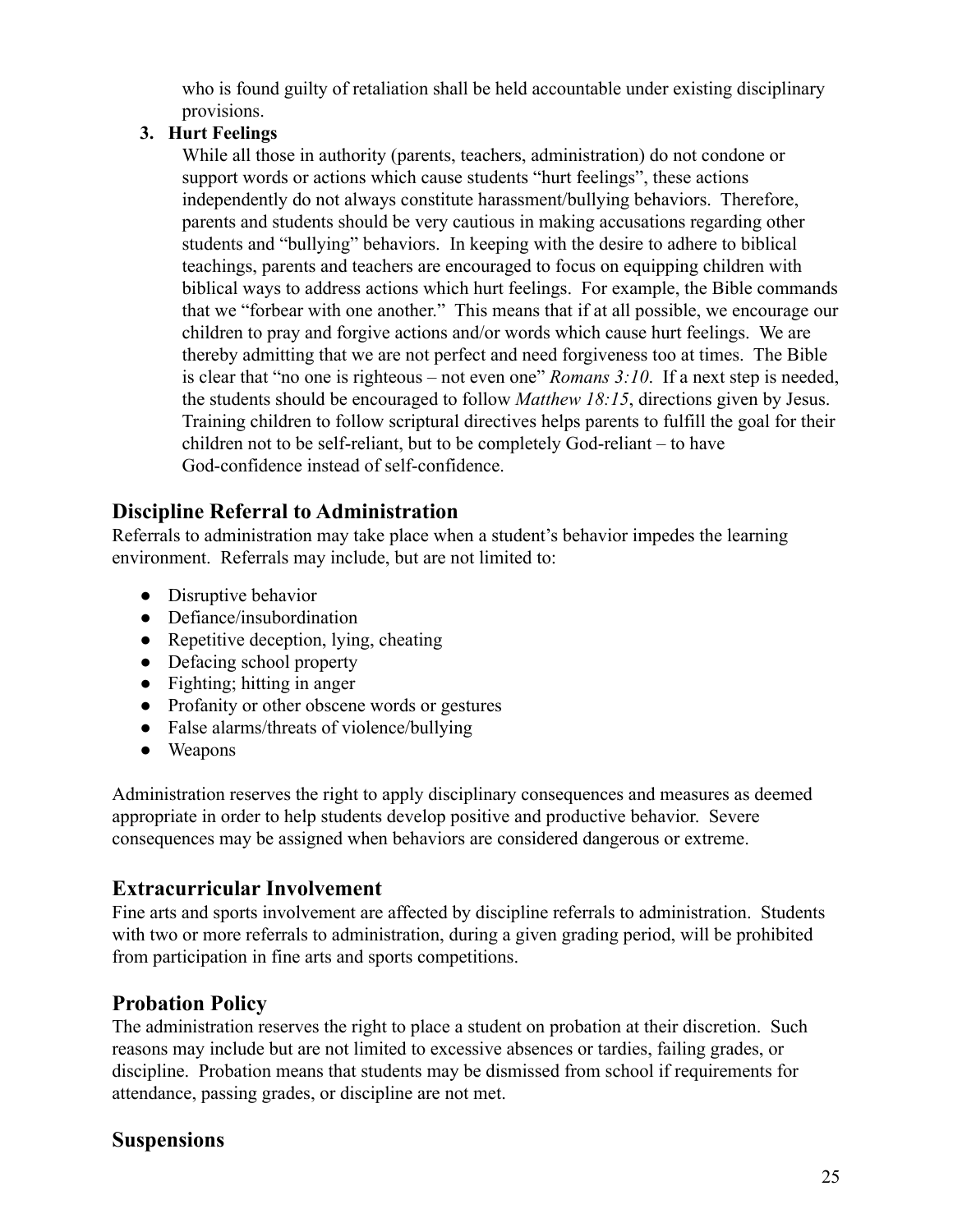The Academy reserves the right to suspend a student at any time during the school year at the discretion of the administration. Suspensions may be given for a period of up to five days. A suspension is an unexcused absence from school. A suspended student is automatically placed on disciplinary probation.

Examples for which suspensions may be given are:

- 1. Fighting
- 2. Flagrantly abusive language and/or disrespectful conduct
- 3. Cheating on any test or assignment (zero given for test or assignment)
- 4. Skipping class or leaving school without permission
- 5. Multiple detentions
- 6. Possession, use, supplying or selling of tobacco or tobacco products, including smokeless or vapor cigarettes, etc.
- 7. Possession of pornography and computer/internet use for pornographic, defiant, or vicious purposes

# **Dismissals**

Administration reserves the right to dismiss a student at any time during the school year. Any student, who persistently neglects work, fails to meet academic or other standards or qualifications, exercises poor citizenship, fails to cooperate, or whose parents fail to cooperate, may be asked to withdraw from the school. Dismissal will be administered by a principal with the advice and approval of the Headmaster. The appeal of any dismissal may be made in writing to the Headmaster within three days of the dismissal. A student may not attend classes during the request for an appeal. A student who has lost the privilege to attend OCA may not be permitted to attend school-related events.

Additional reasons for dismissal from school may include, but not limited to:

- 1. Possession or use of drugs of any kind, or the misuse of any prescribed drugs of any kind, on or off Academy property
- 2. Selling or supplying prescribed or illegal drugs on or off campus
- 3. Possession, consumption, supplying or selling of alcohol on or off campus
- 4. Repeated violations of discipline that have resulted in suspensions
- 5. Failure of parents to cooperate with the Academy in discipline of their children
- 6. Assault or battery
- 7. Sexual misconduct Physical conduct and/or contact of a sexual nature, verbal abuse of a sexual nature, sexual innuendoes and gestures, homosexuality, or other serious sexual misconduct
- 8. Moral misconduct Pregnancy or the causing of pregnancy, abortion, computer/internet use for immoral purposes, or other serious moral misconduct
- 9. Lying
- 10. Stealing
- 11. Possession or use of a knife in a threatening or dangerous manner, which is perceived to be capable of inflicting physical harm
- 12. Possession, transfer, sale, or discharge of any gun (including a starter gun or pellet gun), firearm, or any other explosive device, of any type, whether loaded or unloaded, on or off campus.

# **VIII. DRESS CODE**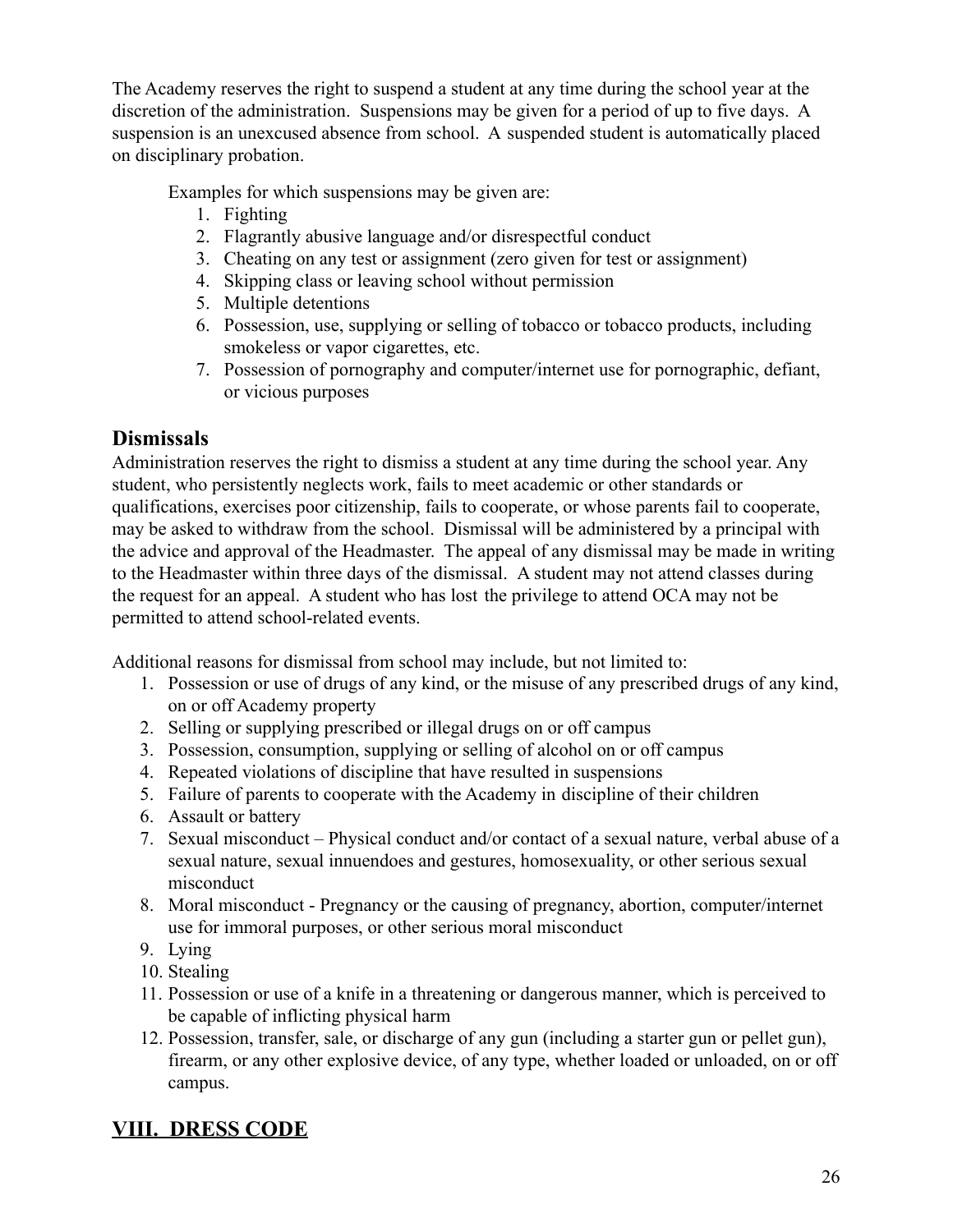*Romans 12:1-2 "I urge you therefore, brethren, by the mercies of God, to present your bodies a living and holy sacrifice, acceptable to God, which is your spiritual service of worship. And do not be conformed to this world, but be transformed by the renewing of your mind, that you may prove that the will of God is, that which is good and acceptable and perfect."*

A student's appearance is an important part of their Christian testimony. Students in *first through twelfth grade* must abide by the OCA uniform code, which is intended to assist our school in placing the focus on Christ, building community, and encouraging modesty. OCA strives to display excellence in all aspects of our school, including the area of attire.

The dress code is established to provide guidelines for parents and students on appropriate school dress. A well-groomed, attractive student should come to school with an attitude that prepares him for neat, conscientious work. His attire should convey respect for himself, fellow students, and teachers.

## **Primary Reasons for OCA Dress Code**

- 1. The appearance of our students communicates the Christ-centered focus of our school and should be a valuable testimony in establishing our reputation as an outstanding school with superior students.
- 2. Uniforms serve as symbols of a student's acceptance of the authority of their parents, school, and ultimately God.
- 3. To ensure modesty that the Bible encourages *I Timothy 2:9*
- 4. Uniforms inspire a positive sense of community while freeing staff and students to focus on their purpose for being at OCA.
- 5. They allow students to express their individual identity through inward avenues, such as personality and character, instead of outward appearances.
- 6. Uniforms can serve as a reminder that it is more important to be set apart to fulfill God's plans for our lives than to "be like everyone else." Thus, uniforms discourage unhealthy competition.
- 7. Uniforms can be more economical for parents, as they eliminate pressure to purchase fad clothing.

# **Uniform Policy Statement**

The dress code applies to the school day and all events on or off campus in which OCA participates unless otherwise stipulated. Students must always be neatly and modestly dressed. The staff is responsible for monitoring the uniform dress code. Students in grades 1-12 will abide by the uniform code as designated in the uniform publication located on the school website, [www.ocaeagles.org](http://www.ocaeagles.org), "Parents" Tab.

# **Preschool and Kindergarten General Dress Code**

- 1. Students must be clean, neat, and modest in all clothing.
- 2. Colored hair dyes or hairstyles which distract from the learning environment (unnatural colors such as pink, green, purple, etc. are prohibited).
- 3. Clothing and shoes should be free of inappropriate content. The school administration will determine if there is a violation or concern, either in fact or attitude. Clothing must be modest (no midriffs, tank tops, spaghetti straps, low cuts, see-through clothing, etc.) Leggings are not to be worn as pants without a top that comes to the knee.
- 4. All shoes must have a back or strap for safety and playtime purposes. Tennis shoes are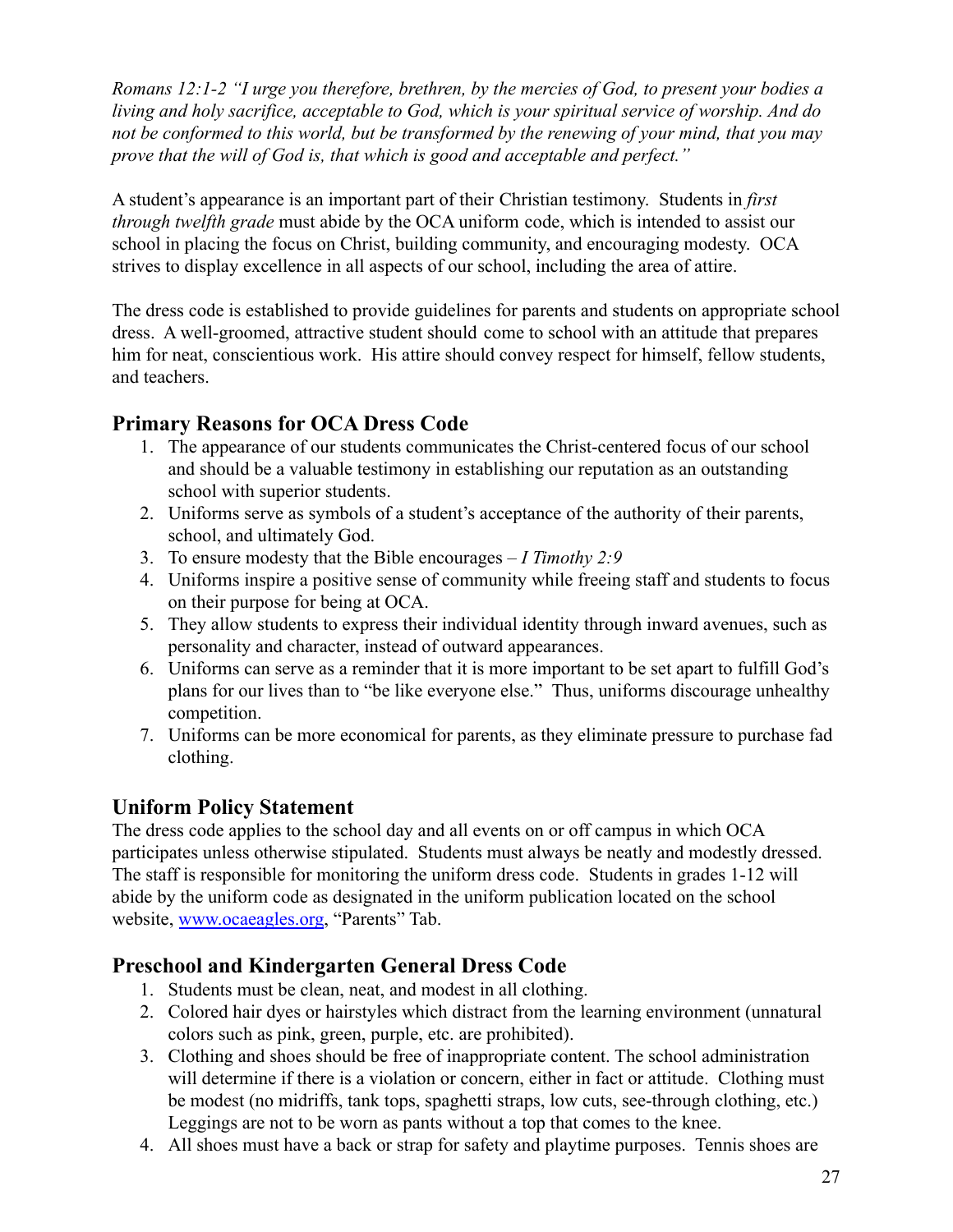strongly recommended. No flip flops are allowed.

# **IX. EMERGENCIES**

OCA has an Emergency Management Plan manual. The manual is a comprehensive safety plan that addresses disasters, accidents, and those incidents which are human-caused. The manual meets the requirements of the Georgia Emergency Management Agency. Teachers have copies of the manual and are prepared for emergencies.

## **Dismissals / Cancellations**

- 1. Parents should watch local television stations Channel 3, Channel 9 and Channel 12 for announcements regarding delays or closings of **Oakwood Christian Academy**.
- 2. Parents will receive a text message from FACTS messaging to alert families.
- 3. OCA FaceBook will display information regarding cancellation.
- 4. The school will attempt to notify all families as promptly as possible when the decision to close is confirmed.

#### **Emergency Plan (Please see Emergency Management Plan for full details.)**

- 1. *Fire*: In case of fire, the fire department will be contacted immediately (911). Students will move to the exit listed on the Emergency Plan in each room. Faculty and staff will make sure no one is left in the buildings. All students will proceed to the designated areas and attendance will be checked. Students will then be relocated to a safe facility.
- 2. *Snow*: Parents should watch Channel 3, Channel 9 and Channel 12 for announcements regarding delays or closings of **Oakwood Christian Academy**.
- 3. *Thunderstorms*: Students will remain inside classrooms unless directed by the administration to go to designated areas.
- 4. *Tornado*: students will remain inside the classrooms until directed to move to the hallways.
- 5. *Severe Weather Prior to School Arrival*: Parents should watch Channel 3, Channel 9 and Channel 12 for announcements regarding delays or closings of **Oakwood Christian Academy**.
- 6. *Serious Injury*: In case of serious injury, a student will be made comfortable while waiting for an ambulance. Other students will be taken to another room or area. If needed, first aid or CPR will be administered while waiting for the ambulance. The student's parents will be immediately notified and given the location of their child.
- 7. *Building Evacuation*: In case of problems with an OCA building, students will be evacuated from the facility to another facility as directed by the administration.
- 8. *Lost Child*: In case of a lost child, the police, then parents, will be notified immediately as the Academy personnel begin a search for the child. Other children will be taken to an appropriate area where attendance will be checked.

# **Emergency Evacuation of Facility**

1. In the event of a situation that prompts evacuation of OCA buildings, students will proceed to the large parking area next to the jr/sr high building. The local police department will be contacted and asked to help secure transportation for the children to a safe location.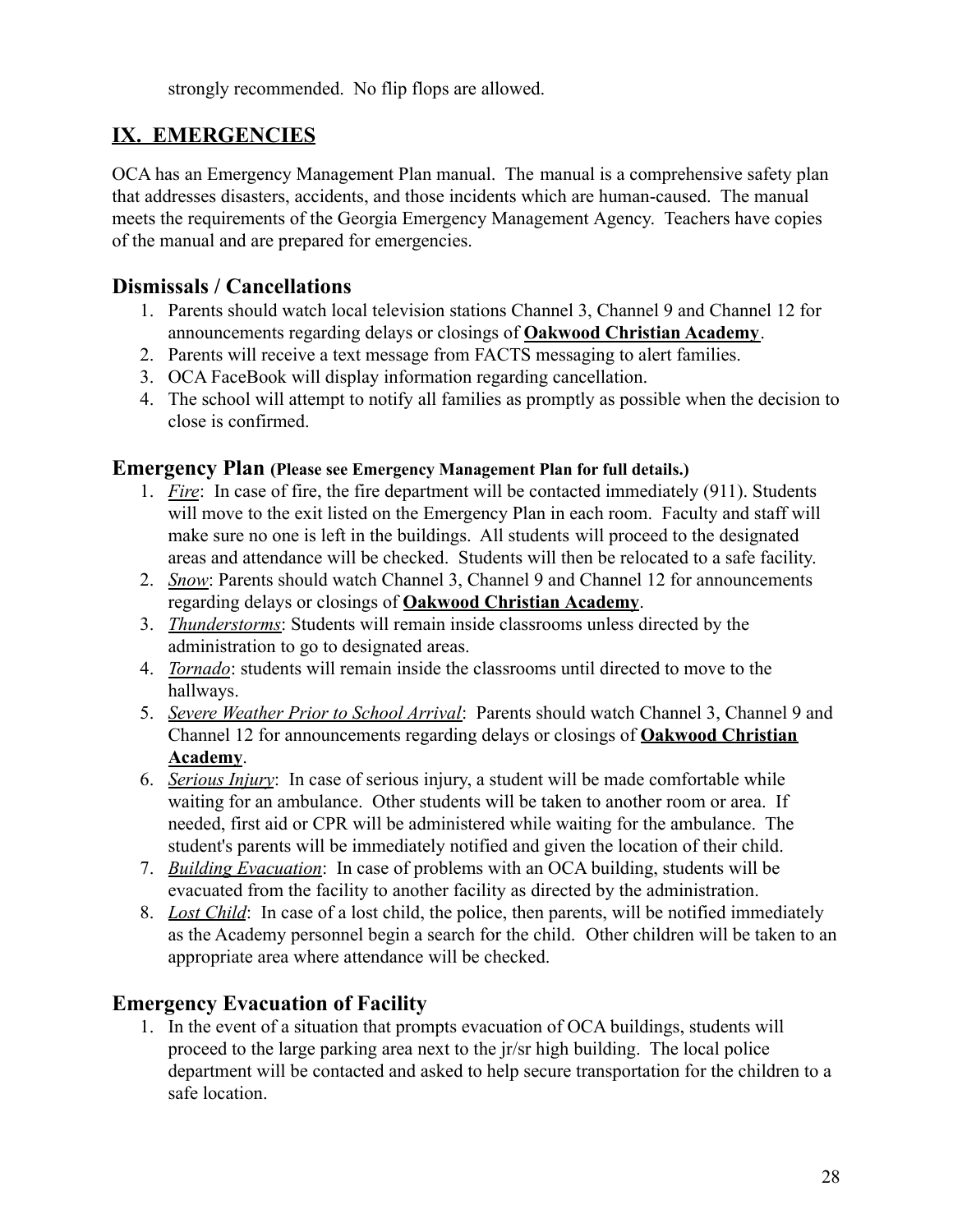2. In the event of an emergency evacuation, faculty and students will be relocated to a safe facility (another local church or local school). Parents and local media will be notified immediately regarding the relocation process.

## **Fire Drills and Severe Weather Drills**

OCA classes practice fire drills and severe weather drills throughout the school year on a monthly basis. Students are instructed in the proper procedures for an emergency situation. The monthly drills are timed, recorded and filed in the OCA office. Also, the monthly drills are reported to the State of Georgia Fire Commissioner.

\* Parents are welcome to view the full Emergency Management Plan at any time.

# **X. FIELD TRIPS / SPECIAL EVENTS (including on-campus)**

Field trips are planned for students throughout the school year. These trips are privileges, and the following criteria must be met in order for students to attend:

- Parents must complete Google Permission Form for the school and the amount of field trip will be charged to the student FACTS account.
- Tuition and/or lunch accounts must be up-to-date
- Students with excessive incomplete work will remain at school to complete work
- Students with office referrals for behavior may require their parent to accompany them on all trips or be required to remain at school.
- Students are required to wear a uniform top or school spirit shirt; teachers will designate which one is needed for each field trip.
- Students may wear jeans.

Field trips are educational in nature, by reinforcing concepts taught in the classroom or introducing concepts which are going to be taught to the students. We value family time; however, these trips are not designed for that purpose. Due to the educational importance of these trips, we request that *only* the students and/or their parent, guardian, or other adult chaperone attend. Siblings and younger children can inadvertently distract learning. Trips are planned well enough in advance so as to assist parents, who wish to participate, in planning for childcare for younger siblings. Parents are asked to please refrain from bringing younger siblings and/or non-OCA students to field trips.

In addition to the educational value, there are always safety concerns when participating in field trips and special events (such as Field Day, Christmas parties, and Valentine's Day parties). Therefore, due to liability concerns, we also request that parents refrain from including younger siblings and/or non-OCA students in other special events.

# **XI. FINANCIAL POLICIES**

OCA is a not-for-profit ministry operating on the principle of faith. Tuition is kept as low as possible to provide Christian education to families. However, our school receives no federal or state monies to assist the sustaining of our school, and OCA is still also a business. Therefore, handling finances with good stewardship plays an important role for everyone involved. Below are some policies designed to help sustain quality education at OCA.

1. The tuition fee sheet may be received from the Admissions office or school website.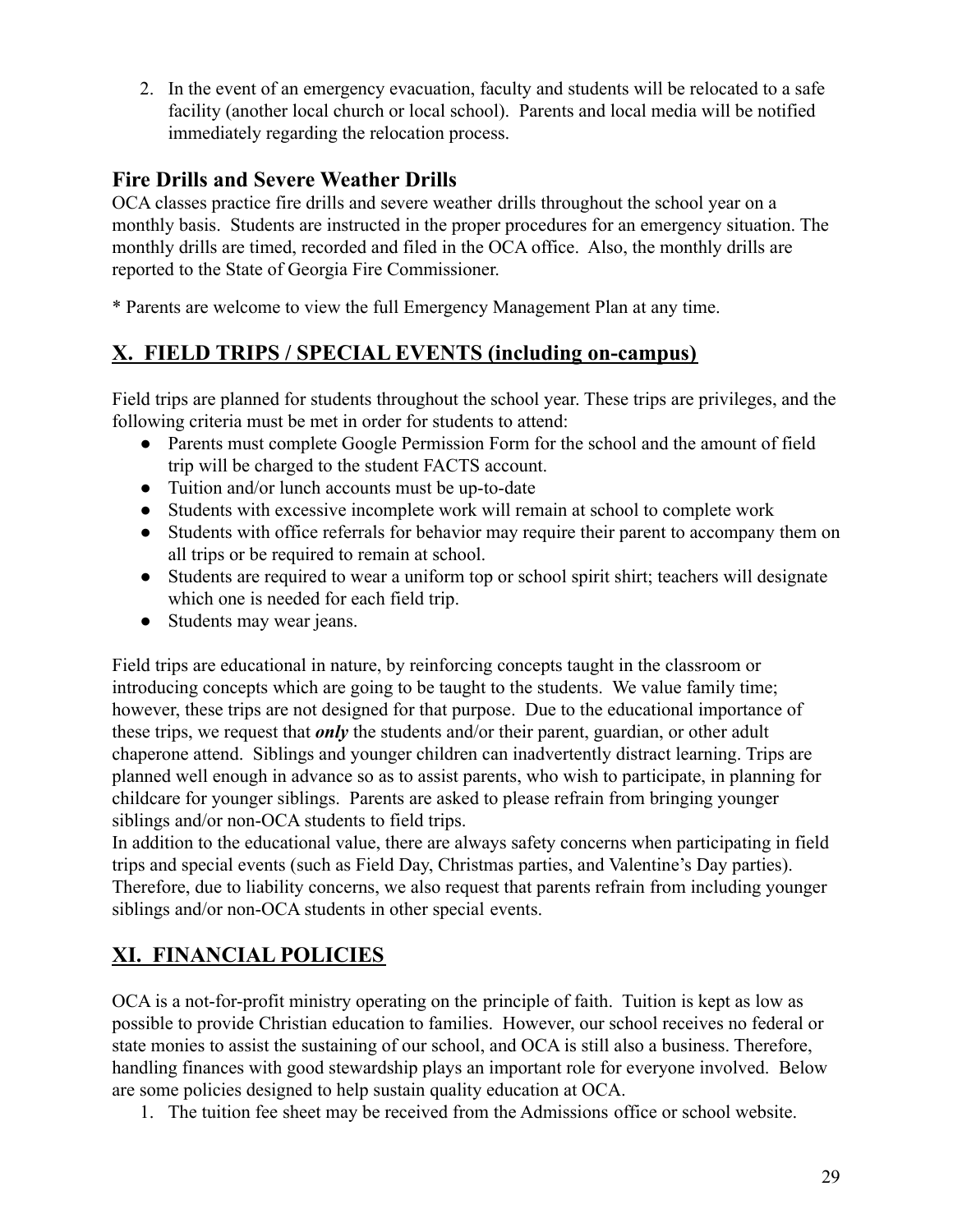- 2. The enrollment fee is necessary to secure a student position for the upcoming school year. This non-refundable fee is due when submitting an Online Enrollment to OCA.
- 3. The full year's tuition is a binding commitment for every enrolled student. Withdrawal from the Academy does not waive responsibility for the full tuition payment.
- 4. Families will create an account with FACTS Tuition Management during the enrollment process. You will have the option to choose your due date and number of monthly payments for tuition.
- 5. Lunch fees are recorded on the fee sheet each year. Parents may pay in advance for as many lunches as they would like. Lunch charges will be taken from a student's account until the account is nearing depletion. At that time, a reminder notice will be emailed to parents. The lunch account must have available funds at all times.
- 6. A Book Fee will be deducted by FACTS, half in July and half in August. Please see the Fee Sheet located on our website <https://www.ocaeagles.org/admissions/enrollment-fee-and-tuition/>
- 7. There will be a \$5.00 per 15 minute increment late fee charged for preschool students not picked up by **12:15 p.m.,** kindergarten through  $6<sup>th</sup>$  grade students not picked up by 3:15 **p.m.**, and Jr/Sr High students not picked up by **3:30 p.m.**
- 8. As a courtesy, parents will receive an email of delinquent payments.
- 9. Please see the Student Choices section, later in this handbook, for student printing or copying options at OCA.
- 10. Student tuition accounts must remain current throughout the senior year in order to release transcripts upon request to colleges, students, or parents.

# **XII. IN-SCHOOL SALES**

Students/families are not allowed to sell products at school for personal gain.

# **XIII. LUNCHROOM**

Families are welcome to have lunch with their family members who are students at OCA. Lunch fees should be paid in advance to avoid cafeteria charges. Students may bring \$1.00 cash every Friday to purchase an ice cream during lunch, or this amount may be taken from their lunch account. Students bringing their lunch from home should use lunch box ice packs to keep food and drinks cool. School personnel cannot accommodate the use of refrigerators for student lunches.

**Due to severe student allergies, please refrain from sending products containing peanuts or any tree nuts to school.**

# **Kindergarten – 6 th grades**

Visitors will sit with only their student at a designated area/special table to enjoy their time together. Classmates will sit at their usual designated lunch tables.

Students should refrain from having carbonated beverages (sodas) during lunch, and will not be allowed to purchase sodas from vending machines for lunches. Carbonated beverages (sodas) should not be sent in student lunch boxes.

# **Microwaves**

OCA provides microwaves for students in grades 6-12. However, students are responsible for heating their lunches from home and keeping the microwaves clean.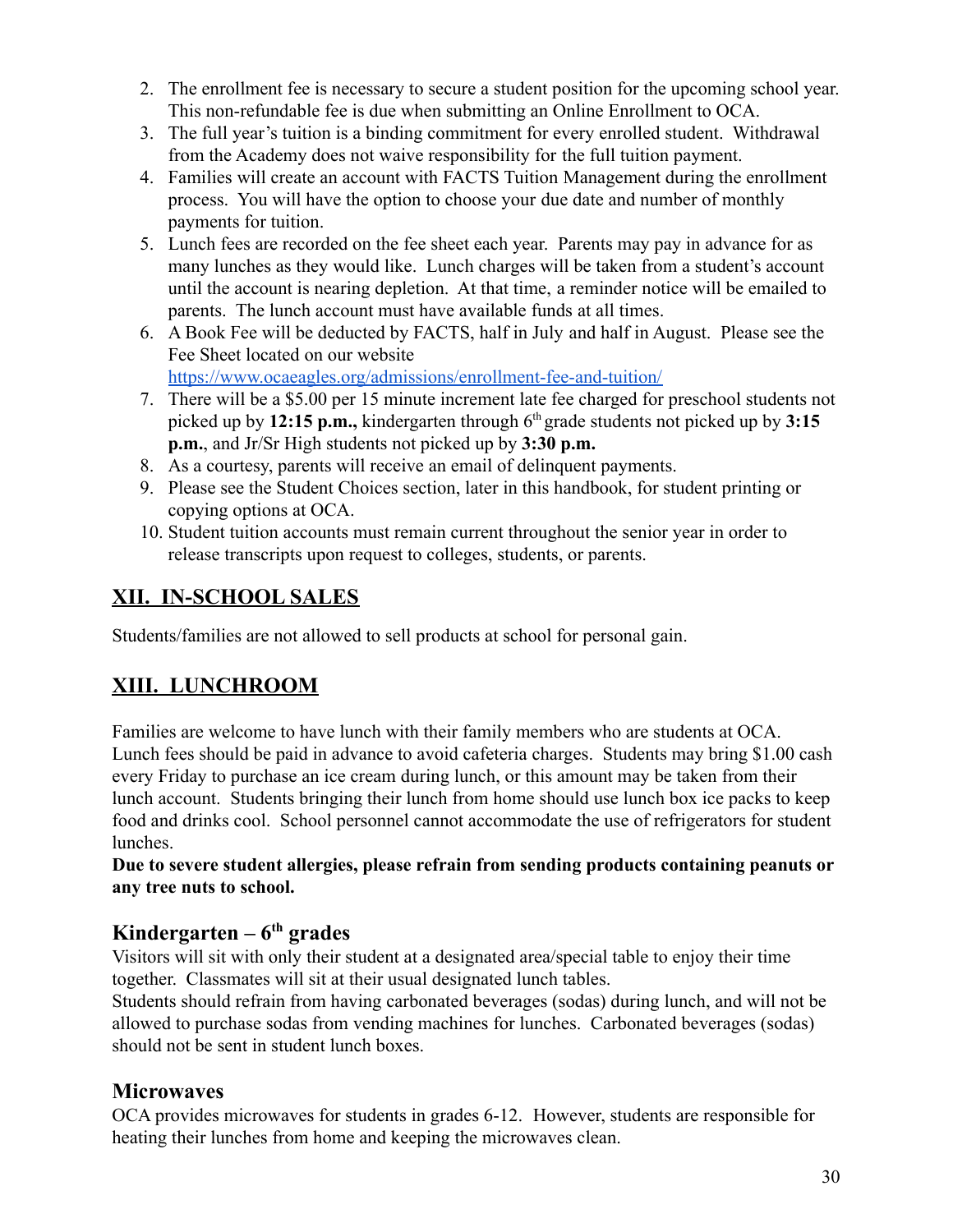# **Jr/Sr High**

No carbonated beverages (sodas) should be sent in student lunch boxes. However, students may purchase soda from vending machines at school.

# **XIV. PARENTS**

## **Chain of Command for Concerns**

Concerns regarding the classroom or teacher should be addressed immediately. *Matthew 18:15* tells us that we should go privately to the person with whom we need to address a concern. Parents are encouraged to set a meeting with the teacher as soon as possible. By meeting with the teacher, they are able to communicate their concerns and alleviate undue problems. If the parents are still dissatisfied with the results of the meeting, they should contact the principal of the appropriate school. After meeting with the principal, if still dissatisfied, they should contact the school Headmaster. If parents are still not satisfied with these meetings, the Headmaster will present it to the Chairperson of the Trustees for consideration. All decisions of the Trustees are final. This "chain of command" affords all parties the opportunity to handle concerns responsibly and efficiently.

## **Conflict Resolution**

Human nature and individual differences make it inevitable for possible miscommunications, misunderstandings, and/or conflicts to arise between those involved in the school ministry. Many times, communication is the main factor involved. For this reason, the OCA handbook presents the "chain of command" to follow. In addition, conflict resolution recommendations are listed for your convenience.

To assure that we resolve conflict in a Christ-like manner, please read the agreement below.

*Matthew 18:15-17 "Moreover if thy brother shall trespass against thee, go and tell him his fault between thee and him alone: if he shall hear thee, thou hast gained thy brother. But if he will not hear thee, then take with thee one or two more, that in the mouth of two or three witnesses every word may be established. And if he shall neglect to hear them, tell it unto the church: but if he neglects to hear the church, let him be unto thee as an heathen man and a publican."*

The procedure below will be followed regarding complaints or other conflict issues which may arise, based on the expectations outlined in scripture. Everyone will be held accountable for this agreement. Breaking this procedure could be grounds for a family being placed on probation, as failing to follow this procedure is detrimental to the morale and mission of the school.

- 1. No parent or student should discuss problems they are having, with a teacher or the school, with any other parent or student, but should follow the steps listed below. The Bible instructs us of this type of protocol, not only for the good of the school but also for the good of the person who is sharing.
	- *● Proverbs 21:23 "He who guards his mouth and his tongue keeps himself from calamity."*
	- *● Proverbs 18:2 "A fool finds no pleasure in understanding but delights in airing his own opinions."*
	- *● Proverbs 17:9 "He who covers over an offense promotes love, but whoever repeats the matter separates close friends."*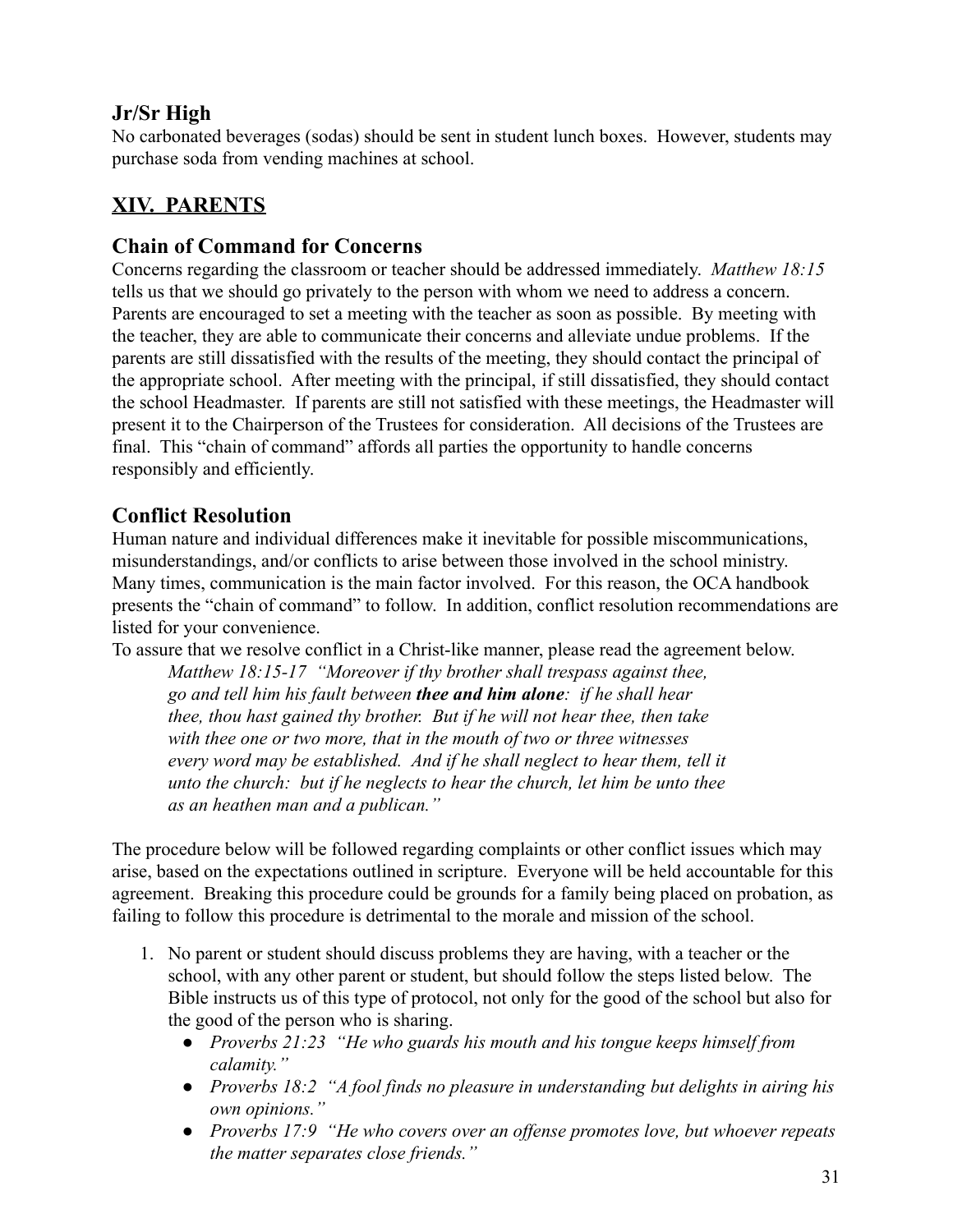- *● Proverbs 16:2 "All man's ways seem innocent to him, but motives are weighed by the Lord."*
- *● Proverbs 16:28 "A perverse man stirs up dissention, and a gossip separates close friends."*
- *● Proverbs 16:23 "A wise man's heart guides his mouth, and his lips promote instruction."*
- *● Proverbs 15: 1 "A gentle answer turns away wrath, but a harsh word stirs up anger."*
- *● Proverbs 12:16 "A fool shows his annoyance at once, but a prudent man overlooks an insult."*
- *● Proverbs 12:18 "Reckless words pierce like a sword, but the tongue of the wise brings healing."*
- *● Proverbs 11:12 "A man who lacks judgment derides his neighbor, but a man of understanding holds his tongue."*
- 2. All questions, problems, or complaints should be taken directly to the teacher, or person, involved first before anyone else is involved. Everyone involved in the conversation should be respectful of one another throughout the conversation.
- 3. If the situation is not resolved after meeting privately in person, then it should be discussed together with the appropriate principal.
- 4. If the situation is still unresolved, the group should meet with the Headmaster.
- 5. Should there still be an issue needing resolution, the Headmaster will present it to the Chairperson of the Trustees for consideration.
- 6. Finally, but only after completion of all steps listed above and lack of resolution, the Trustees will be presented with the information and will make all final decisions.

# **OPO**

## OPO MISSION STATEMENT

The mission of the Oakwood Parent Organization is to provide a partnership between parents and the Academy staff as it seeks to fulfill the school's mission of *uniting a passion for Christ with excellence in academics*.

#### OPO FUNCTIONS

- 1. To build community among families and staff.
- 2. To serve OCA through fund-raising projects and services led by the administration that will contribute positively to the school's Christ-likeness and educational excellence.
- 3. To develop among educators and families such efforts will secure for all children the highest advantages in spiritual, physical, mental, and social education.

# **Parent / Teacher Communications**

Teachers are encouraged to keep open communication with parents. However, they are strongly discouraged from texting or talking on their cell phones during the school day. Obviously, teachers should be providing their undivided attention to educating and supervising students. During their planning period, they are expected to complete certain duties and tasks assigned to them by the administration. Therefore, parents should contact the Academy office to pass along information to their child's teacher during the school day. If there is an emergency, the Academy office will contact the teacher immediately on behalf of the parent. Also, the Academy office is happy to relay messages to return calls after school hours.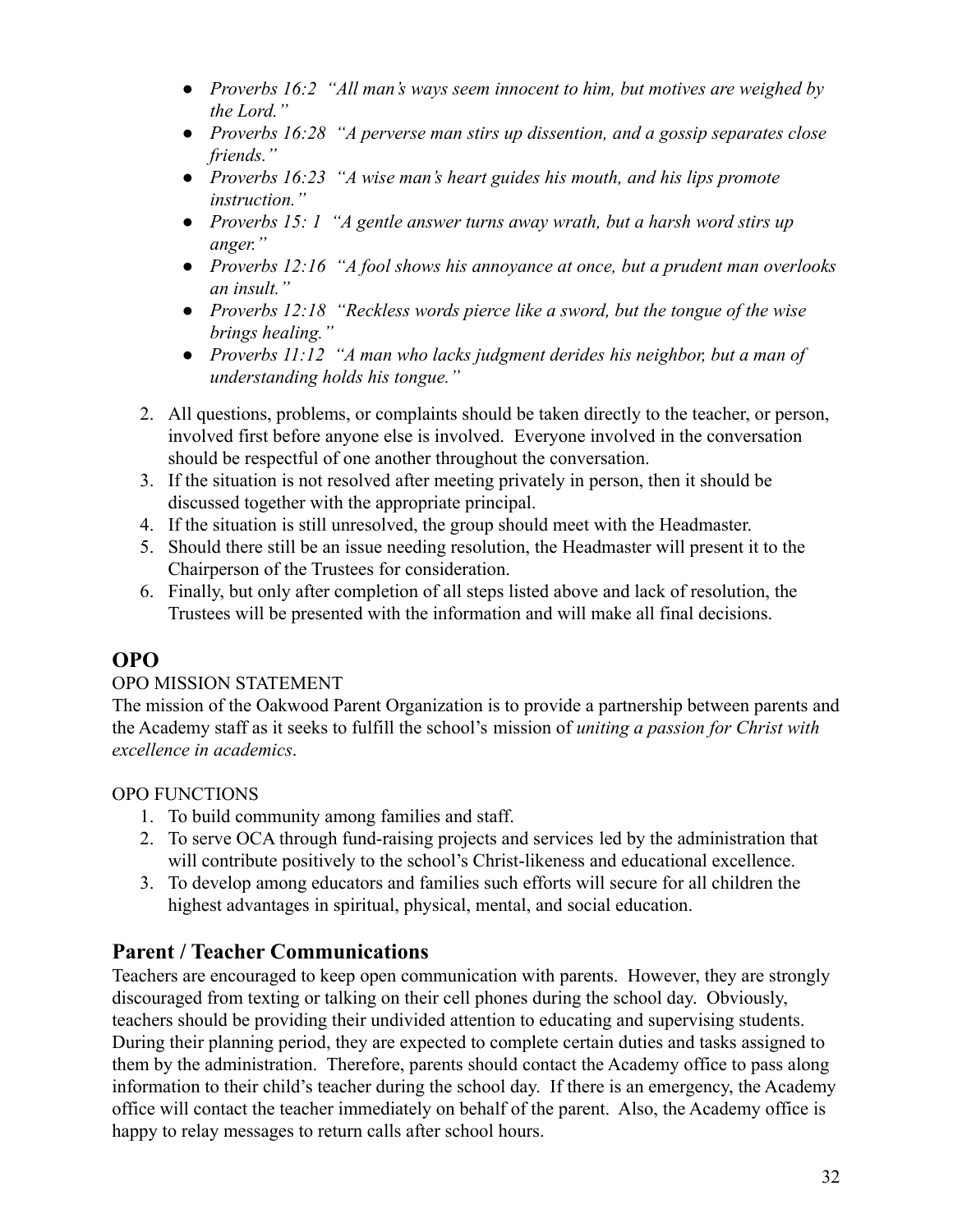Parents should use discretion when contacting teachers at their homes. Teachers have the option of making their telephone number available. Please be considerate of a teacher's personal time.

## **Parent / Teacher Conference**

Parent/Teacher Conference will be arranged upon request of parents or teachers. A conference may be scheduled at times which do not interfere with classroom instruction times.

## **Volunteers**

Volunteer policies are established based on two levels. All volunteers must complete a Volunteer Application regardless of level.

- *●* Level One: This includes those helping in clerical situations without direct supervision of students, or helping in the classrooms while always supervised by teachers/staff. V*olunteer Application is required.*
- *●* Level Two: This includes, but not limited to, those who chaperone trips, tutor, host clubs, or have independent supervision of students. *Volunteer Application and background checks are required.*

Volunteers are very important in the operation of the Academy. The teachers look forward to you being available to help with classroom projects. We appreciate greatly the hours volunteers give to the needs at the Academy.

- Classroom policies and procedures are set at the beginning of the school year, and students learn to adhere to those rules. Please do not attempt to enforce any policies or procedures unless directed by the teacher.
- All volunteers must sign in at the appropriate school office upon arrival and receive a volunteer badge.
- Please wear the volunteer badge at all times.
- We love our OCA siblings of all ages "eaglets". After all, they are future eagles! However, we ask parents to please arrange childcare when volunteering at school for security and safety reasons. This request is based on several important reasons:
	- o Protection of non-school-aged children
	- o Younger children certainly can wander off quickly we've learned! It only takes a moment to fall down stairs, get caught in an elevator, exit an exterior door, etc.
	- o Protect of orderly instructional time
	- o Little ones should not have to worry about "being quiet"... and they don't. Further, everyone wants to see and associate with little ones, and vice versa.
	- o Efficient volunteer time
	- o Your time is valuable! We want volunteers to be able to fully commit to needed tasks, and to be able to complete tasks efficiently and effectively. Your time is "gold" (and blue) to us!
- Administration observes classroom activities throughout the day. If you would like to observe your child's class, please contact the teacher. Otherwise, we ask that volunteers refrain from observing classroom activities. Students and teachers expect to see Administration and their presence does not create a disturbance for the class.
- Volunteers should always use the utmost discretion regarding sharing information from school.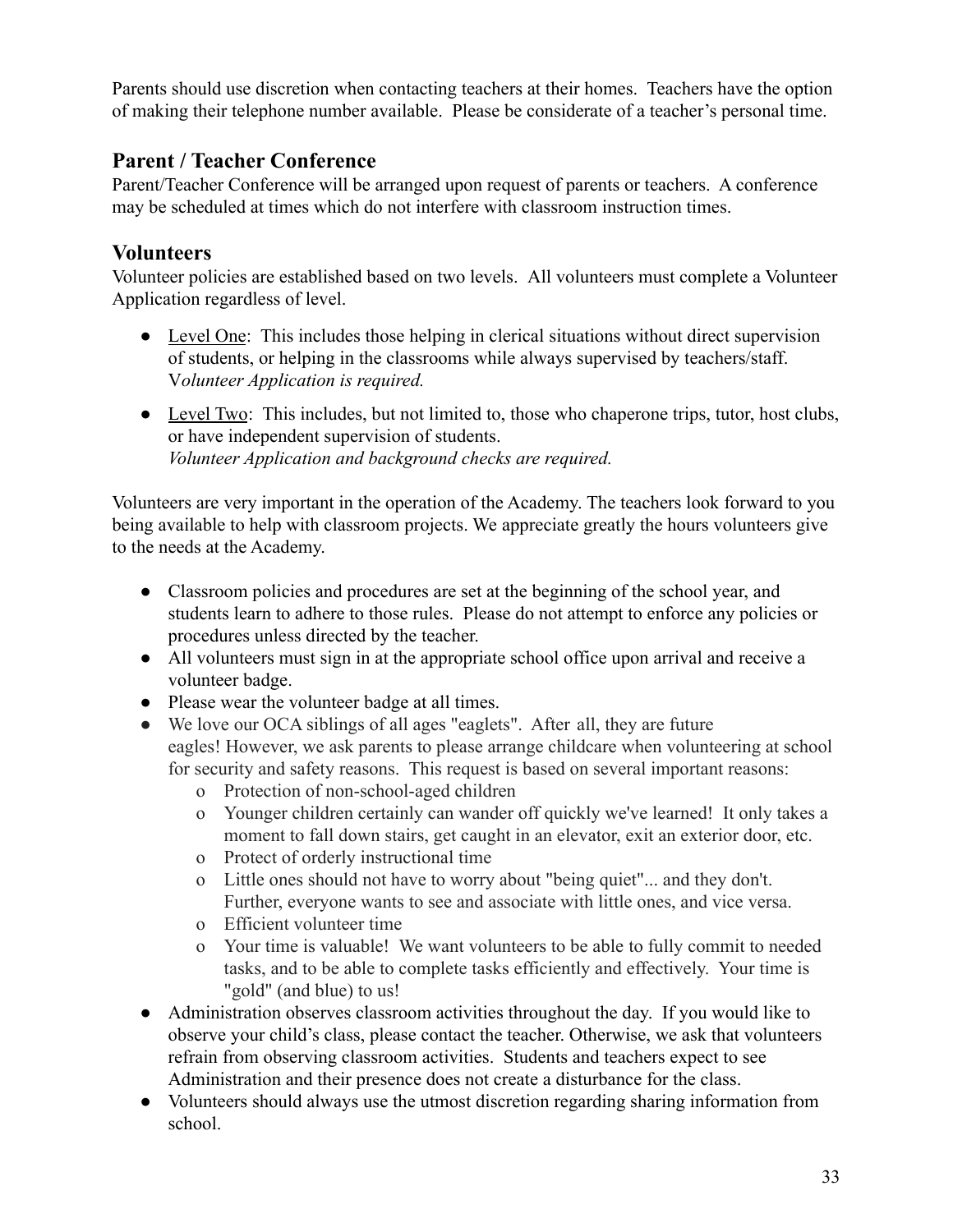● Administrative offices are areas of confidentiality. When doors are closed, administration is either on the phone or in a meeting. Thank you for not interrupting when office doors are closed.

Our school is thankful for your generous sacrifice of time and service. Together we work as a team to support OCA and glorify God in our efforts.

# **Written Communications**

#### *RenWeb/FACTS SIS Student Database*

The RenWeb program is a valuable tool for parents. It affords parents the opportunity to receive updated information regarding their student's grades, homework, missing assignments, etc. Parents are encouraged to utilize this program to enhance parent/school communication.

#### *VIP Packets*

Each week, students in preschool –  $5<sup>th</sup>$  grade will bring home a VIP Packet that contains completed worksheets, homework assignments, notes from the teachers, and notes from the academy office. *Parents should carefully check all items in the VIP Packets.*

#### *Notes from The Nest*

This newsletter informs parents of upcoming activities for the next month and completed activities. The newsletter is emailed to families and is also available on the home page of RenWeb.

#### *School Calendar*

The school calendar for the next school year is available in the month of May on the school website. The calendar lists special events, holidays, and closed days.

# **XV. PLAYGROUND**

To be as safe as possible on the playground, the OCA community should follow the ten reminders below during school hours.

- 1. Exercise good common sense and use equipment at your own risk.
- 2. Only use playground equipment when dry and during daylight hours.
- 3. Only play on the playground if age 12 or younger. Others should not be on the playground.
- 4. Play only with supervision at all times.
- 5. Report any damages or defects to the equipment immediately to the Academy Office by radio or call 706-375-7247.
- 6. Be responsible for playground equipment by protecting it and using it correctly:
	- Slide only in a sliding position and never climb up slides.
	- Never climb over barriers, safety rails, or fences.
	- Use all handholds provided when going up climbing equipment.
	- Never destroy or write on (deface) the equipment.
- 7. Please, no glass containers.
- 8. Please, no animals.
- 9. Please, no throwing any objects while in the playground area.
- 10. Honor God by having fun and giving thanks for our wonderful playground.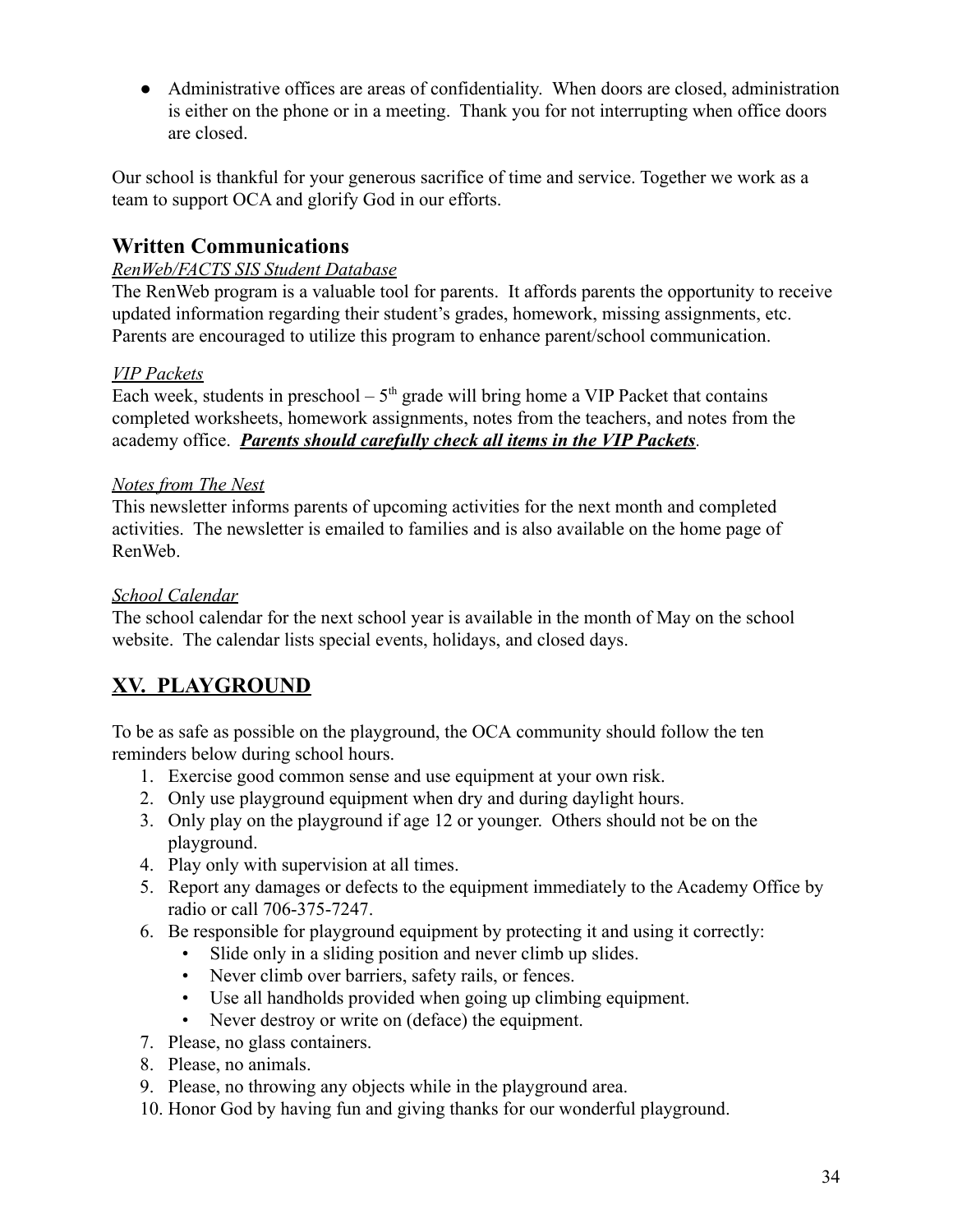# **XVI. STUDENT WELLNESS**

## **Allergies**

Allergies, which may be life-threatening, are addressed as feasible. Families are asked to please refrain from sending products containing peanuts, or any tree nuts to school.

## **Communicable Diseases**

The Georgia School Communicable Disease Chart lists guidelines for exclusion of sick children from the Academy and their readmission to the facilities should be adhered to by all parents. A child with an elevated temperature will not be accepted nor allowed to remain at the Academy (Please see **General Illness Policies**). Parents of any child who becomes ill or is injured shall be notified immediately of any illness or injury requiring professional medical attention. Parents shall be notified of any illness or injury which may not require professional medical attention, but which produces symptoms causing moderate discomfort to the child (such as elevated temperature, vomiting, or diarrhea). Parent's specific instructions shall be obtained, and followed, if appropriate, until the child is picked up or can return to the child's class. or is determined to be healthy enough to return to the classroom.

#### *Staph*

Any student having a staph infection should be cleared by a physician to return to school. Upon returning to school the infected area must remain fully covered and untouched until completely healed. If the area cannot be covered, the student should not return to school until the area is completely healed.

#### *Head lice*

Occasionally, students have a problem with head lice or lice nits (eggs). OCA policy requires that a student must be removed from contact with other students until properly treated for the head lice and removal of lice nits (eggs). Parents will be notified when a child is discovered with head lice or lice nits (eggs). Parents can purchase shampoo to treat the head lice at a local pharmacy. RID, NIX, and RNC will treat the head lice problem. However, parents will have to remove the lice nits (eggs) from the hair by combing them out. Students may return to school as soon as they are 100% lice and nit free.

#### *Scabies*

Students contracting scabies will be directed by the administration regarding the proper procedure. Students will not be allowed to return to school until they have received a successful treatment, per notification by their physician. This requirement is developed based on the recommendation of the CDC.

#### *Strep*

Students diagnosed with strep should be kept at home 24 hours after taking the first dose of antibiotics. They may return after this time as long as they are fever-free without taking fever reducing medication.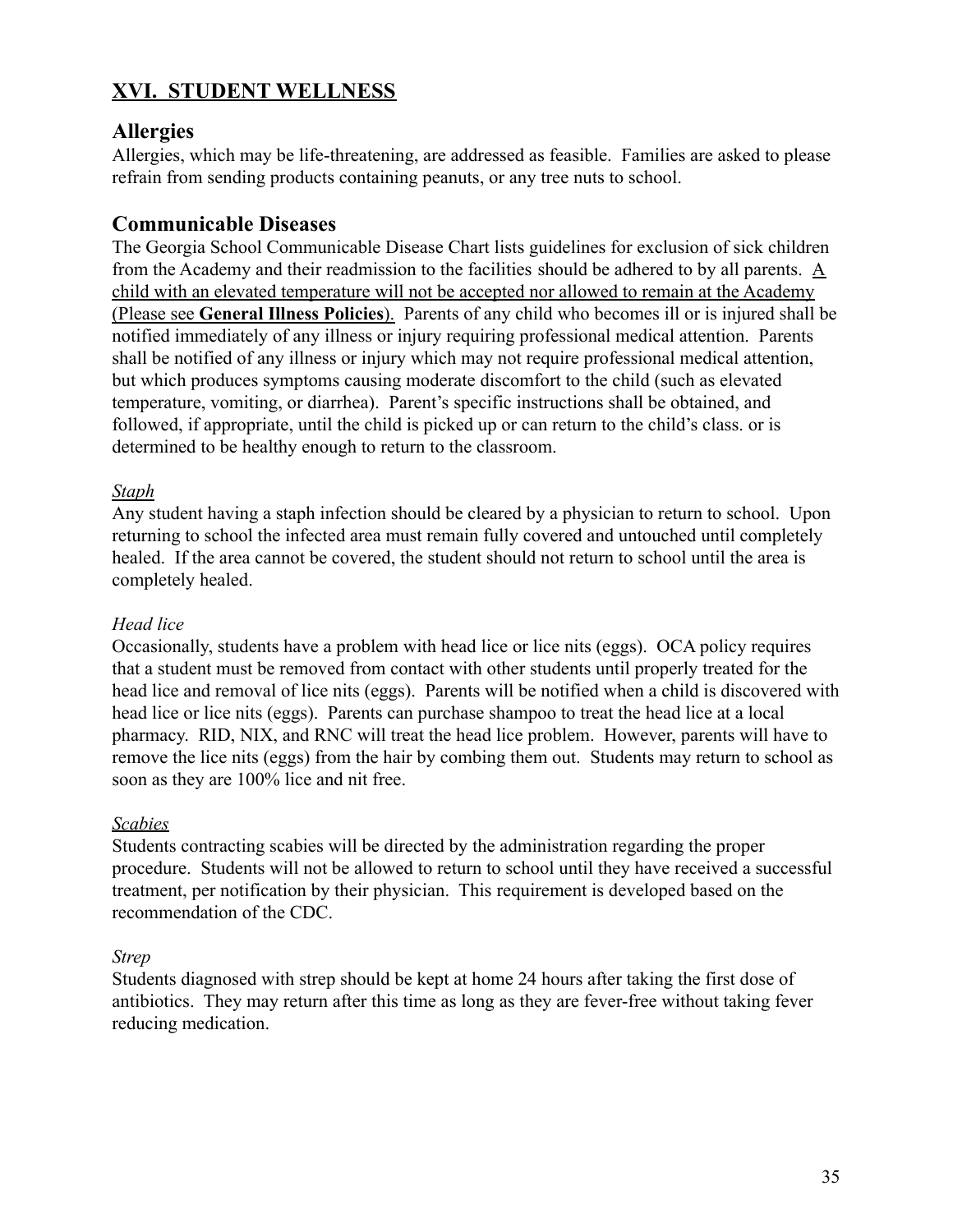#### *Flu / COVID 19 Viral Illnesses*

Flu - According to the CDC, students diagnosed with the flu should only return to school after 24 hours of being symptom-free. Symptom-free includes being fever-free and diarrhea-free without the use of medications specified for these symptoms (Tylenol, Ibuprofen, etc.).

COVID 19 - According to the CDC students diagnosed with COVID 19 (or that have come into direct contact with a confirmed COVID 19 patient) should only return to school after all of the most current CDC guidelines have been followed and the student has been released from physician care. A doctor note will be needed to return to school.

#### *Pink Eye*

Due to the contagious nature of conjunctivitis, students should be symptom-free for 24 hours before returning to school.

# **General Illnesses Policies**

For the well-being and health consideration of all students and staff, parents are asked to keep any student with fevers and contagious illnesses at home. Students need a signed note from the parent stating the reason for missing school. It is school policy for students to remain at home if displaying any of the following symptoms:

- 1. Fever of 100.3 for preschool/kindergarten or 100.3 for grades 1-12
	- 24 hours free without fever reducing medication
- 2. Vomiting 24 hours free
- 3. Flu symptoms
- 4. Diarrhea
- 5. Colored nasal discharge
- 6. Persistent cough
- 7. Strep 24 hours on medication
- 8. Pinkeye 24 hours on medication

# **Medications**

*Upon enrollment all student medications, including over the counter medications, are entered and noted in FACTS SIS by parents. All changes made to student medications need to be communicated to OCA, so these changes can be reflected in the student's FACTS SIS account.*

The school procedure for dispensing all medications to students is as follows:

- Medication forms are available in the office for prescription medications. The form must be completed and signed by a physician then returned to OCA before the medication can be dispensed at school.
- If a student requires a prescription medication during school hours, it must be in the original prescription bottle.
- If a student requires over-the-counter medication during school hours, it must be in the original store packaging.
- Cough drops may be sent from home for the classroom teacher to dispense to your child.
- Parents may come to school at any time to dispense medication to their children.

We apologize for any inconvenience, but trust parents appreciate these conscientious medical practices.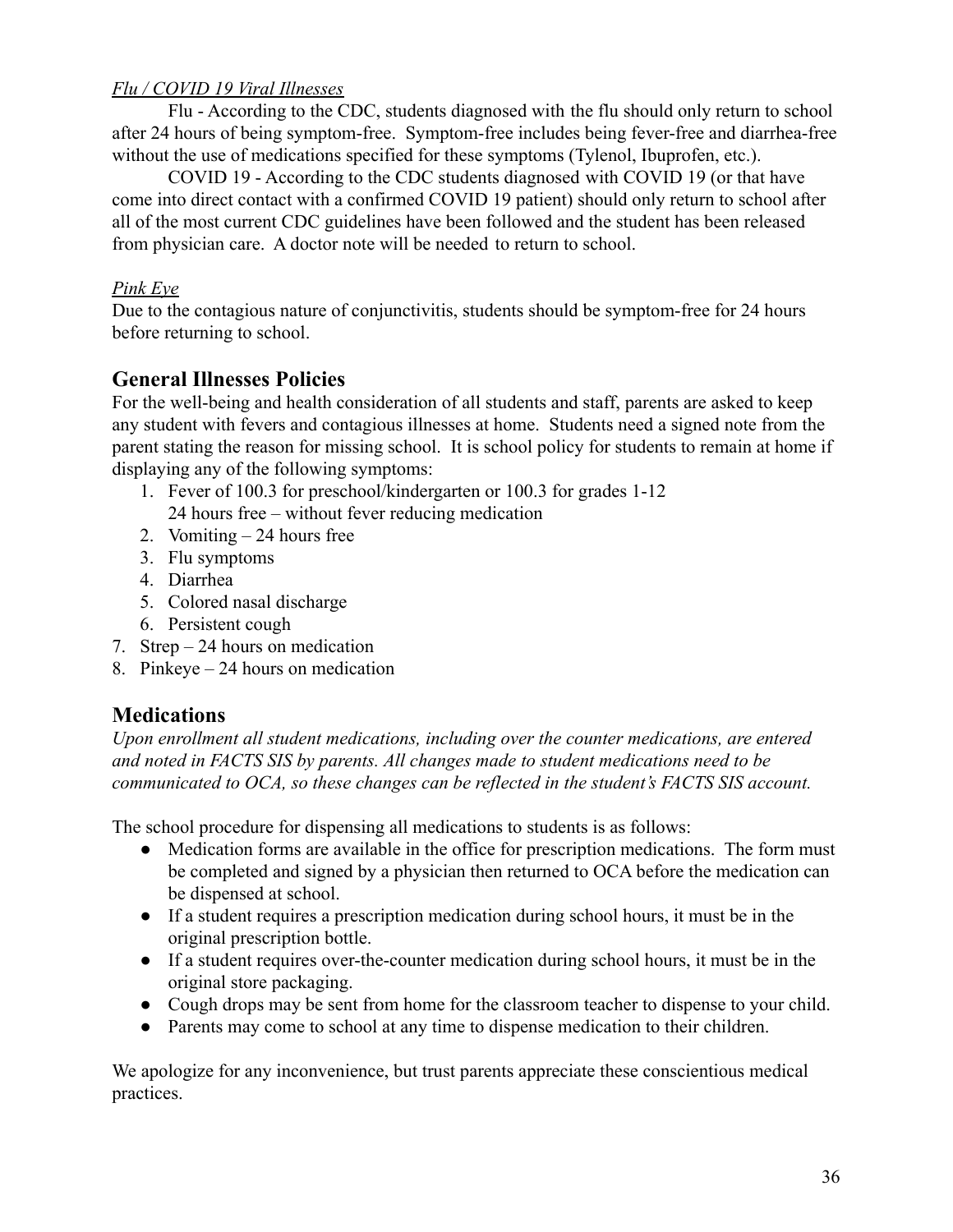## **Immunizations and Physicals**

Georgia State law requires OCA to have on file current immunization (Georgia Form 3231) and Vision, Hearing, Dental and BMI (Georgia Form 3300) for each student. An Affidavit of Religious Objection to Immunization (DPH Form 2208) is acceptable instead of the Georgia Immunization Form 3231. The Affidavit of Religious Objection form may be obtained online by searching for the title "Affidavit of Religious Objection" or Georgia Form 2208 on any search engine.

Sports physicals are required for all athletes in competitive sports and must be on file before student tryouts or participation.

## **Involvement in School Activities after Sickness**

To protect the student and staff population, as well as others involved in after-school activities, students who were not well enough to be "present" at school should not attend after school activities the day of their absence due to sickness. They should be fever-free for at least 24 hours without fever-reducing medications before attending school or any school events. School activities include sports, fine arts, club events, field trips, parties, etc.

# **XVII. TECHNOLOGY ACCEPTABLE USE POLICY (Full School)**

*Oakwood Christian Academy* recognizes the increased need for technology and its many uses. Therefore, OCA will adhere to the following Acceptable Use Policy:

# **OCA Strategy**

*Proverbs 22:6 "Train up a child in the way he should go; even when he is old he will not depart from it."*

The school employs a number of strategies to maximize learning opportunities and reduce risks associated with the internet and all technical devices. These strategies are as follows:

# **Purpose**

*Colossians 3:17 "And whatever you do, in word or deed, do everything in the name of the Lord Jesus, giving thanks to God the Father through him."*

The goal intended with providing internet service to staff and students is to facilitate communications and research by providing access to an electronic depository of information for instructional purposes. Internet access is not provided for social media, entertainment, or for personal enjoyment in an educational environment.

## **General**

- 1. Filtering software and/or equivalent systems will be used to minimize the risk of exposure to inappropriate material.
- 2. Staff and teachers will regularly monitor students' Internet usage.
- 3. Wi-Fi will be limited to classroom instruction only.
- 4. Teachers and students will be provided with training in the area of internet safety.
- 5. Uploading and downloading of non-approved software will not be permitted.
- 6. Virus protection software will be utilized and updated on a regular basis.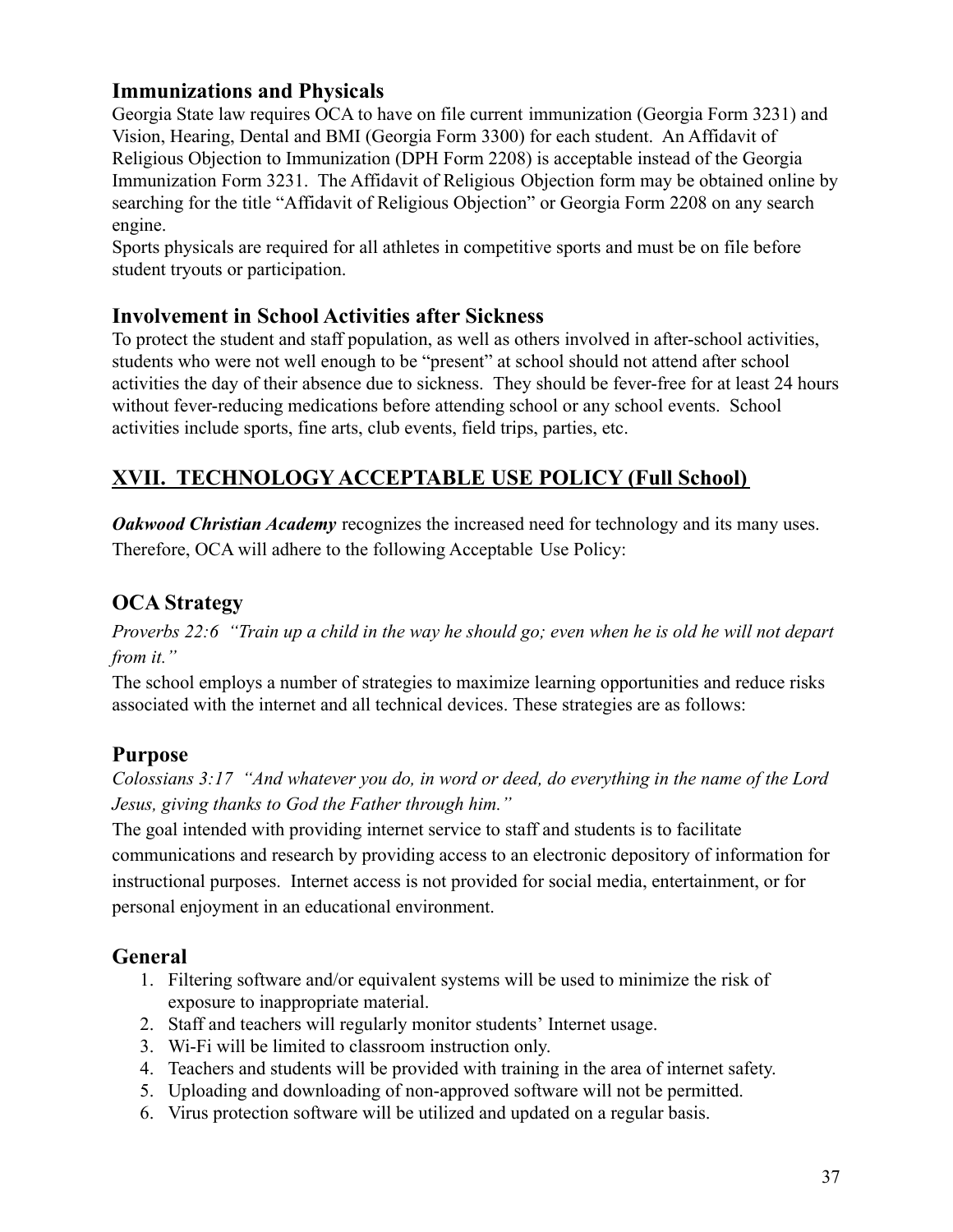- 7. The use of personal memory sticks, CD-ROMs, or other digital storage media during school requires a teacher's permission.
- 8. Staff and students will treat others with respect at all times and will not undertake any actions that may bring the school, peers, or teachers into disgrace.
- 9. Students will not be allowed to use **any device** smaller than a 7" viewable screen in classrooms unless otherwise instructed by a teacher.
- 10. Cell phones are not allowed on a student's body between the hours of 8:00 a.m.-3:15 p.m. This includes carrying the phone in the front or back pockets. Cell phones may be turned off and placed in a locker or a backpack. However, they are not allowed in the classroom or other school areas (cafeteria, gym, chapel, bathrooms, etc.) during school hours. Parents may contact the school office to leave a message for their child. When a phone call to a parent is necessary, the student will place the call from the office. Phones may be confiscated by administration should this rule be broken.
- 11. If issued a student email account, it is the policy of OCA that student email will be used in a responsible, legal, and ethical manner. Failure to do so will result in the termination of email privileges for the user.
- 12. Students will receive a Wi-Fi username and password. These are not to be shared and are limited to one device at a time, except for Accel students.
	- A responsible student email user must be aware that:
	- Use of the email is a PRIVILEGE, not a RIGHT.
	- Email is not guaranteed to be private.
	- Violation of this policy will result in the possible loss of email privileges.
	- Persons issued an account are responsible for its use at all times.

## **Proper and Ethical Use**

- 1. Transmission of any material in violation of the United States or state law is prohibited. Material includes, but is not limited to copyrighted material, threatening or obscene material, or material protected by patent.
- 2. Use of the Internet by any student or staff member must be in support of and consistent with the educational objectives of OCA.

## **Improper and Unethical Use**

Some specific improper uses of the Internet include**, but are not limited to**, the following:

- 1. Sending or displaying offensive messages or pictures
- 2. Using obscene language
- 3. Harassing, insulting, or attacking others
- 4. Damaging computers, computer systems, or computer networks
- 5. Violating copyright laws
- 6. Using passwords of others
- 7. Trespassing in others' folders, documents, or files
- 8. Intentionally wasting limited resources
- 9. Employing the network for commercial or political purposes
- 10. Downloading any computer programs without prior approval
- 11. Violating regulations prescribed by the OCA student or staff handbook.
- 12. Taking pictures on school campus without permission from the administration.
- 13. Posting on social media or through text messaging of pictures/videos/audio of OCA students is not allowed. On special occasions, students will be asked as part of the yearbook to take videos and/or pictures of students. In this situation, permission by the administration should be received before printing or duplicating electronically.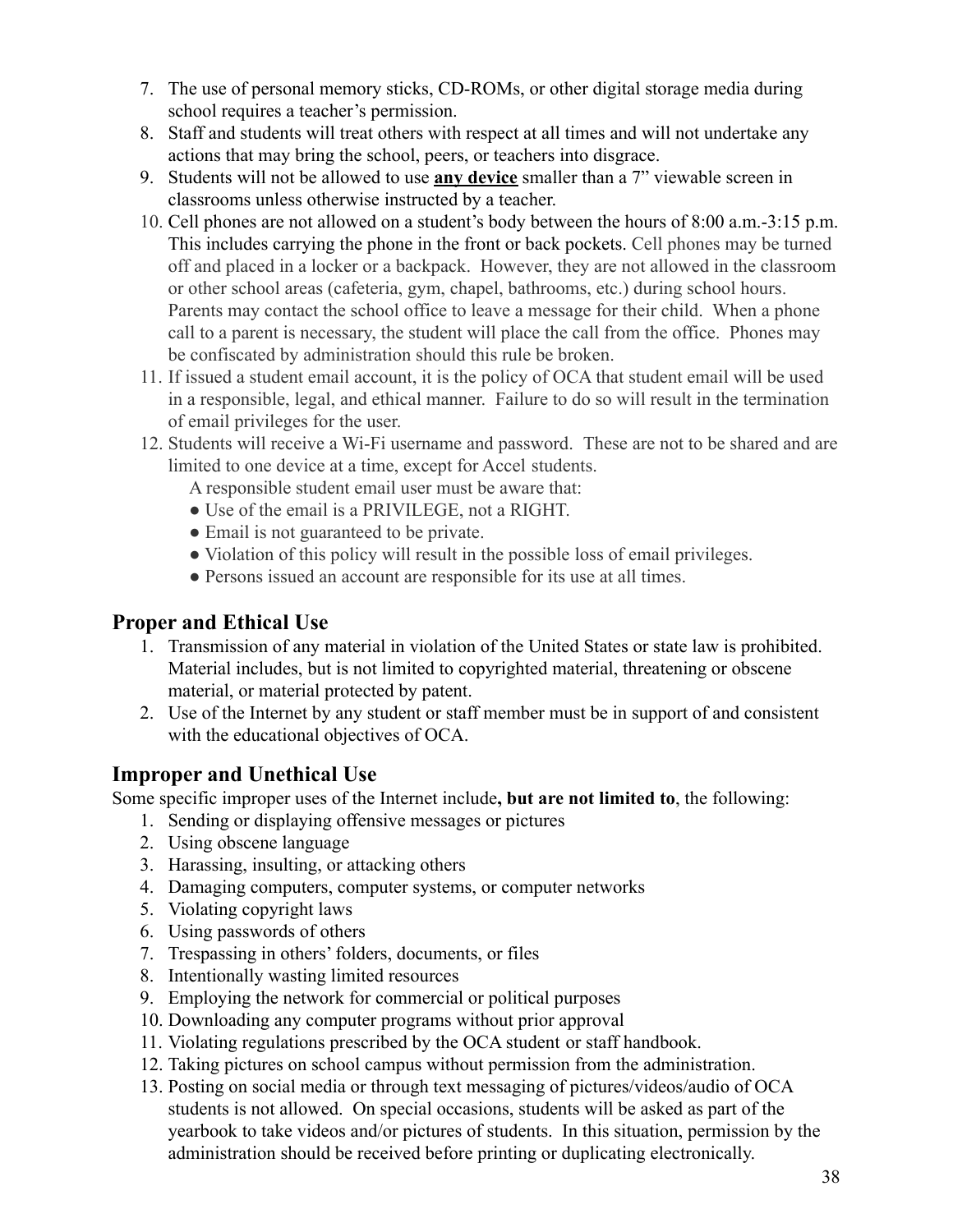14. At no time are videos allowed to be taken at school and then placed on social media without written permission from the Headmaster.

## **Violations and Consequences**

Inappropriate behaviors will be reported to the administration who will take appropriate disciplinary action. Violations may result in a loss of access, student devices being taken away from them, and/or disciplinary action. When applicable, law enforcement agencies may be involved.

# **Procedures for Use**

Agreement forms for An Acceptable Use Agreement for using internet services must be completed by students and staff members according to school guidelines before any form of technology can be used. Parents and students are required (for each student) to read the provided AUA and agree with an electronic signature.

# **Title XVII – Children's Internet Protection Act**

To ensure students and staff at OCA are not exposed to unacceptable material that is available on the internet, the school will employ an internet filtering system. In accordance with Title XVII Children's Internet Protection Act, OCA will actively strive to prevent access to websites that contain obscenities, child pornography, and other forms of pornography, materials or information that could be harmful to the health and well-being of our students. OCA recognizes that due to the rapid changing world of internet based technologies, school staff involvement is required to monitor and police the use of the Internet by its students. School staff is committed to remaining actively involved with its students and their internet usage in order to ensure that internet access is used appropriately. OCA will continue to provide tools such as firewalls, filters, and management utilities that will prevent access by minors to materials that may be considered harmful.

# **XVIII. STUDENT OPPORTUNITIES / REQUIREMENTS**

*Colossians 3:17 "And whatsoever ye do in word or deed, do all in the name of the Lord Jesus, giving thanks to God and the Father by him."*

# **Athletic and Fine Arts Eligibility**

Athletic competition and fine arts dramatic productions are a privilege at OCA. Athletes and fine arts participants represent the school to the community and must display good sportsmanship and Christian character. Athletes, fine arts participants, and band members must meet the current academic requirements as stated in the Academic section of this handbook. In order to try out and participate in interscholastic sports, students must have a copy of a current physical examination on file with the school. Sports physicals are valid for one calendar year.

## *Athletics*

Students can participate in a variety of sports, including cross country, soccer, volleyball, cheerleading, baseball, golf, basketball, and softball. *Students who play in that sport may attend*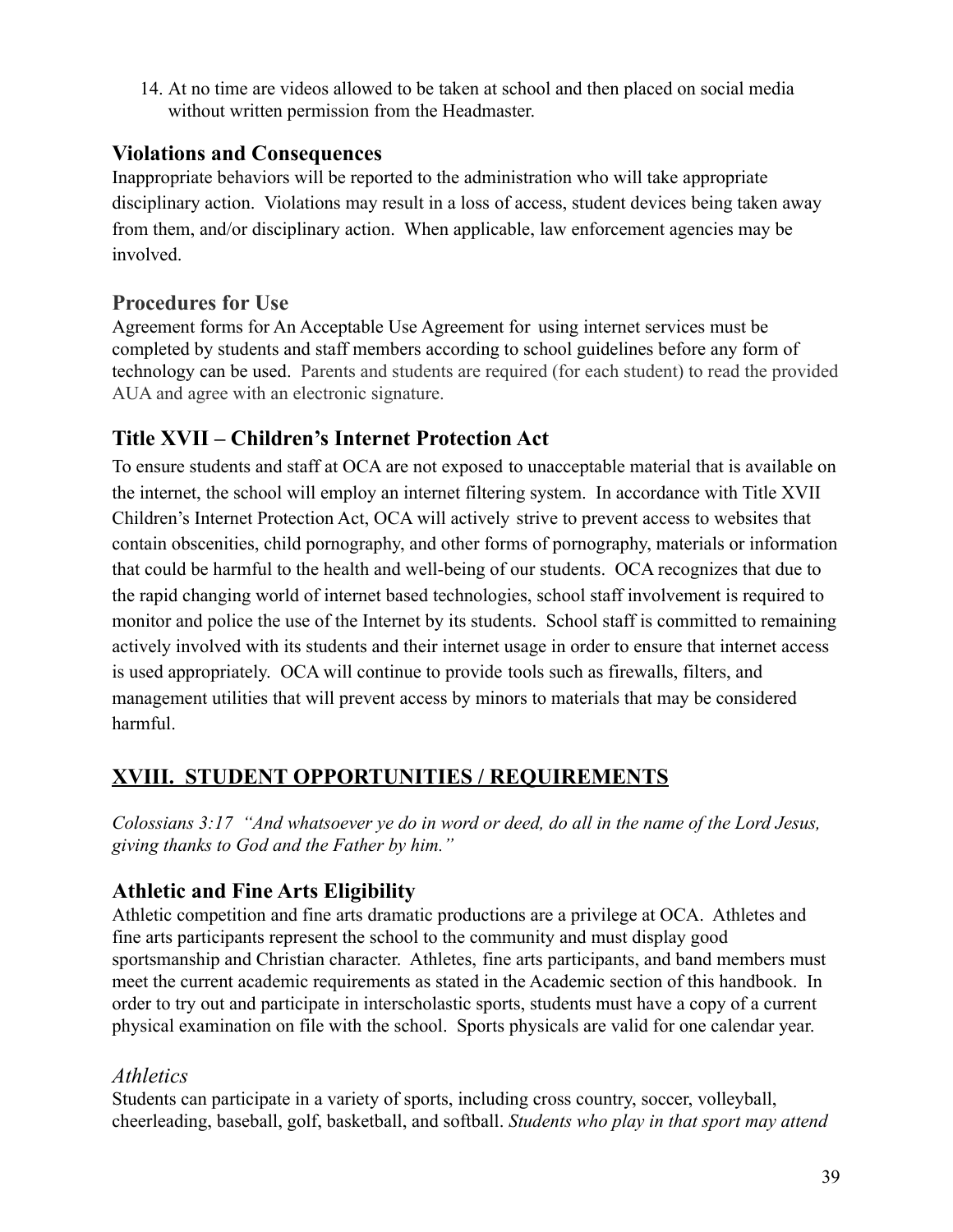*athletic games free, except for conference and state tournaments.* Students do not pay to attend conference and state tournaments.

## *Fine Arts*

Students can participate in many fine arts opportunities, including music, drama, speaking, and art. Exhibition and competition are afforded to students through GACS.

## **Booster Clubs**

The purpose of the booster clubs is to support the athletic and fine arts programs of OCA. These clubs function separately and engage in fund-raising activities in support of these programs. The clubs also promote the interaction of OCA families in athletic and fine arts events. The success of the clubs depends upon the active membership and participation of all parents and families.

## **Chapel Services**

Through the chapel services, students praise and worship the Lord Jesus Christ. Students and faculty minister to one another through prayer, music, and Bible message. Speakers during chapel services include faculty, staff, students, and outside guests such as pastors, youth pastors, parents, community leaders, and college professors. Parents and families are welcome to attend chapel services.

# **College Visitation and Career Days**

OCA allows students two excused days from school during the junior year and two days during the senior year to visit colleges. The school test calendar will be consulted before granting permission. The request must be made in writing by the parent or guardian stating the day requested and college which will be visited. The request must be given to the attendance secretary one week in advance for approval. Students are responsible for notifying their teachers, completing all missed work, and meeting all deadlines for any long term projects. The student is not to use these days as an excuse for a vacation. If there is a reason to believe a college has already been chosen, or the student has no serious interest in attending, permission shall not be granted to miss school. No more than five students per day per class will be excused. Priority will be given to the first five requests. The excused college days can be of two types:

- 1. A college or university planned college day for upcoming freshmen or
- 2. Parent-student visit to a college.

*Documentation from prospective schools must be given upon return.*

# **Community Service Requirements**

Community service is defined as "acts of service within the student's local community without pay or compensation." Since one primary goal is to prepare students for life, OCA believes that students should be involved in their communities and learn to be responsible citizens. OCA accomplishes this by requiring students in grades  $9 - 12$  to participate in community service. Students may select from various types of volunteer activities. Students are required to have a minimum of 12 hours per year of community service as a graduation requirement. Community service hours attained during the summer prior to  $9<sup>th</sup>$  grade will be included in  $9<sup>th</sup>$  grade hours. Community service hours for the 1st semester must be submitted by the end of January and 2nd semester and the summer by the end of September. Failure to meet these deadlines will result in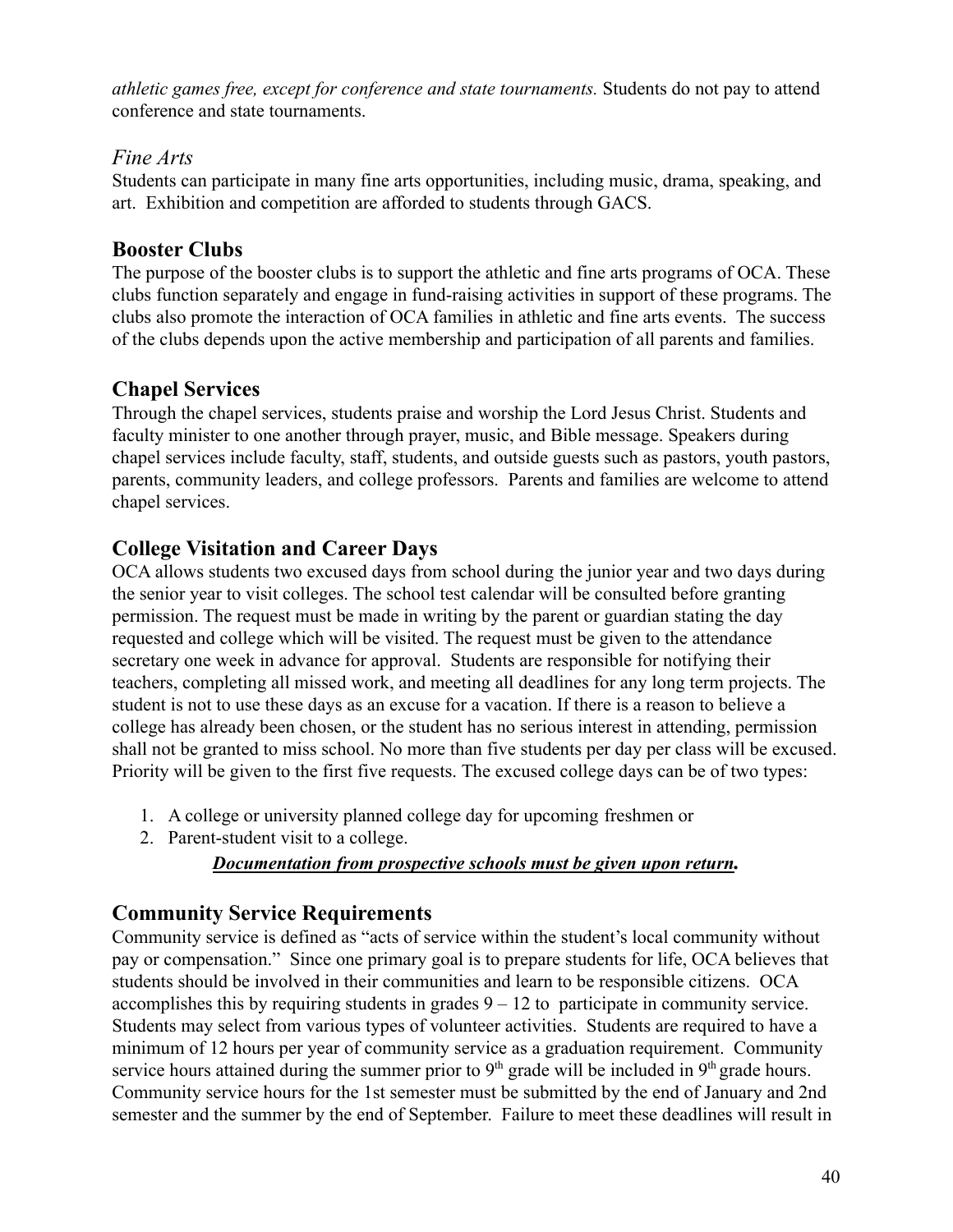loss of credit for these community service hours. Seniors who have completed 100 hours or more of community service during high school will receive special recognition at graduation.

# **Mission Trip Graduation Requirements**

Students must attend at least one mission trip while in grades 9-12 as a graduation requirement. A mission trip is defined as an "out of your local community" trip where the student is dedicated to service without pay for a minimum of 3 days, 8 hours or more per day, excluding travel. These trips can be construction for a non-profit organization, help in a ministry, assist a missionary, etc. It can be a church group, mission's agency, para-church ministry, or school. All mission trips must be pre-approved by the principal to apply for this graduation requirement.

# **Special Events and Trips**

Special events are arranged for students each year. Some examples are field trips, retreats, Spiritual Emphasis Week, Gala, pep-rallies, Georgia trip, and mission trips. While on any school trip, students are required to wear clothing that is within school uniform code. Permission must be given by the principal for any changes to be made for trip attire. Trips and events include the Georgia trip, mission trip, and retreats.

*Only those students with school accounts experiencing consistent payment activity would be able to participate in any trip offered through OCA.*

# **XIX. STUDENT CHOICES**

## **Driving on Campus**

Driving on campus is a privilege and should be regarded with the utmost responsibility. Student drivers must register their cars. Registration forms are only available to students with a valid Georgia driver's license. Registration forms and off-campus liability waivers are available in the office. Students may not leave campus until the waiver is on file in the office. All student drivers must have a parking permit which is clearly visible in the windshield. Students will park in assigned parking spaces. There is a \$50.00 parking fee. If students drive more than one car, additional decals are \$10.00. If the decal is not displayed, as part of our crisis management plan, the student will receive an after-school detention. Violations may result in loss of driving/parking privileges.

*Campus speed limit is 15mph or less at all times*.

# **Lockers**

All students in grades 6-12 will be assigned a locker at the beginning of the school year. These lockers are for the personal use of students. Students should not decorate lockers with anything which is not easily removed. No decorations should be on the outside of the lockers The school retains the right of access to all lockers at any time for any reason (see Search and Seizure under Discipline). Periodic locker inspection may be held at any time. Students are expected to take care of their lockers. Students should not store any books or personal items outside their lockers.

# **Student Printing / Copying**

OCA cannot take responsibility for student printing or copying. However, OCA teachers will provide a copy of the required assignment(s) if needed. If a student has a need for copying or printing additional assignment(s), the school office will be able to assist. The student is required to ensure their teacher knows of their upcoming need for printing or copying assistance. The